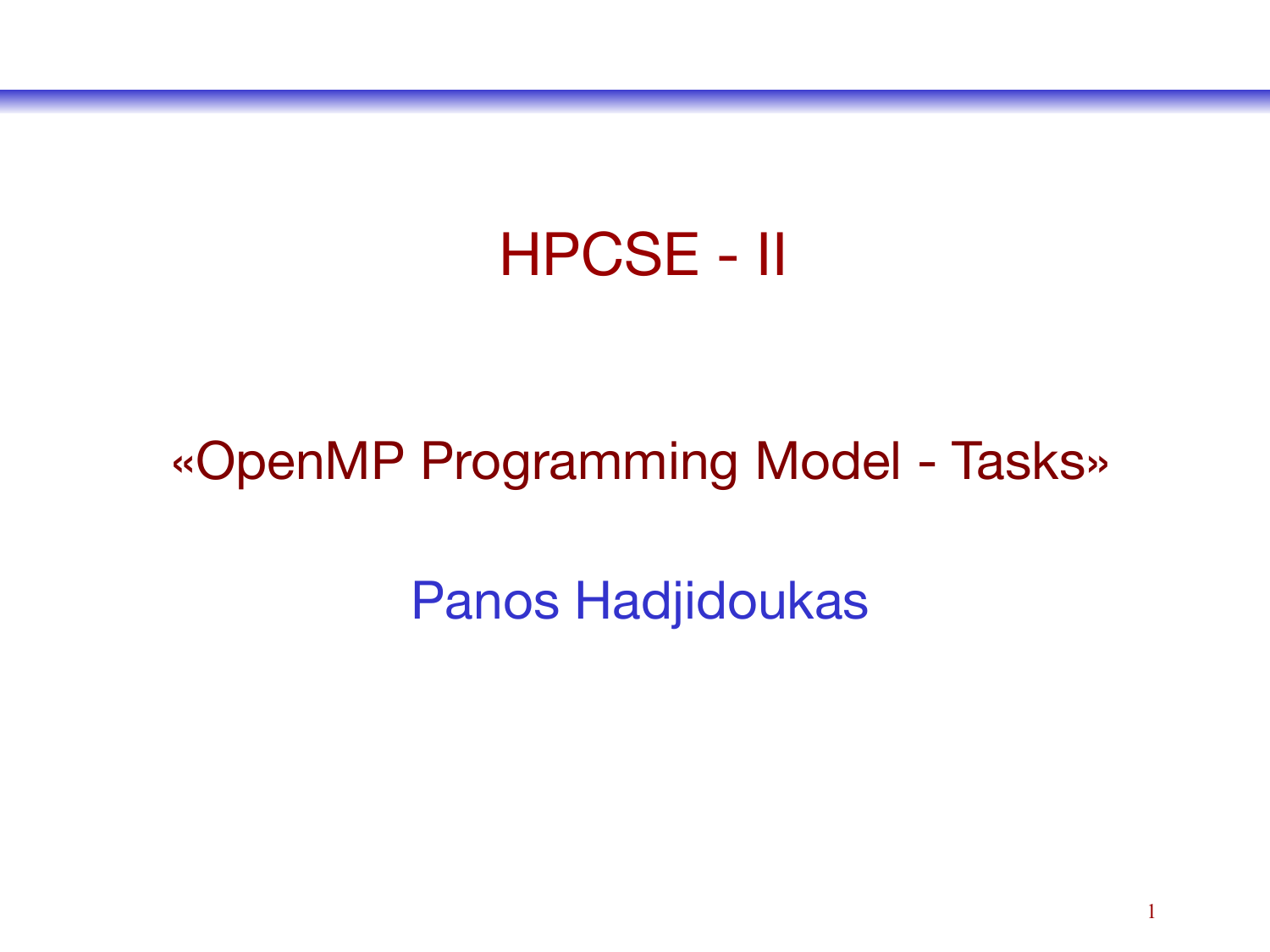# **Outline**

- Recap of OpenMP
	- nested loop parallelism
	- functional parallelism
- OpenMP tasking model
	- how to use
	- how it works
	- examples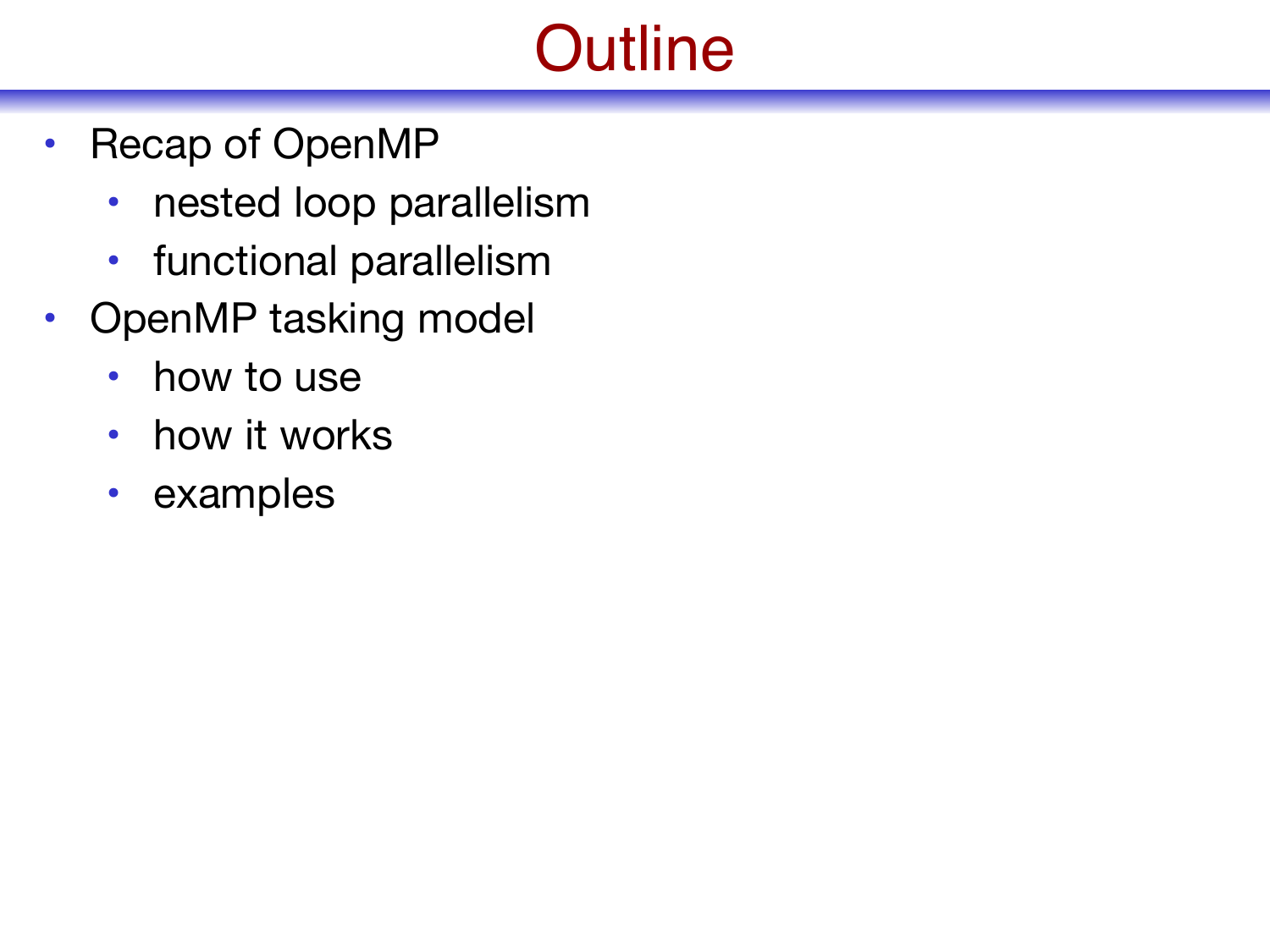## Nested Loop Parallelization - I

```
void work(int i, int j);
void nesting(int n)
\{ #pragma omp parallel
  \{ #pragma omp for
    for (int i=0; i<n; i++) {
     #pragma omp parallel
      \{ #pragma omp for
        for (int j=0; j<n; j++) {
         work(i, j); }
 }
 }
 }
}
                   several implicit barriers
```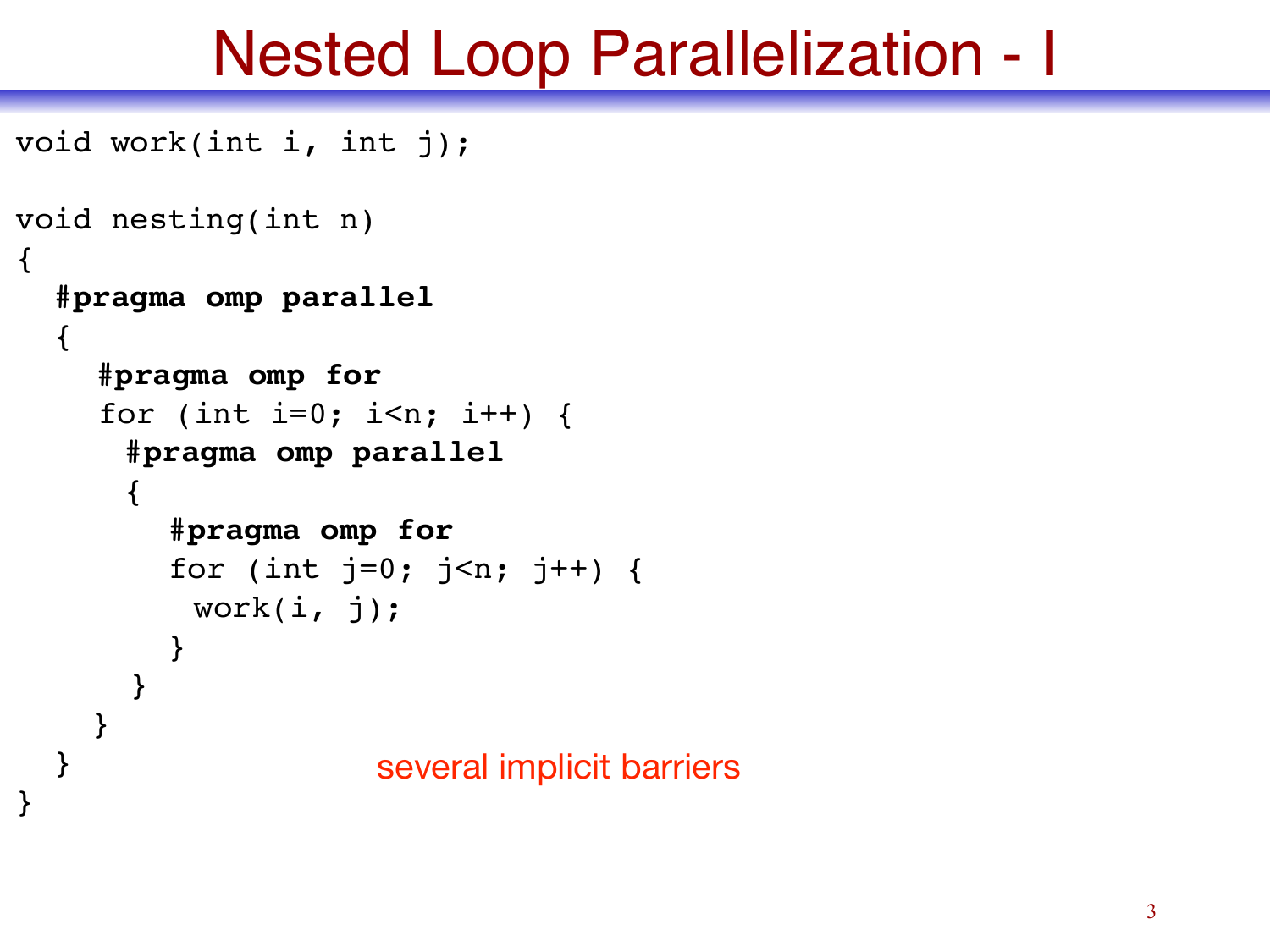## Nested Loop Parallelization - II

```
void work(int i, int j);
void nesting(int n)
\{ #pragma omp parallel for
   for (int i=0; i<n; i++) {
     #pragma omp parallel for
    for (int j=0; j<n; j++) {
     work(i, j);
     }
 }
}
          we avoided some implicit barriers
                                     nested parallel regions
```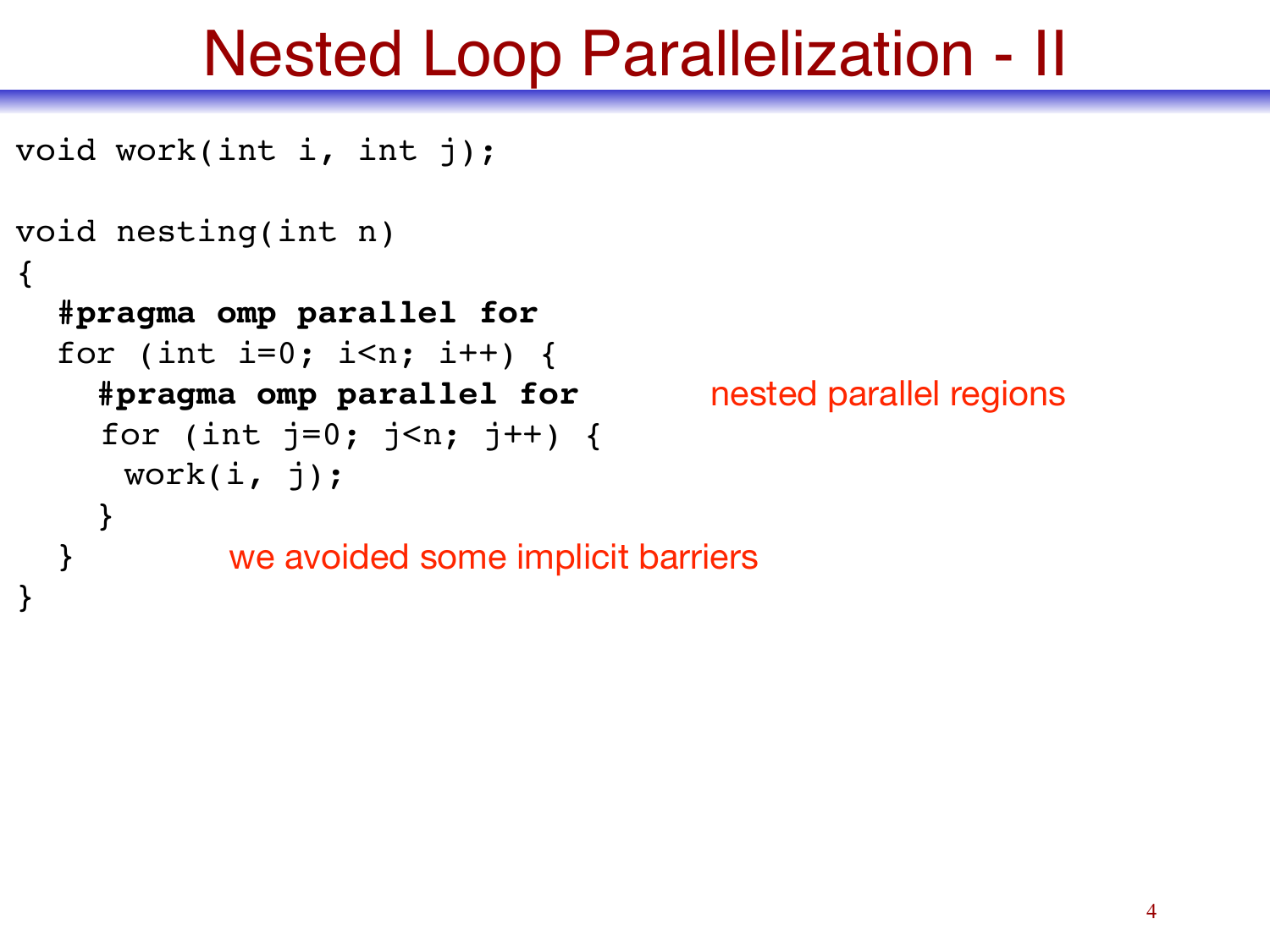# Nested Loop Parallelization - III

```
void work(int i, int j);
void nesting(int n)
\{ #pragma omp parallel for
loop fusion: we avoided nested parallelism for (int k=0; k<n*n; k++) {
    int i = k / n;
    int j = k & n;
     work(i, j);
 }
```
}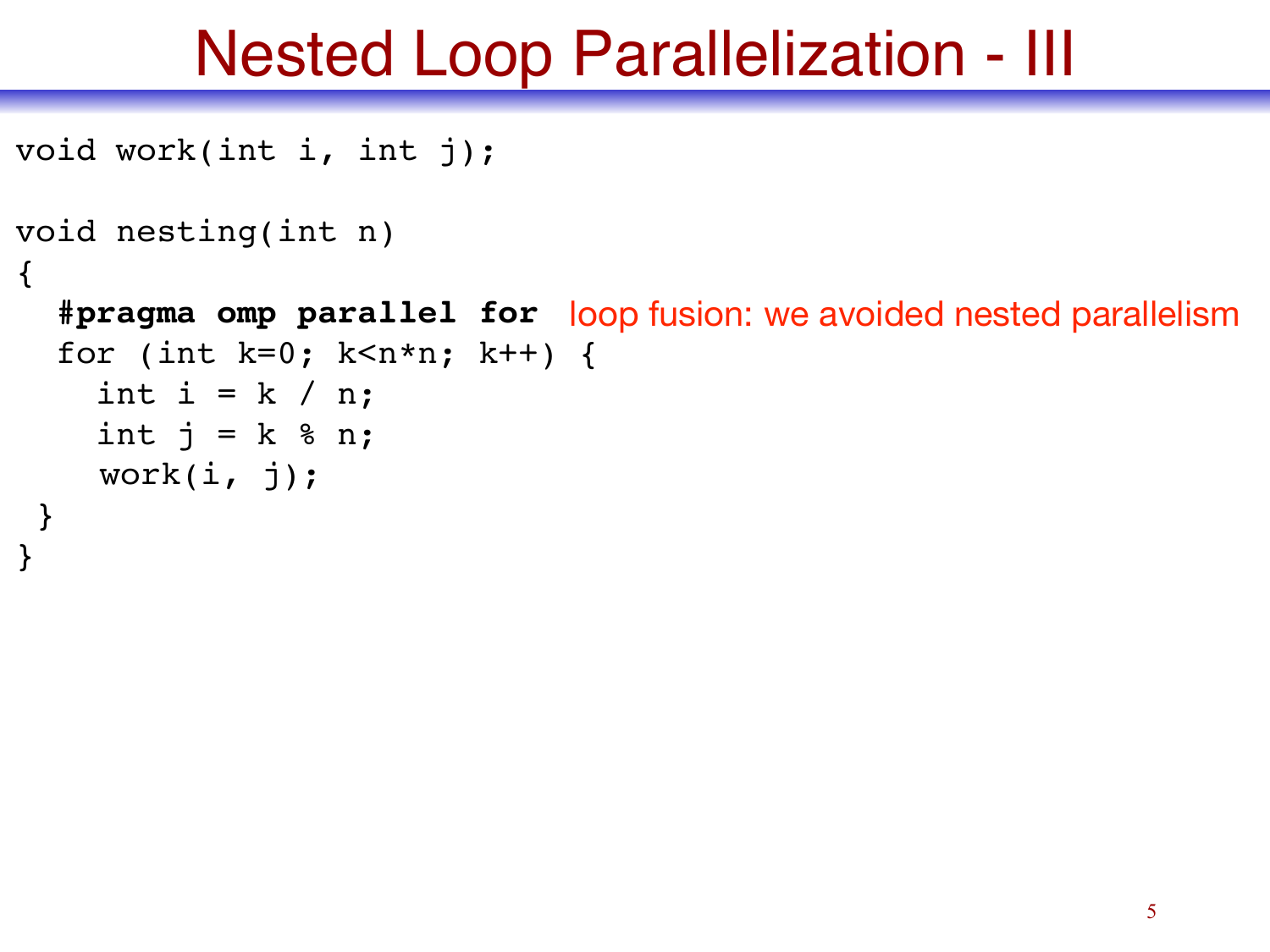# Nested Loop Parallelization - IV

```
void work(int i, int j);
void nesting(int n)
\{ #pragma omp parallel for collapse(2)
   for (int i=0; i<n; i++) {
    for (int j=0; j<n; j++) {
     work(i, j);
     }
 }
}
                                             collapse clause: let the 
                                          OpenMP compiler do it for us
```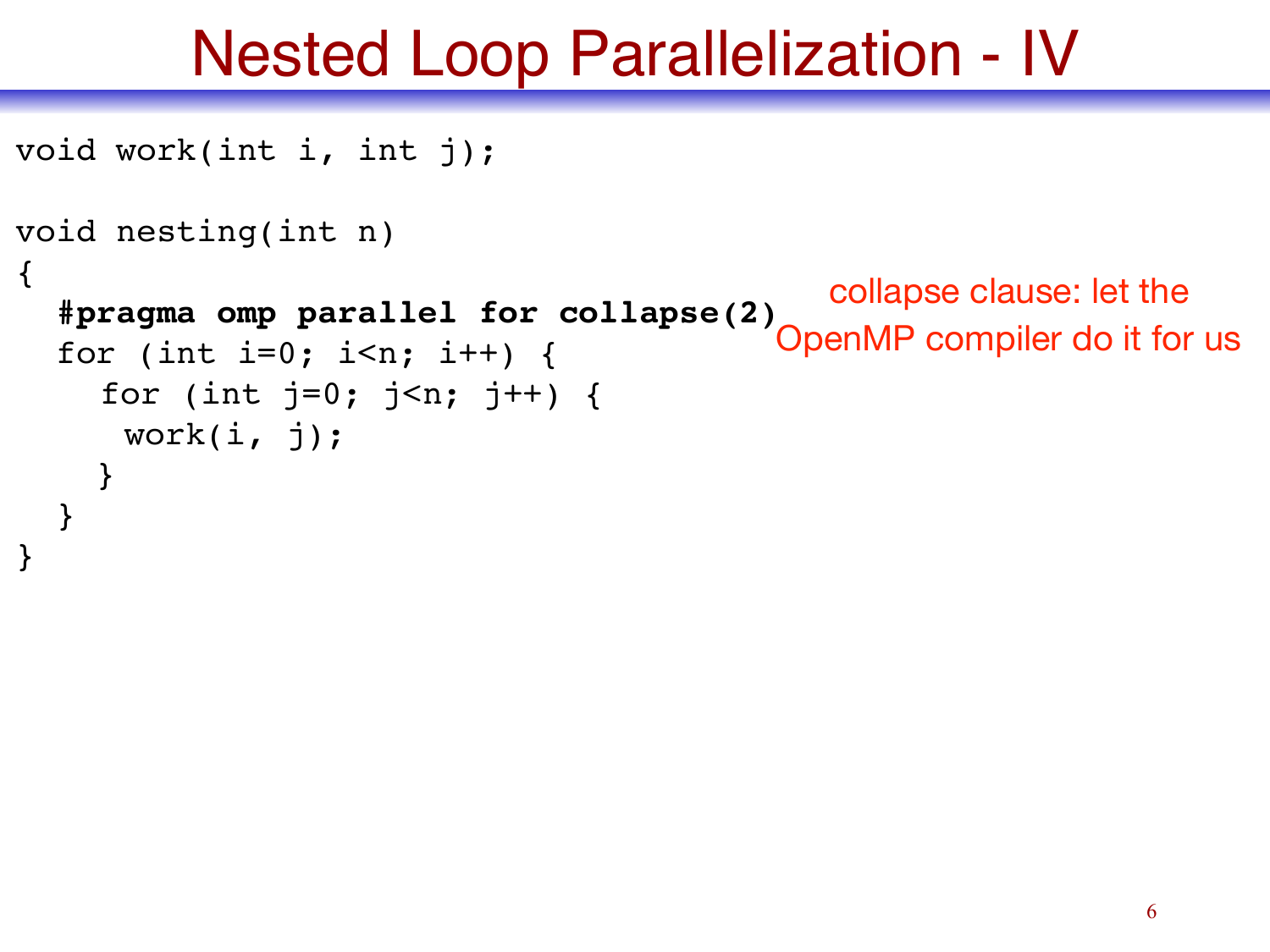# Functional parallelism

- Parallelize the following sequential code
	- what is the total execution time if each function takes one second?

```
V = alpha();
W = \text{beta}();
X = \text{gamma}(V, W);Y = delta();
printf("%f\n", epsilon(X,Y));
```

```
total time = 5s
```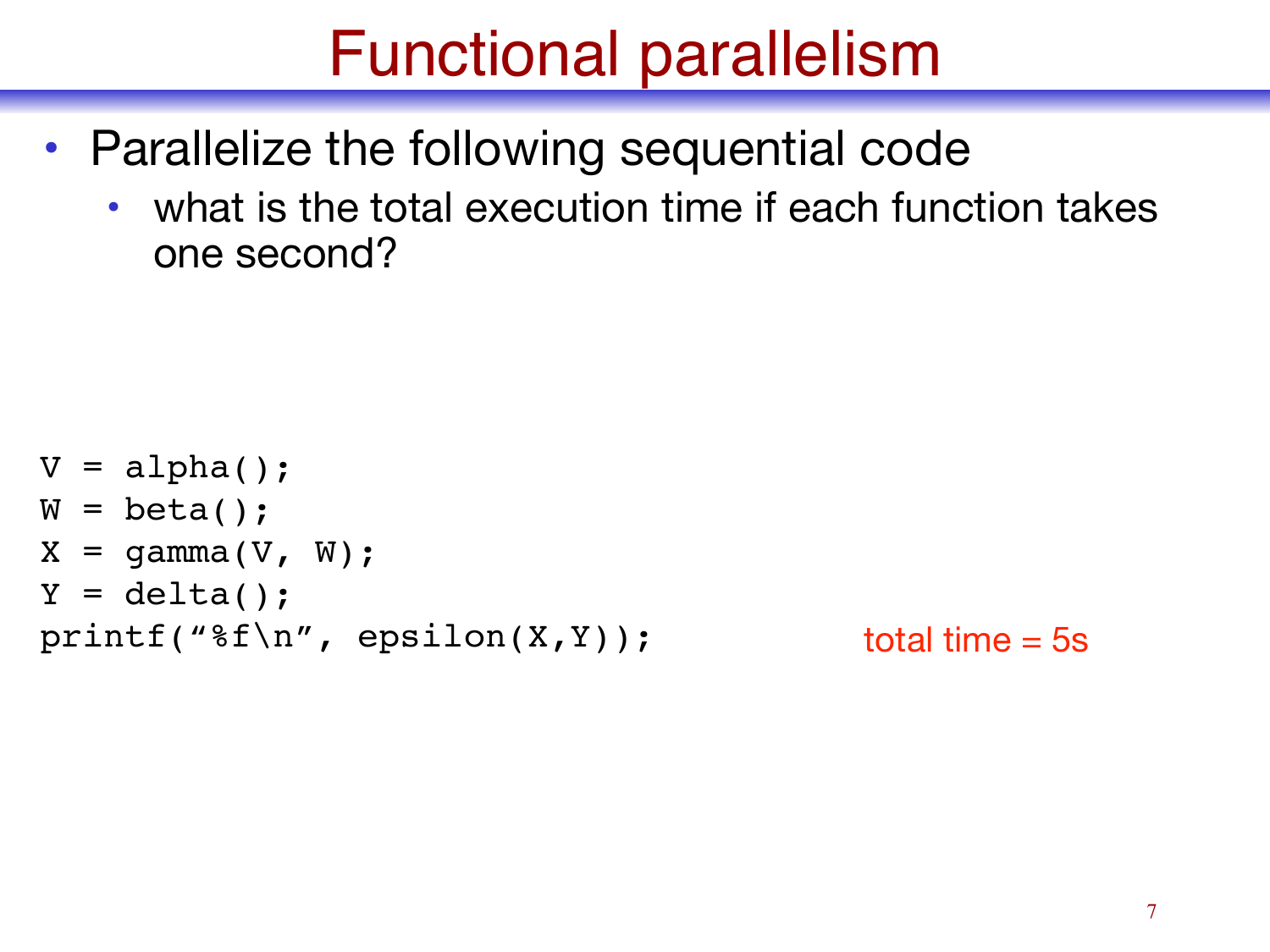# Functional parallelism - Solution 1

```
#pragma omp parallel num_threads(3)
no sense to use more threads
#pragma omg sections
\{#pragma omp section
     V = alpha();
     #pragma omp section
     W = \text{beta}();
     #pragma omp section
     Y = delta();
}
X = \text{gamma}(V, W);printf("%f\n", epsilon(X,Y));total time = 3s
```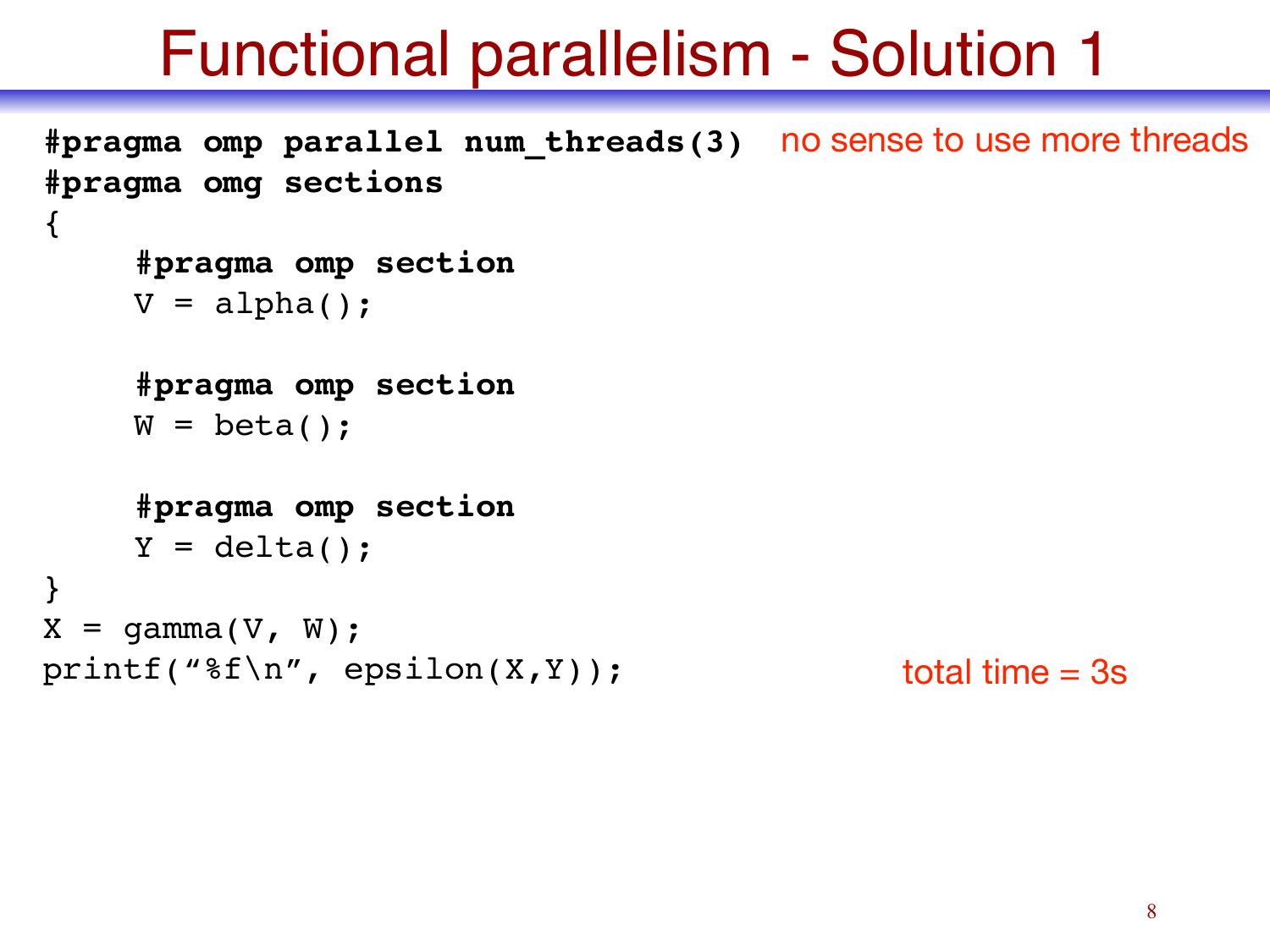## Functional parallelism - Solution 2

```
but with fewer threads<sup>9</sup>
#pragma omp parallel num_threads(2)
no sense to use more threads
{
  #pragma omp sections
   \{#pragma omp section
       V = alpha();
       #pragma omp section
       W = \text{beta}();
  }
  #pragma omp sections
   {
       #pragma omp section
       X = \text{gamma}(V, W);#pragma omp section
       Y = delta() ;
   }
}
print(f("%f\n', epsilon(X,Y));implicit barrier
                                                total time = 3s
```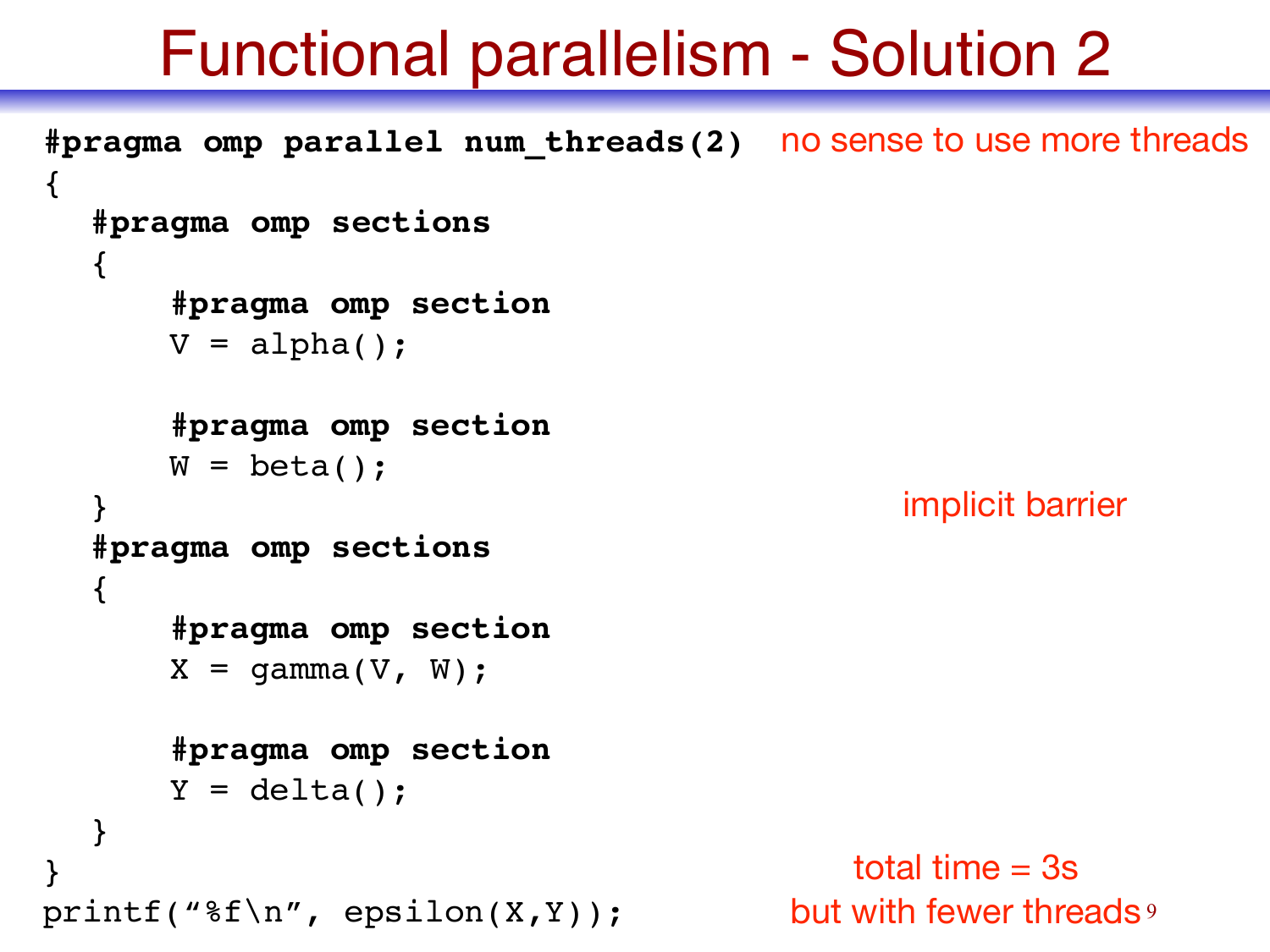# Functional Parallelism I

• Implement an equivalent version of the following code without using parallel sections

```
void XAXIS();
void YAXIS();
void ZAXIS();
void a9()
\{#pragma omp parallel
  \{#pragma omp section
              XAXIS();
       #pragma omp section
              YAXIS();
       #pragma omp section
              ZAXIS();
   }
```
}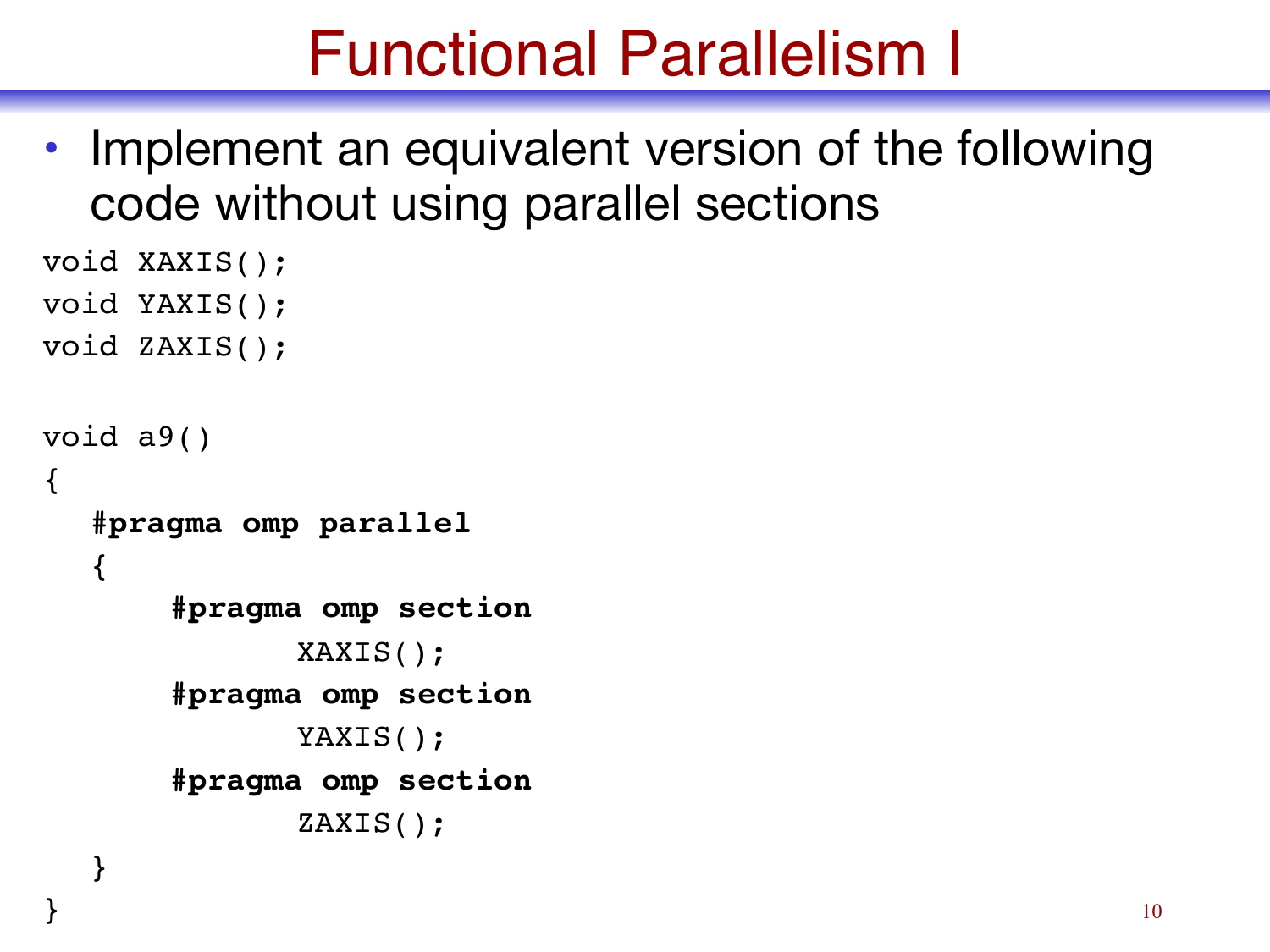#### Functional Parallelism II

```
void XAXIS();
void YAXIS();
void ZAXIS();
void a9()
\{#pragma omp parallel for
  for (int i = 0; i < 3; i++)
     if (i == 0) XAXIS(i);
     if (i == 1) YAXIS(i);
     if (i == 2) YAXIS(i);
  }
```
}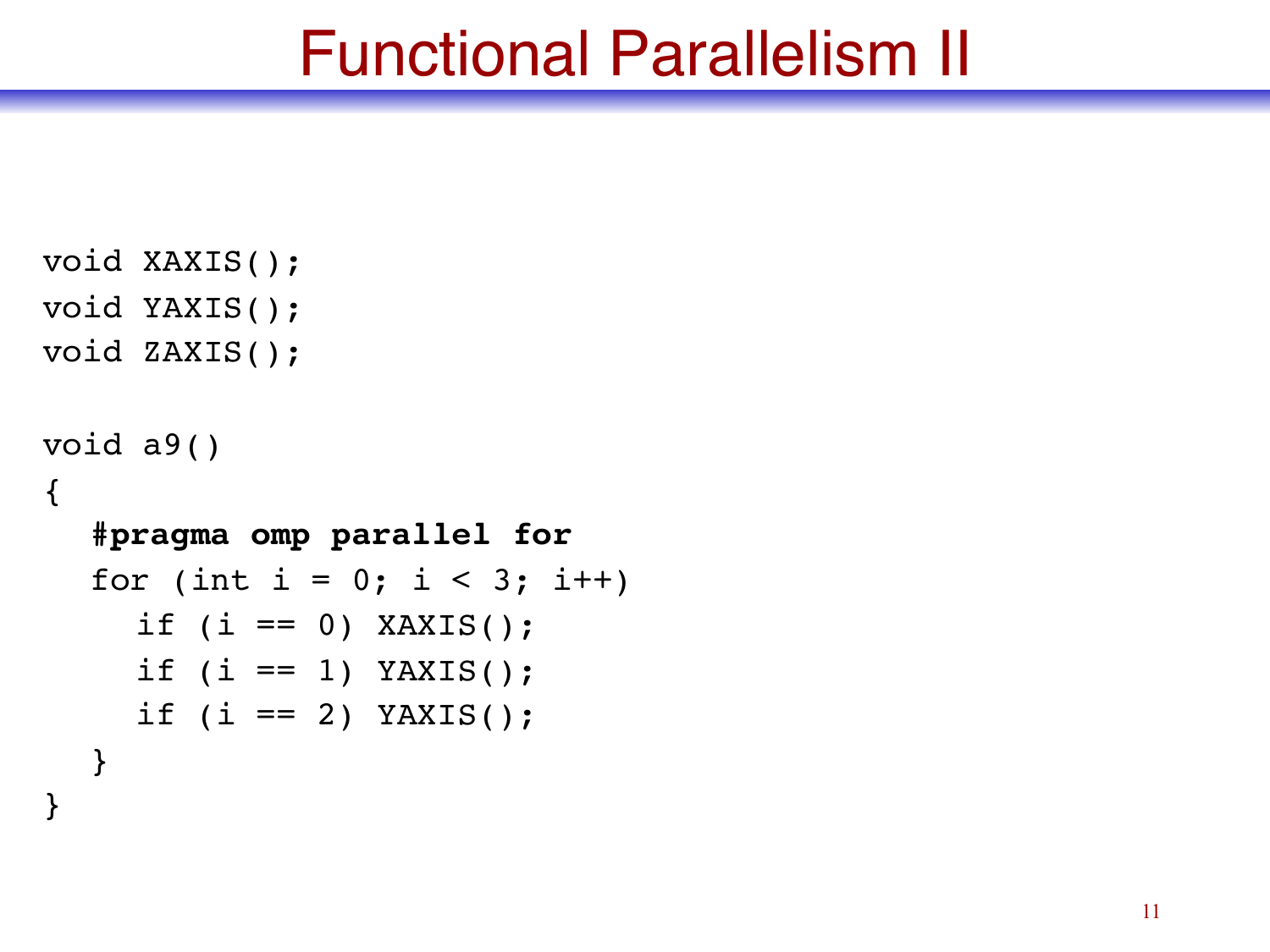#### Functional Parallelism III

```
void XAXIS();
void YAXIS();
void ZAXIS();
void a9()
\{ #pragma omp parallel
    {
      #pragma omp single nowait
      XAXIS();
      #pragma omp single nowait
      YAXIS();
      #pragma omp single nowait
      ZAXIS();
   }
```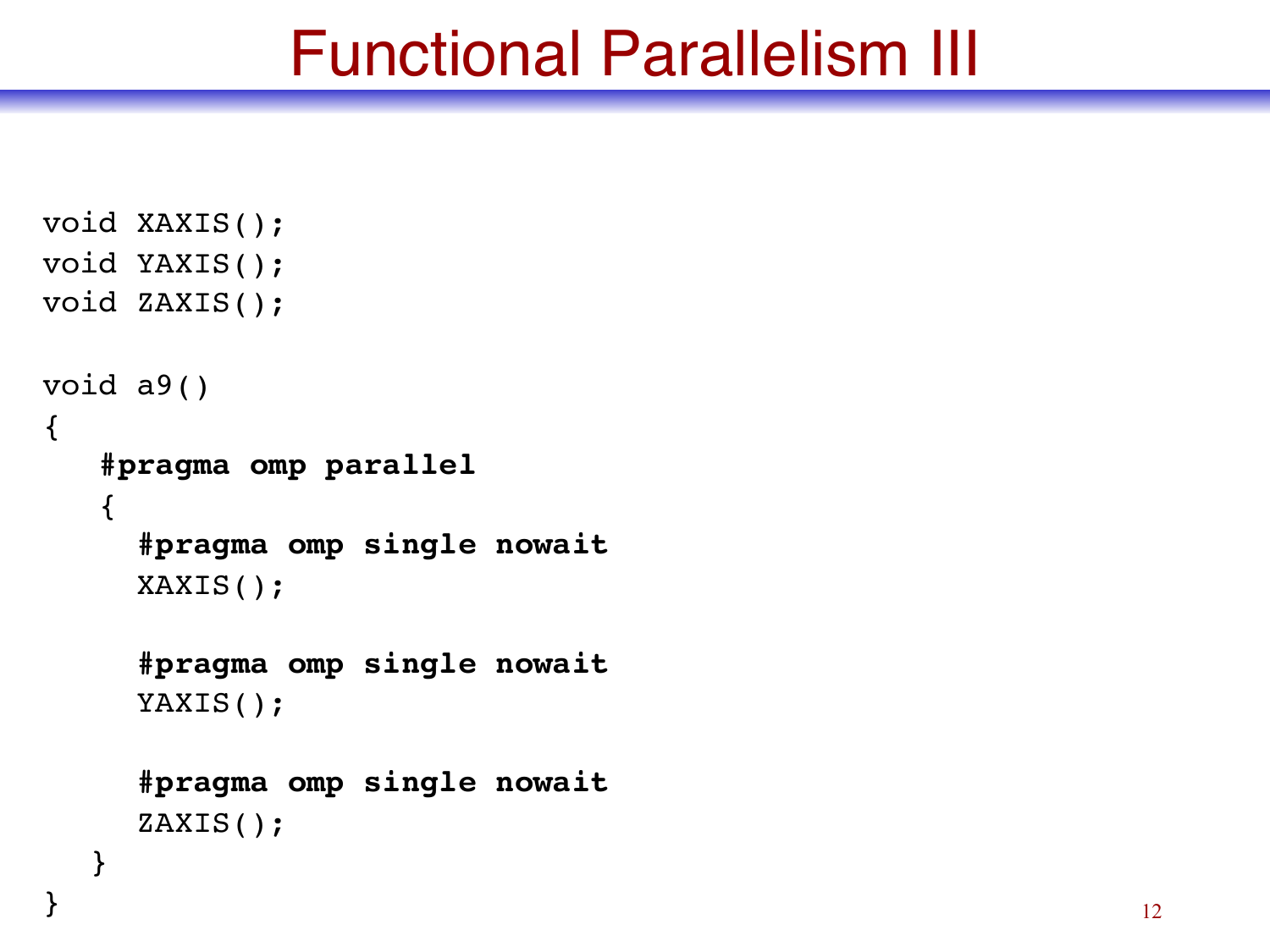# Tasks in OpenMP (3.0)

- We have seen a few ways to parallelize a block
	- #pragma omp parallel
	- #pragma omp sections
	- #pragma omp parallel for
- "parallel for" is great for for-loops, but what about unstructured data?
	- Traversal through lists and trees?
	- while loops?
- Spawning threads dynamically is expensive
- Tasks are more lightweight:
	- new tasks get put onto a task queue
	- idle threads pull tasks from the queue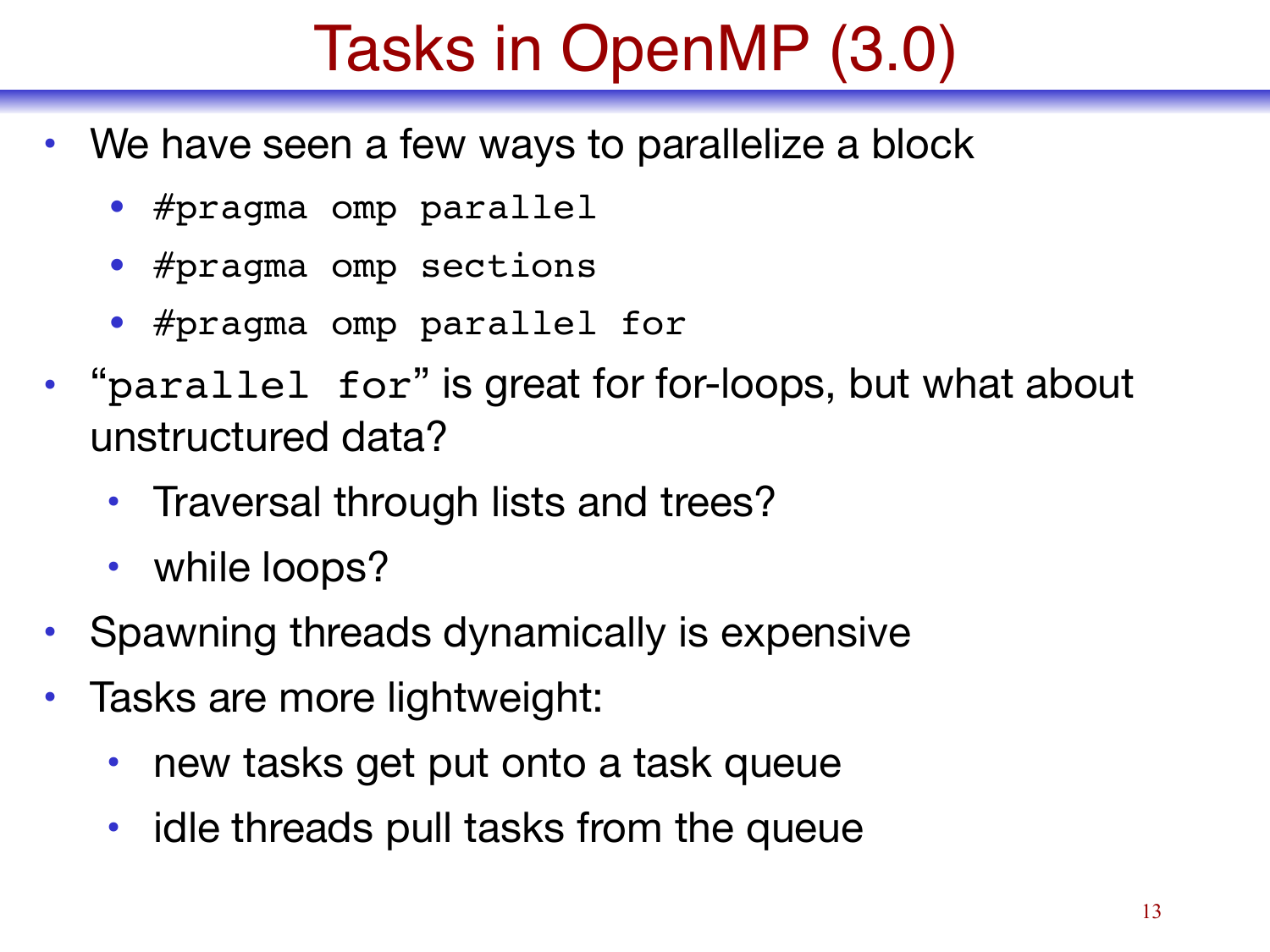# OpenMP Tasks

- Parallelization of irregular problems
	- Loop with dynamic bounds
	- Recursive algorithms
	- Producer-consumer execution schemes
- Work units that are executed asynchronously
	- They can be executed immediately after their creation
- Tasks consist of:
	- Code
	- Data environment: initialized at creation time
	- Internal control variables (ICVs)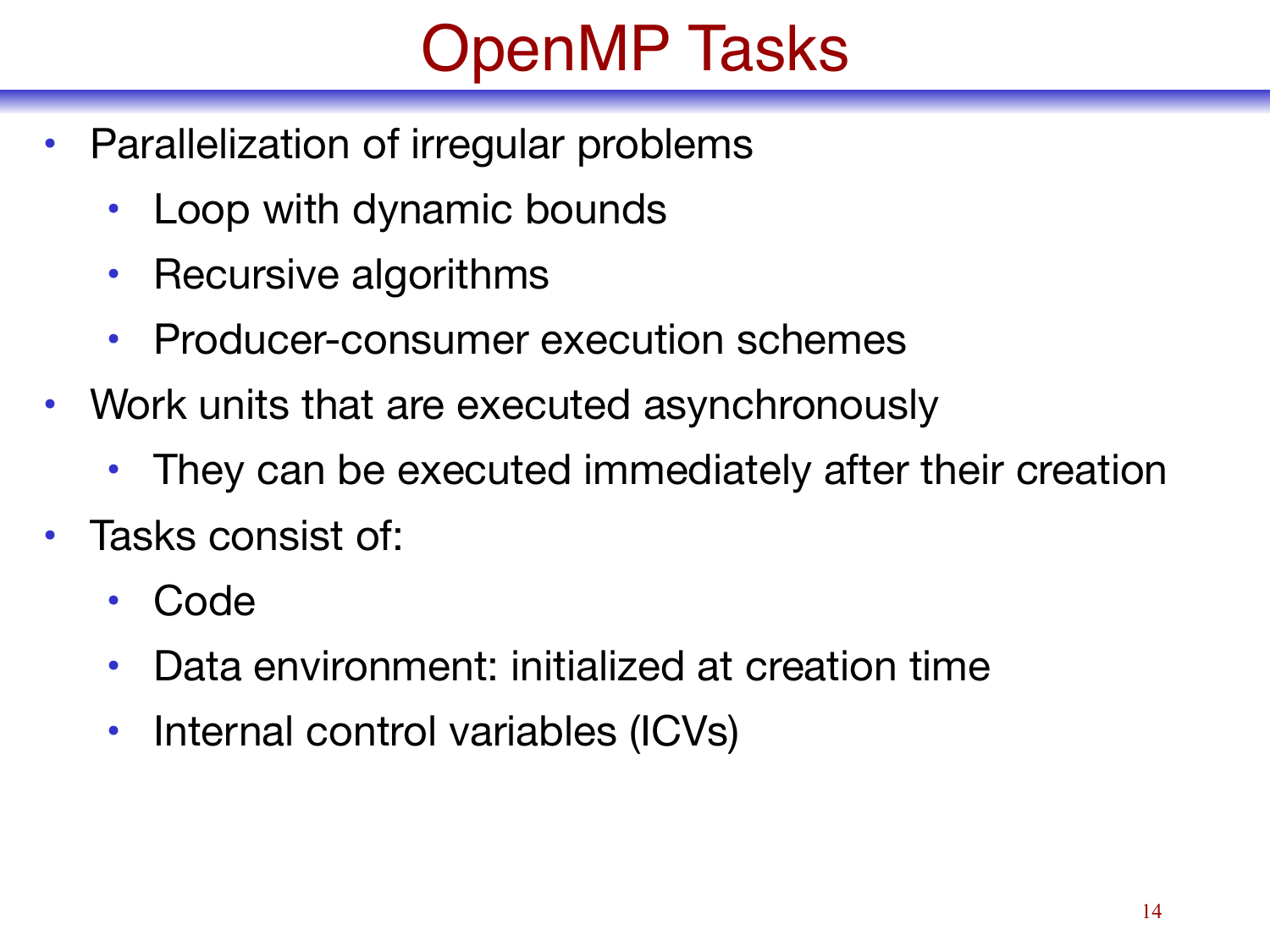- Parallelize recursive function  $F_n = F_{n-1} + F_{n-2}$
- The sequential code first

```
#include <iostream>
int fibonacci(int n)
{
  int i, j;
  if (n<2)return n;
  else {
      i = \text{fibonacci}(n-1);j = \text{fibonacci}(n-2);return i + j;
   }
}
int main()
{
  int n;
  std::cin >> n;
  std::cout << fibonacci(n) << std::endl;
}
```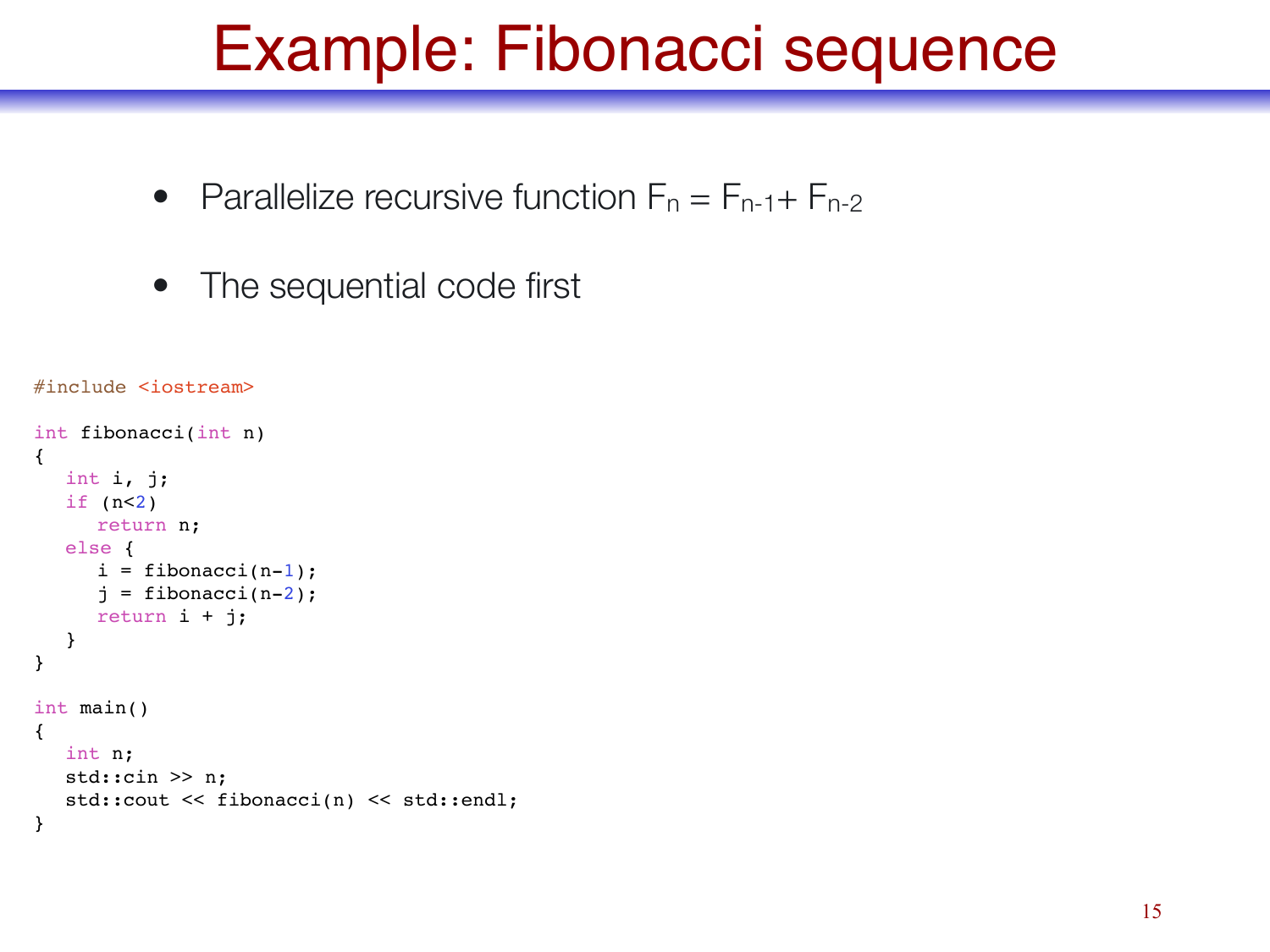- Parallelize recursive function  $F_n = F_{n-1} + F_{n-2}$
- First attempt using sections

}

}

```
#include <iostream>
int fibonacci(int n)
{
  int i, j;
  if (n<2)return n;
  else {
     #pragma omp parallel sections shared (i, j){
        #pragma omp section
        i = \text{fibonacci}(n-1);#pragma omp section
        j = \text{fibonacci}(n-2);}
     return i + j;
                                                        int main()
                                                         {
                                                           int n;
                                                           std::cin >> n;
                                                           std::cout << fibonacci(n) << std::endl;
                                                        }
```
Requirement: export OMP\_NESTED=TRUE

Problem: uncontrolled spawning of expensive threads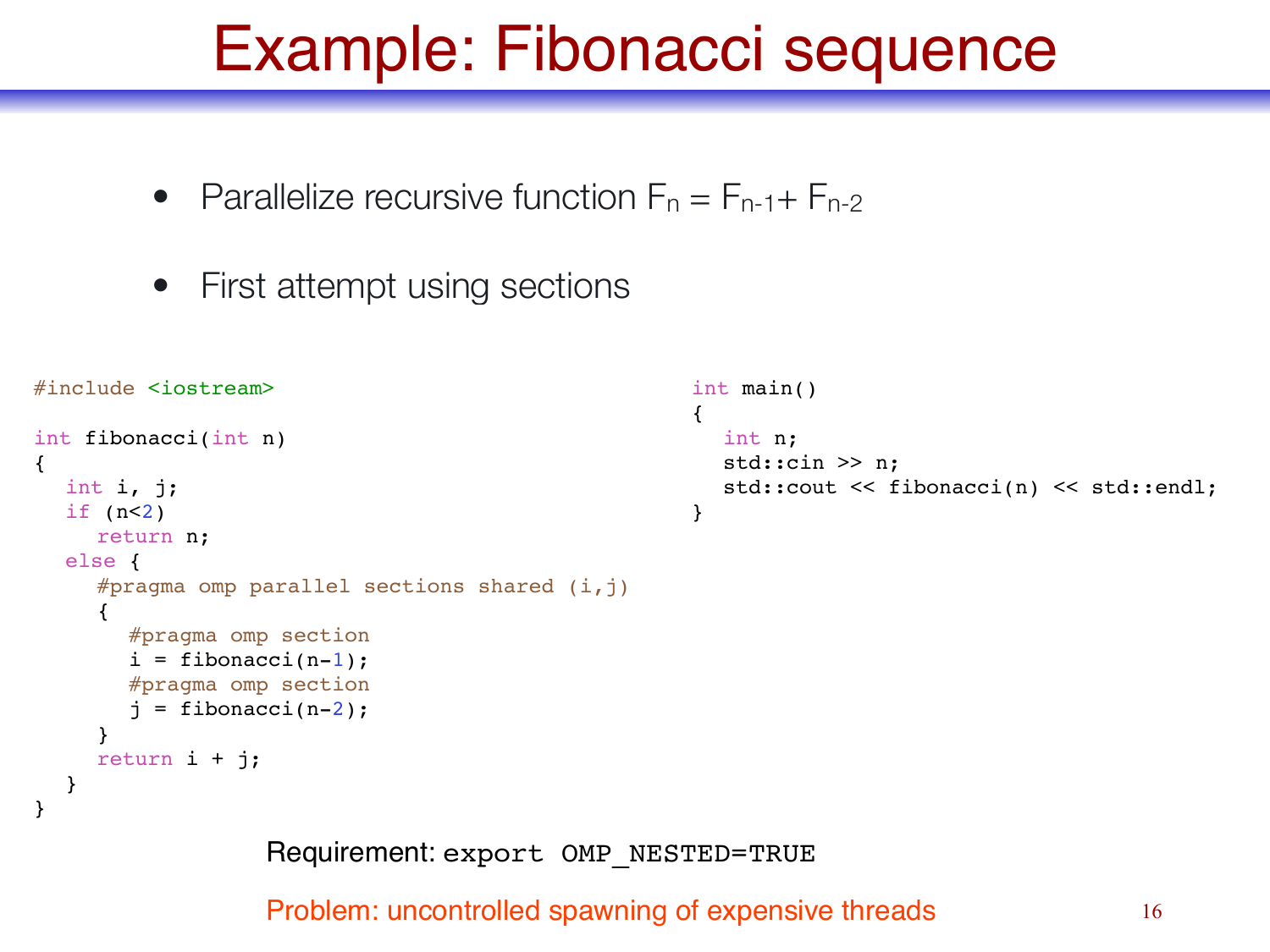# The task directive

• Spawns tasks and puts them into a queue for the threads to work on:

```
#pragma omp task [clause …]\
```

| if (scalar_expression)    | Only parallelize if the expression is true. Can be used to stop<br>parallelization if the work is too little                                                                                                                    |
|---------------------------|---------------------------------------------------------------------------------------------------------------------------------------------------------------------------------------------------------------------------------|
| private (list)            | The specified variables are thread-private                                                                                                                                                                                      |
| shared (list)             | The specified variables are shared among all threads                                                                                                                                                                            |
| default (shared I none)   | Unspecified variables are shared or not                                                                                                                                                                                         |
| firstprivate (list)       | Initialize private variables from the master thread                                                                                                                                                                             |
| mergeable                 | If specified allows the task to be merged with others                                                                                                                                                                           |
| untied                    | If specified allows the task to be resumed by other threads after<br>suspension. Helps prevent starvation but has unusual memory<br>semantics: after moving to a new thread all private variables are that of<br>the new thread |
| final (scalar_expression) | If the expression is true this has to be the final task. All dependent tasks<br>are included into it                                                                                                                            |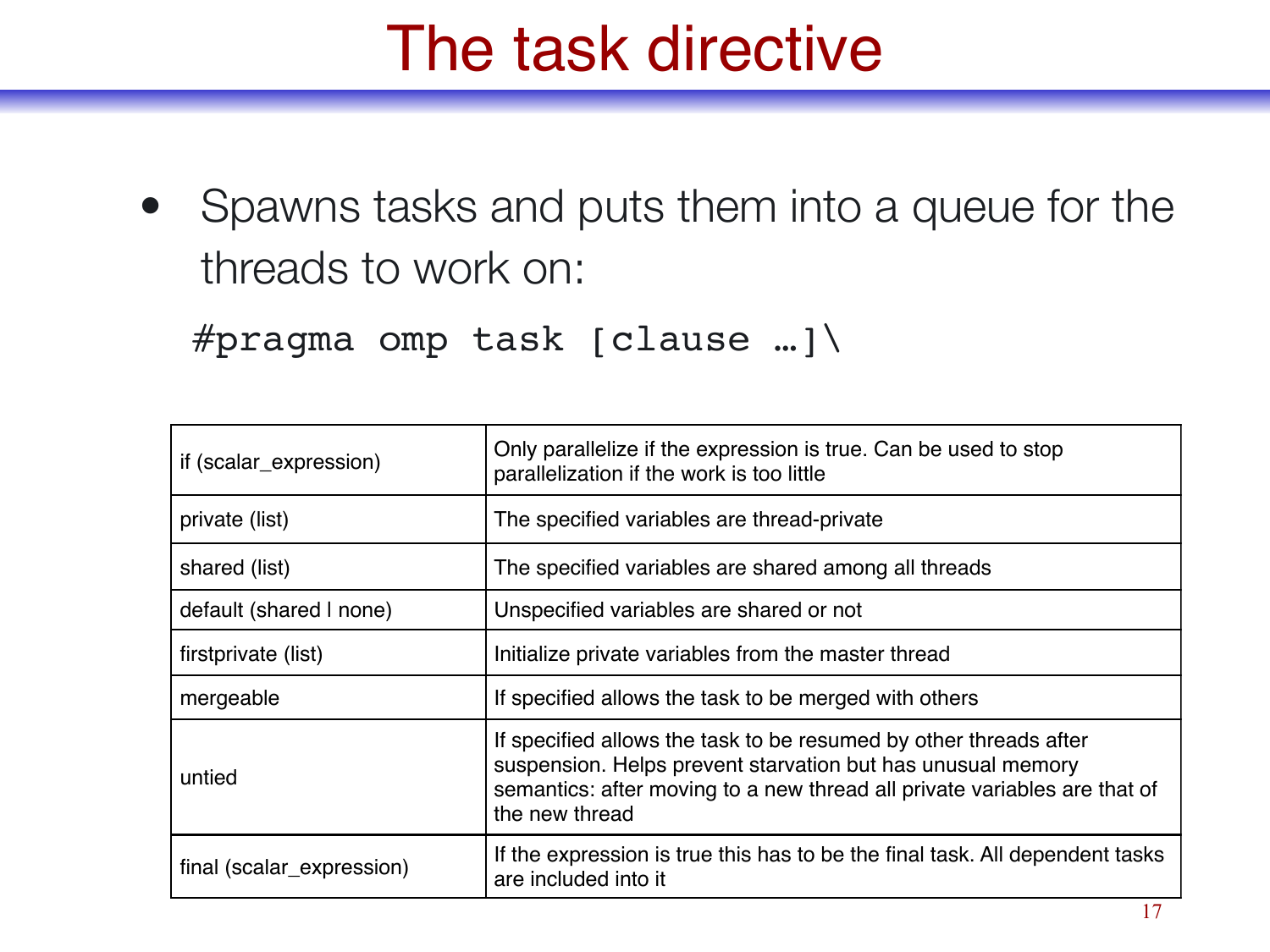# Data Environment

- Possible options
	- shared(list)
	- private(list)
	- firstprivate(list)
		- The values of variables at task creation
	- default(shared | none)
- If not specified, the default rules apply:
	- Global variables are shared
	- Otherwise
		- firstprivate
		- shared, if defined lexically as such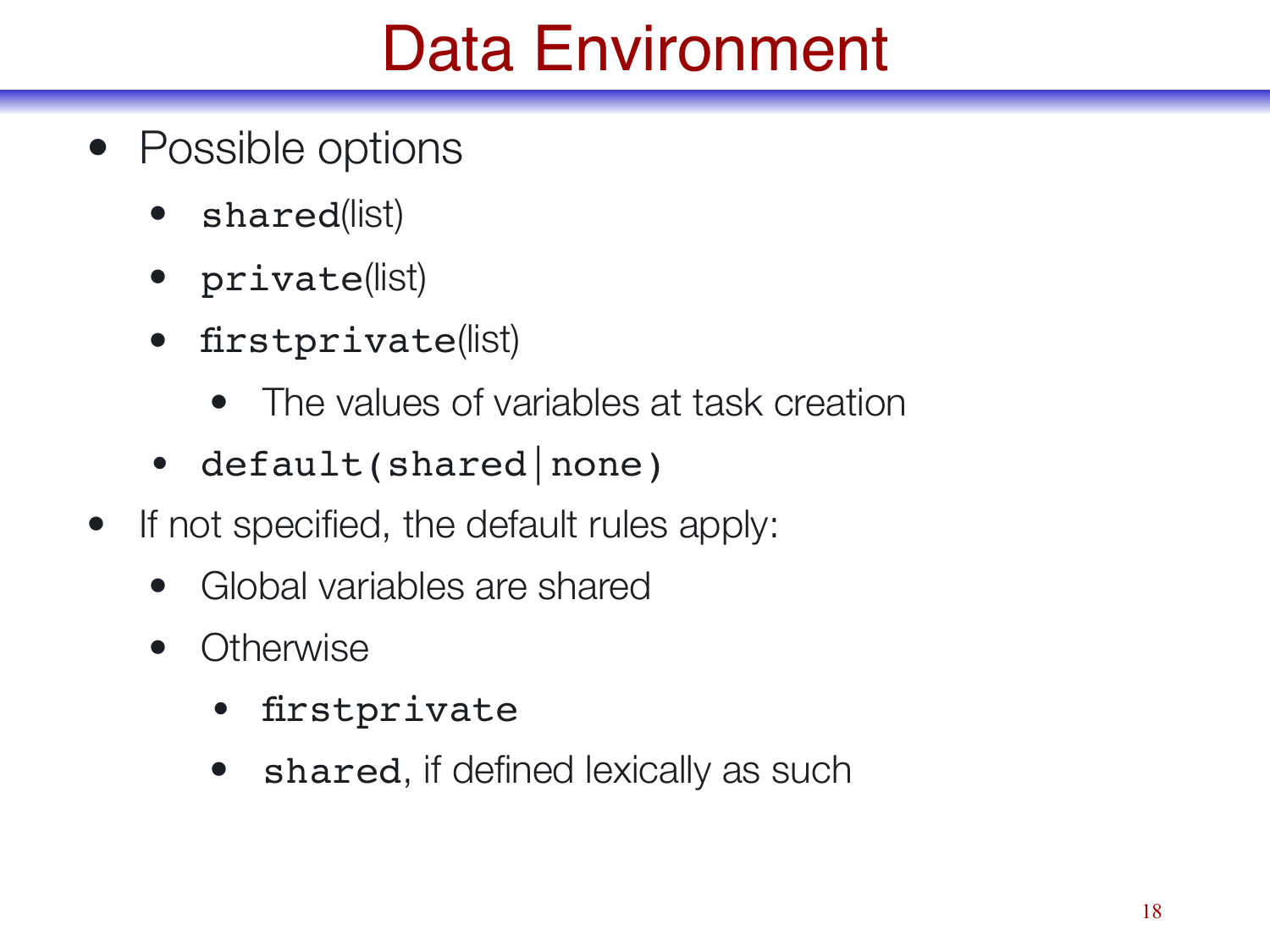#### Example: Data Environment

```
int a ;
void foo() {
 int b,c ;
 #pragma omp parallel shared(c) private(b)
  \{int d ;
      #pragma omp task
       {
         int e ;
         a = shared
         b = firstprivate
         c = sharedd = firstprivate
         e = private
       }
   }
}
```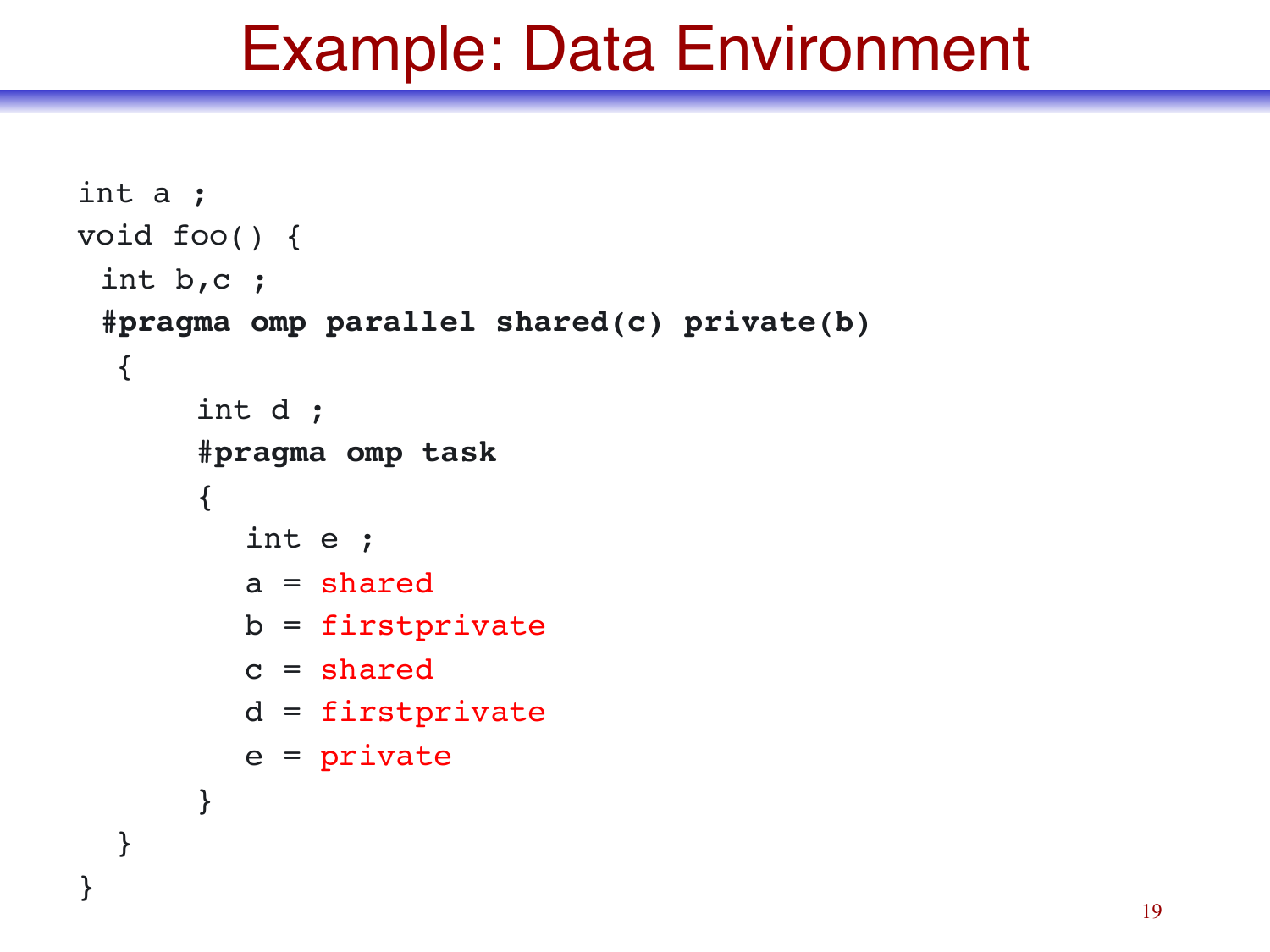- Parallelize recursive function  $F_n = F_{n-1} + F_{n-2}$
- First attempt using tasks

}

}

```
#include <iostream>
int fibonacci(int n)
{
  int i, j;
  if (n<2)return n;
  else {
     #pragma omp task shared(i) firstprivate(n)
     i = fibonacci(n-1);#pragma omp task shared(j) firstprivate(n)
     j = fibonacci(n-2);
     return i + j;
                                                       int main()
                                                       \left\{ \right.int n;
                                                          std::cin >> n;
                                                          std::cout << fibonacci(n) << std::endl;
                                                       }
                                                               Problem 1: no parallel region
```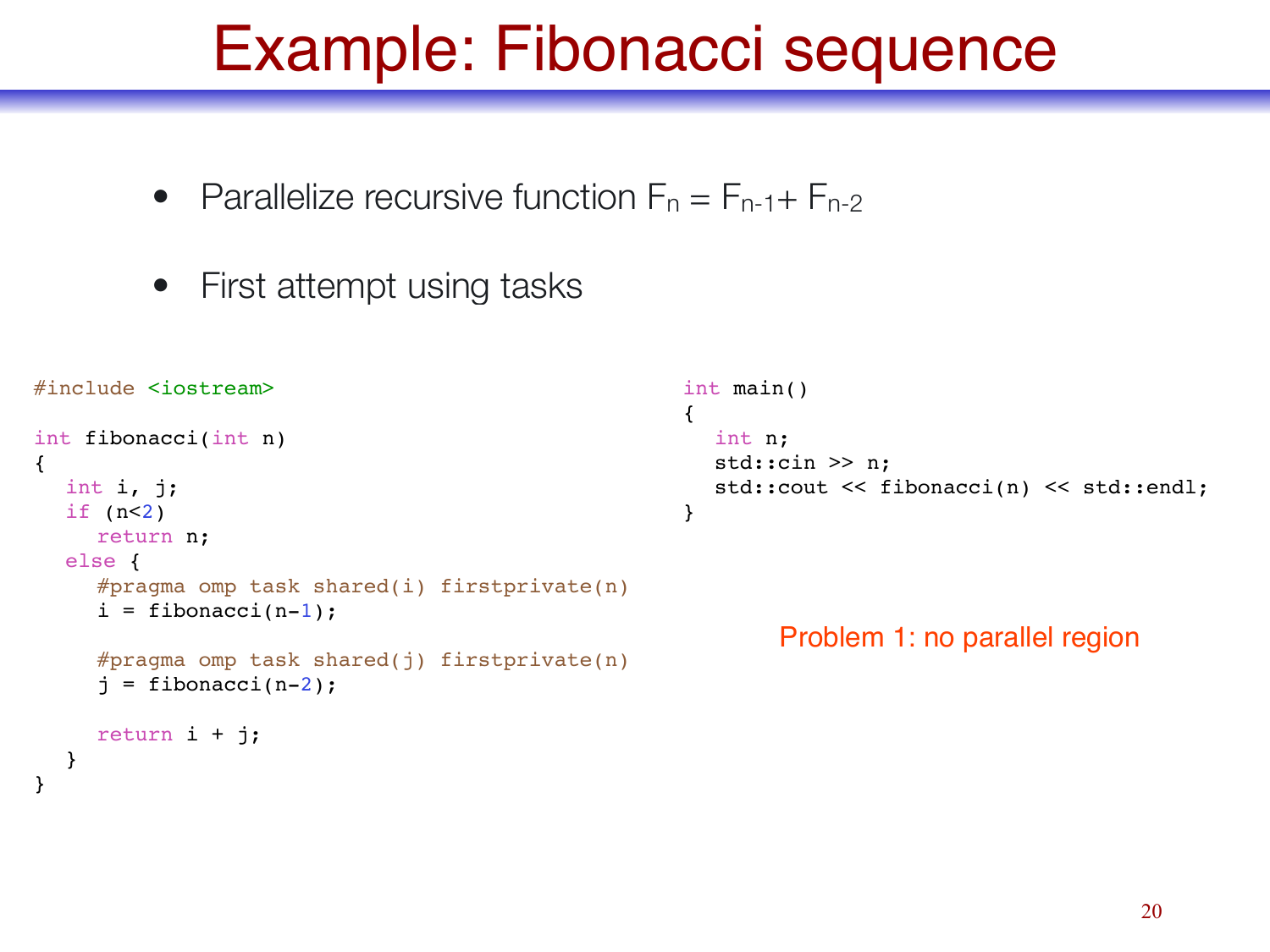- Parallelize recursive function  $F_n = F_{n-1} + F_{n-2}$
- Second attempt using tasks

}

```
#include <iostream>
int fibonacci(int n)
{
  int i, j;
  if (n<2)return n;
  else {
     #pragma omp task shared(i) firstprivate(n)
     i = fibonacci(n-1);#pragma omp task shared(j) firstprivate(n)
     j = fibonacci(n-2);
     return i + j;
  }
                                                      int main()
                                                      {
                                                        int n;
                                                        std::cin >> n;
                                                        #pragma omp parallel shared(n)
                                                        {
                                                           std::cout << fibonacci(n) << std::endl;
                                                        }
                                                      }
                                                            Problem 2: now we have too 
                                                           many calls to fibonacci
```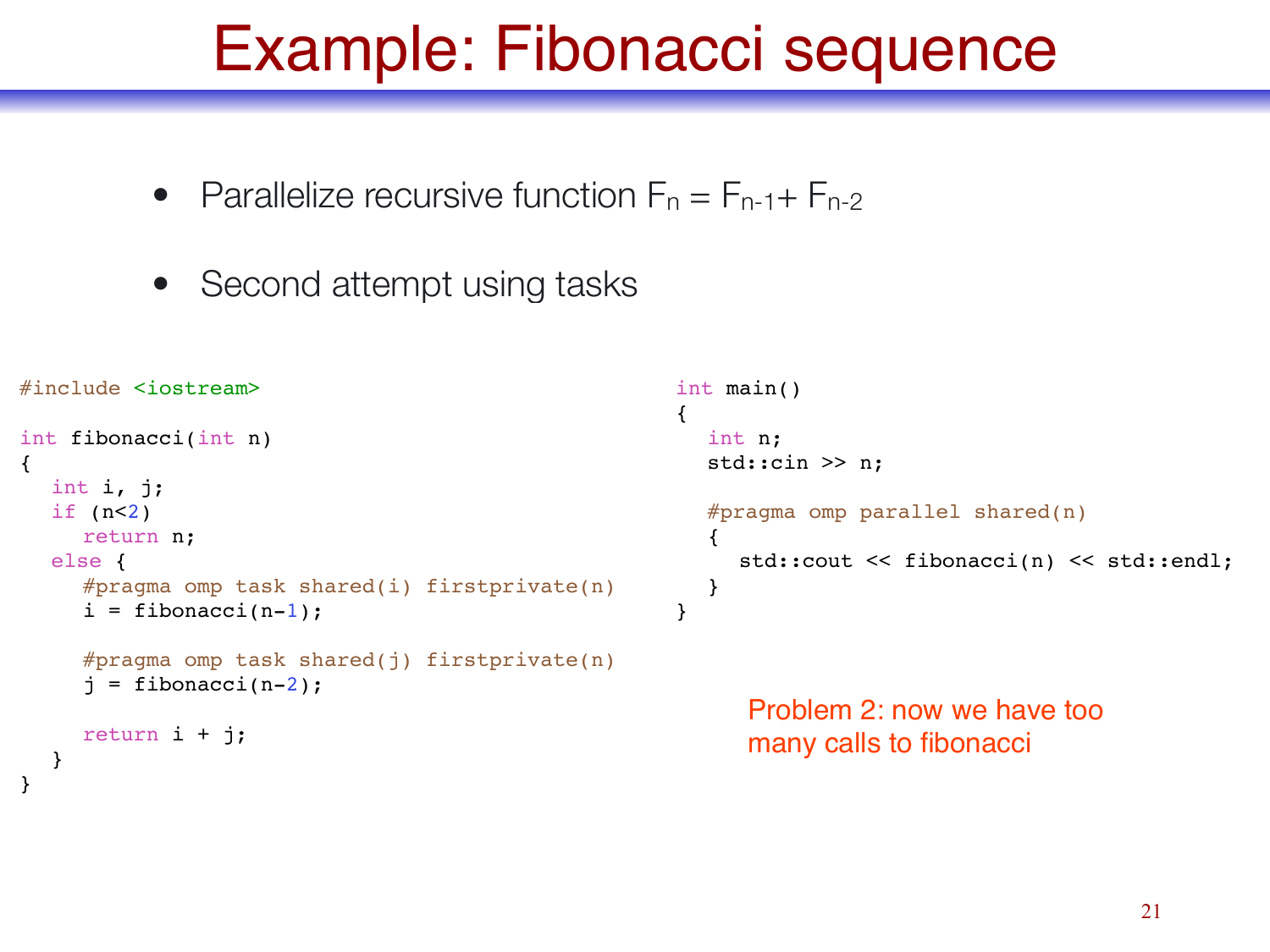- Parallelize recursive function  $F_n = F_{n-1} + F_{n-2}$
- Third attempt using tasks

}

```
#include <iostream>
int fibonacci(int n)
{
  int i, j;
  if (n<2)return n;
  else {
     #pragma omp task shared(i) firstprivate(n)
     i = \text{fibonacci}(n-1);#pragma omp task shared(j) firstprivate(n)
     j = \text{fibonacci}(n-2);
     return i + j;
   }
                                                       int main()
                                                        {
                                                          int n;
                                                          std::cin >> n;
                                                          #pragma omp parallel shared(n)
                                                          {
                                                             #pragma omp single
                                                             std::cout << fibonacci(n) << std::endl;
                                                          }
                                                        }
```
Problem 3: i and j get added before the tasks are done Problem 4: when i and j are written the variables no longer exist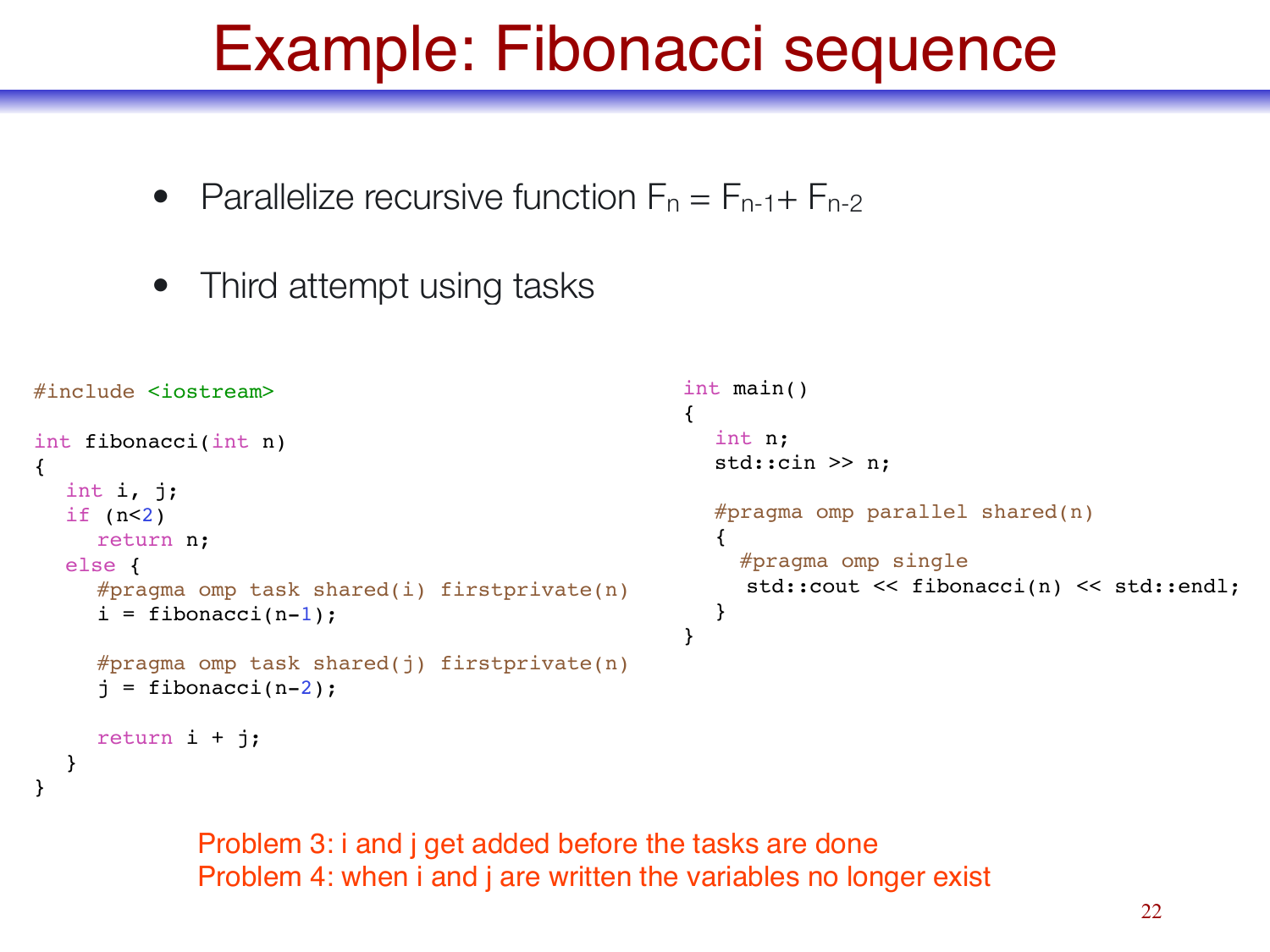- Parallelize recursive function  $F_n = F_{n-1} + F_{n-2}$
- Fourth attempt using tasks

```
#include <iostream>
int fibonacci(int n)
{
  int i, j;
  if (n<2)return n;
  else {
     #pragma omp task shared(i) firstprivate(n)
     i = \text{fibonacci}(n-1);#pragma omp task shared(j) firstprivate(n)
     j = \text{fibonacci}(n-2);#pragma omp taskwait
     return i + j;
   }
                                                          int main()
                                                          {
                                                             int n;
                                                             std::cin >> n;
                                                            #pragma omp parallel shared(n)
                                                             {
                                                                #pragma omp single
                                                               std::cout << fibonacci(n) << std::endl;
                                                             }
                                                          }
```
}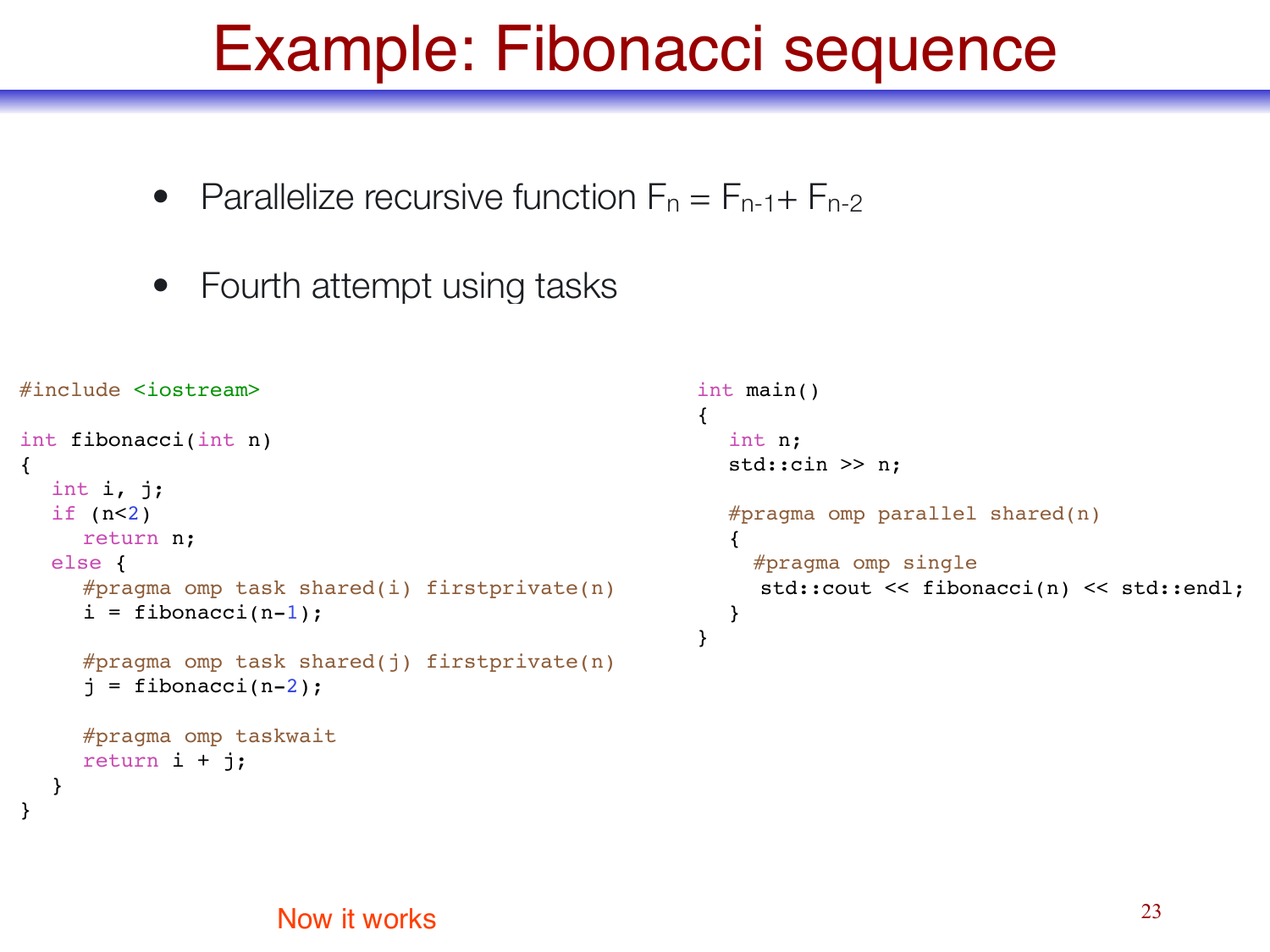# Using the final clause

- Parallelize recursive function  $F_n = F_{n-1} + F_{n-2}$
- Fifth attempt using tasks

```
#include <iostream>
```

```
int fibonacci(int n)
{
  int i, j;
   if (n<2)return n;
   else {
       if (n>5)
        {
      #pragma omp task shared(i) firstprivate(n) untied final(n \leq 5)
      i = fibonacci(n-1);#pragma omp task shared(j) firstprivate(n) untied final(n \leq 5)
      j = fibonacci(n-2);
      }
      else {
      i = fibonacci(n-1);i = fibonacci(n-2);
      }
      #pragma omp taskwait
      return i + j;
   }
}
```
Now it will not spawn tasks for  $n \leq -5$  24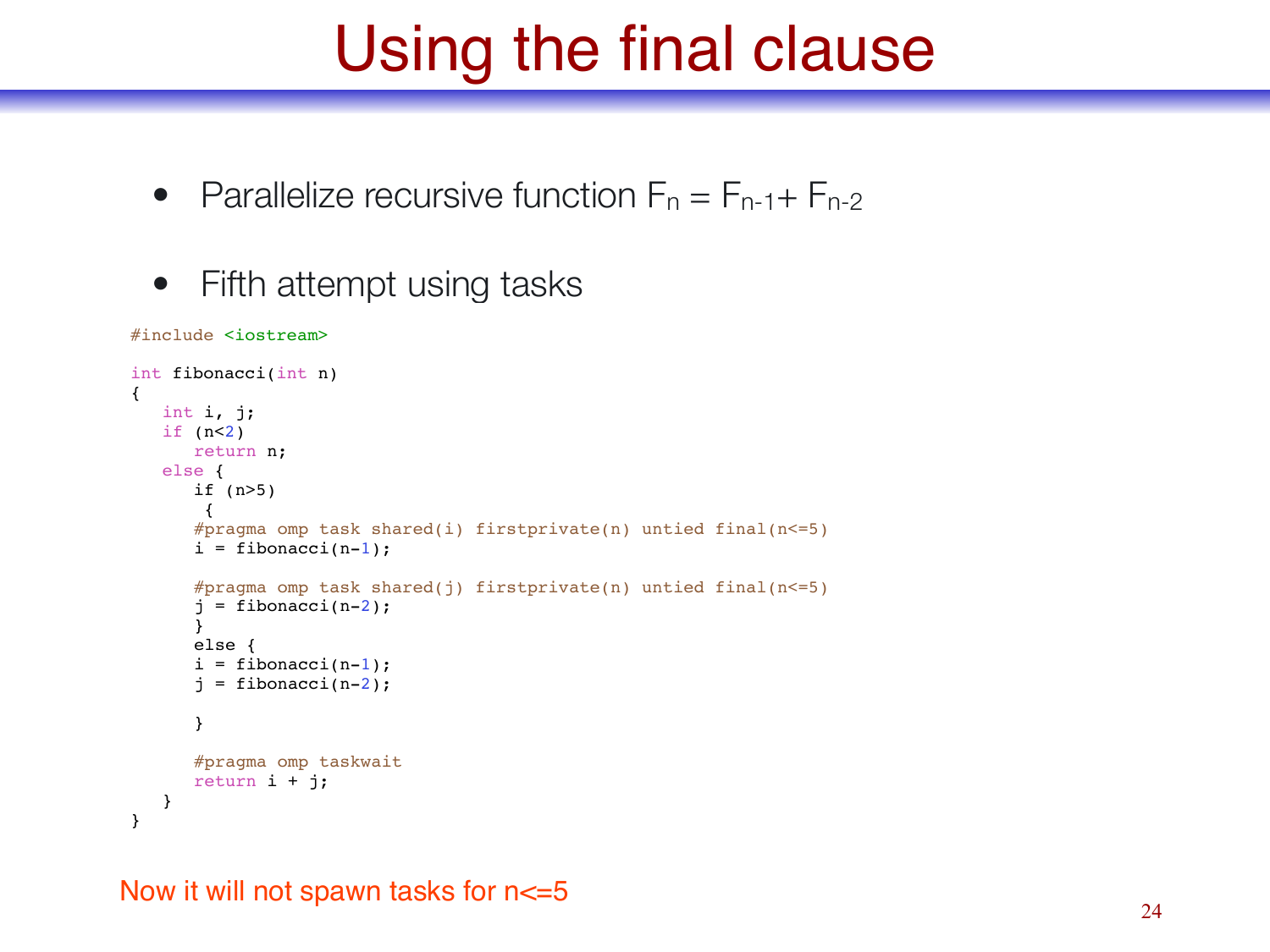# if and final clauses

- Used for optimization, e.g. avoid creation of small tasks
- If the expression of an if clause on a Task evaluates to false
	- The encountering Task is suspended
	- The new Task is executed immediately
	- The parent Task resumes when the new Task finishes
- If the expression of a final clause on a Task evaluates to true
	- All child tasks will be final and included, that means they will be executed sequentially in the task region, immediately by the encountering thread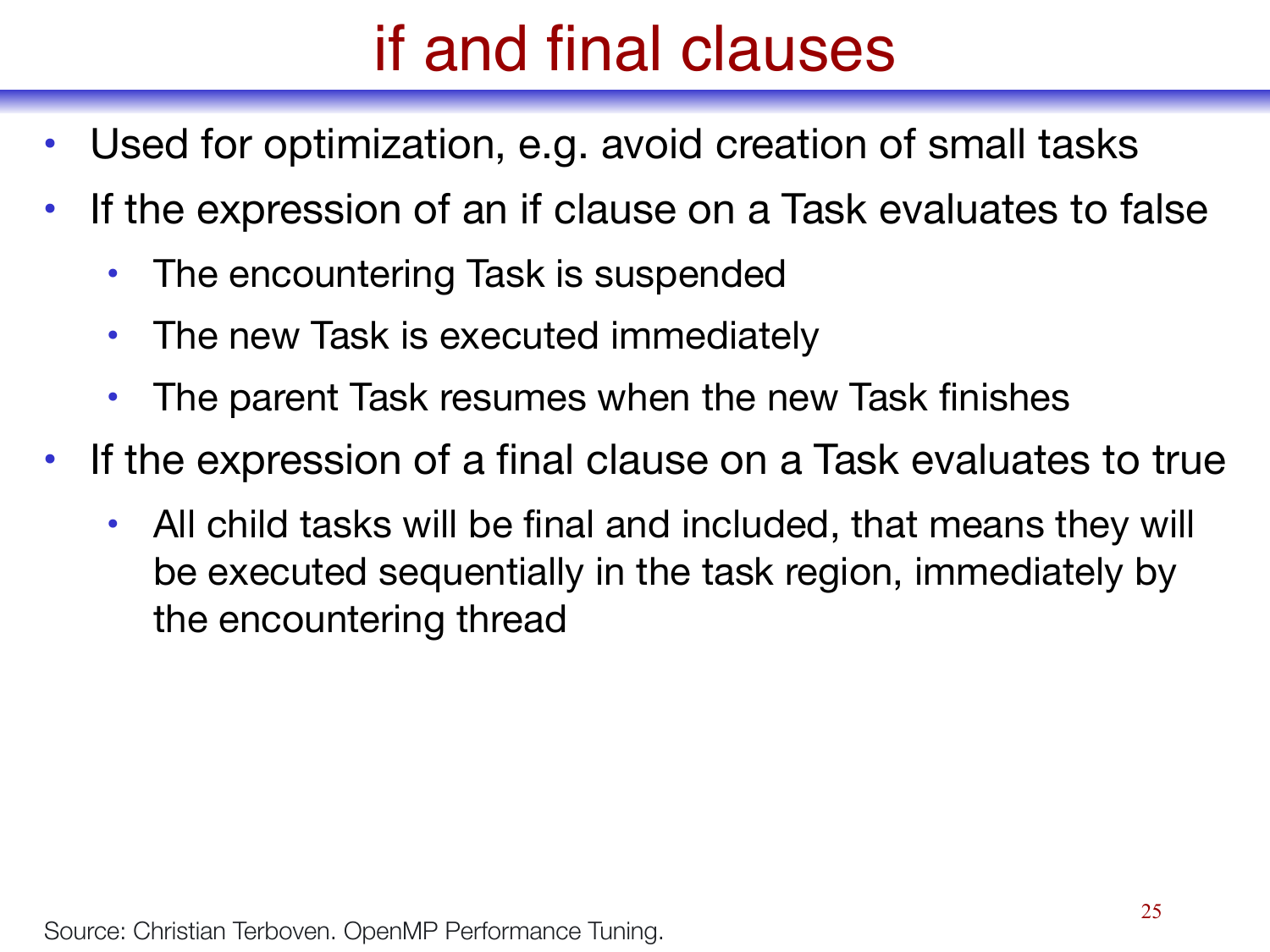# Refinement I

• Parallelize recursive function  $F_n = F_{n-1} + F_{n-2}$ 

```
• Final refinement
```

```
int main()
{
  int n;
  std::cin >> n;
  #pragma omp parallel shared(n)
  \left\{ \right. #pragma omp single
nowait
     std::cout << fibonacci(n) << std::endl;
  }
}
```
Avoid the extra (implicit) barrier. Are we done?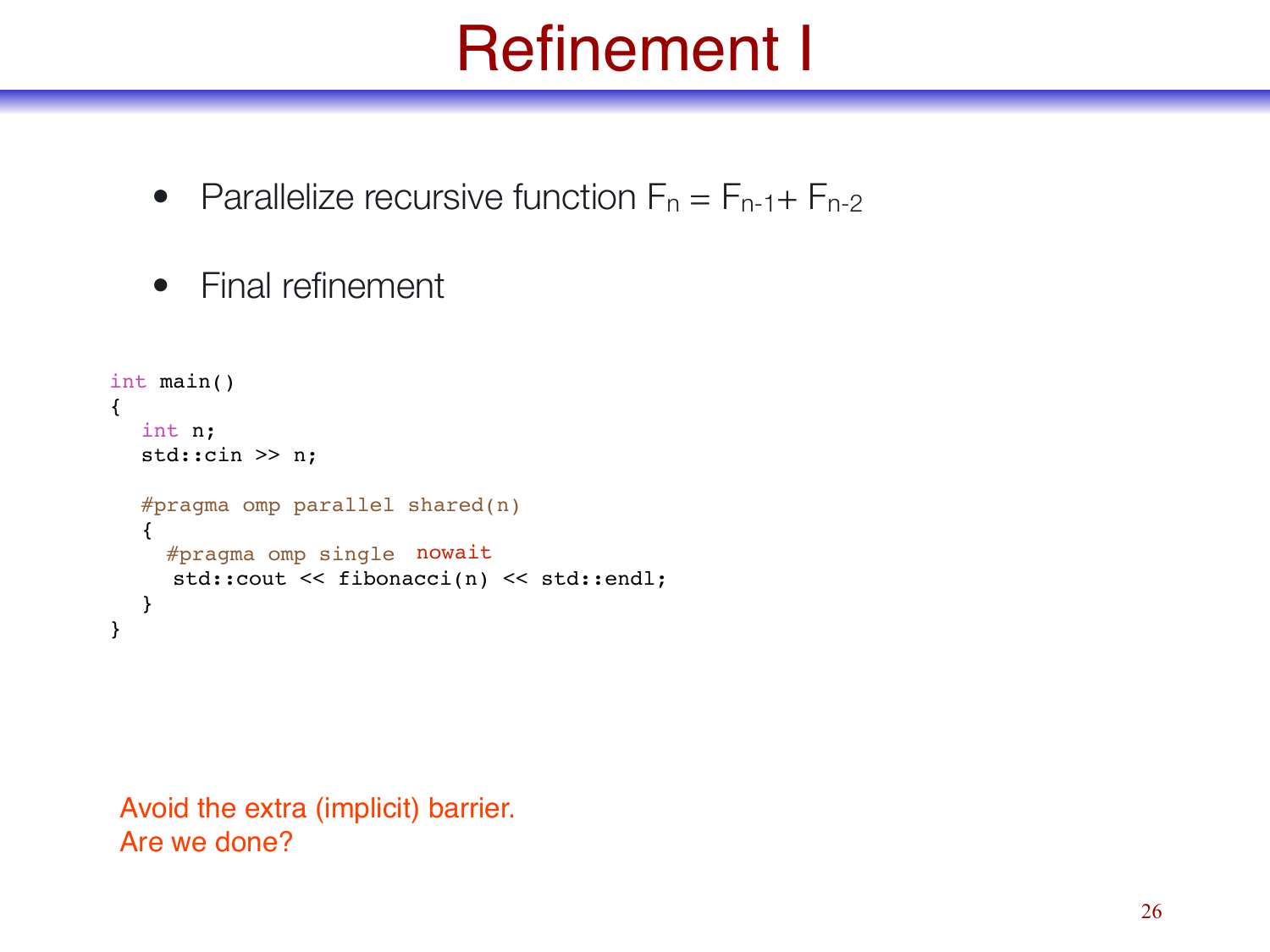# Refinement II

- Parallelize recursive function  $F_n = F_{n-1} + F_{n-2}$
- Final refinement

```
#include <iostream>
int fibonacci(int n)
{
  int i, j;
  if (n<2)return n;
  else {
     #pragma omp task shared(i) firstprivate(n) untied final(n<=5)
     i = fibonacci(n-1);
```

```
j = \text{fibonacci}(n-2);#pragma omp taskwait
return i + j;
```
}

}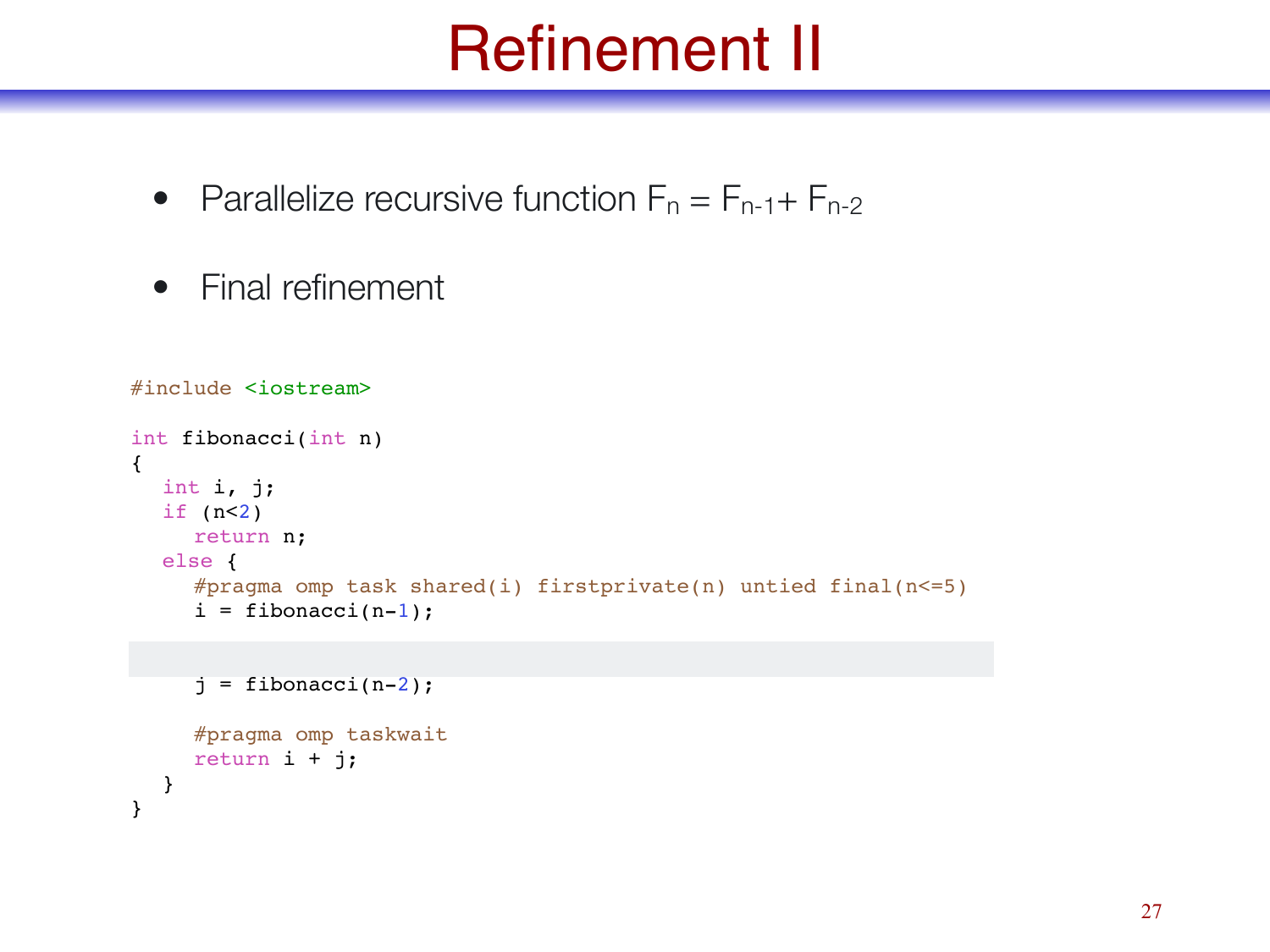# Task-related directives and functions

• Wait for all dependent tasks:

#pragma omp taskwait

- Yield the thread to another task #pragma omp taskyield
- Check at runtime whether this is a final task

| int omp_in_<br>final() | Returns true if the task is a final task |
|------------------------|------------------------------------------|
|------------------------|------------------------------------------|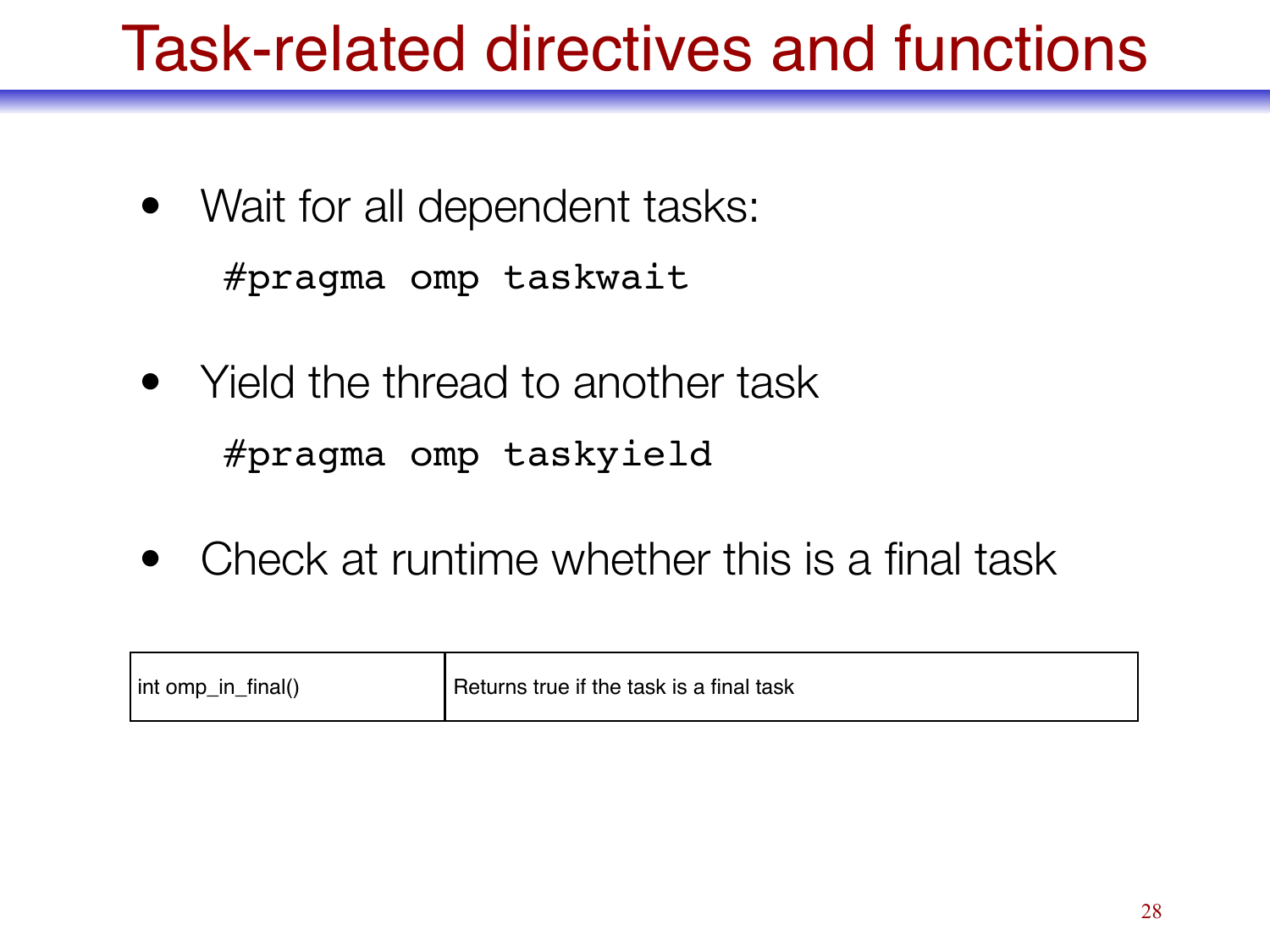## Example: Tree Traversal

```
void traverse(Tree *tree)
{
     if (tree->left)
           traverse(tree->left) ;
     if (tree->right)
           traverse(tree->right);
     process(tree) ;
}
```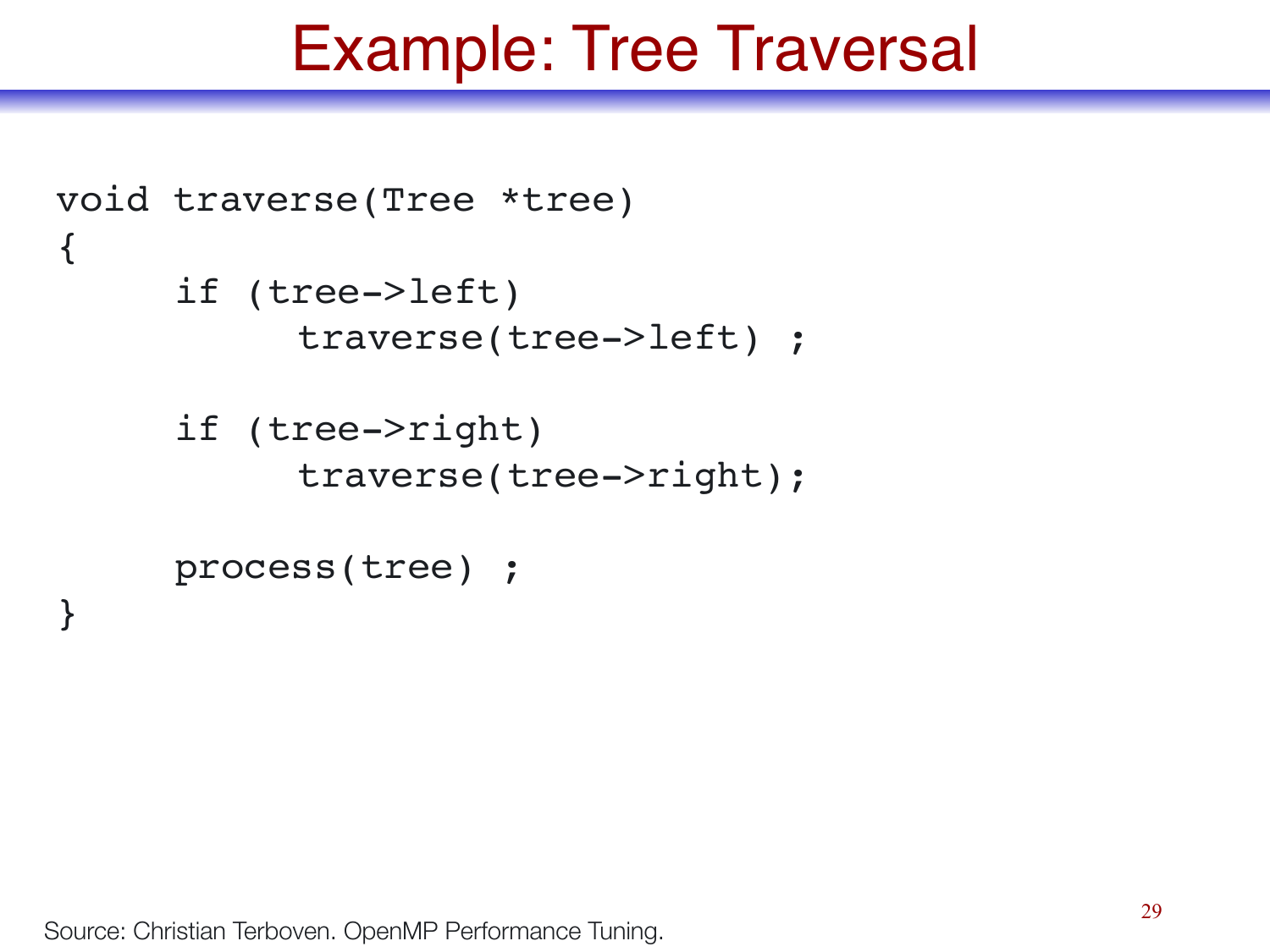## Example: Tree Traversal

```
void traverse(Tree * tree)
{
     #pragma omp parallel sections
     \{#pragma omp section
       if (tree->left)
           traverse(tree->left);
       #pragma omp section
       if (tree->right)
           traverse(tree->right);
     }
     process(tree);
```
}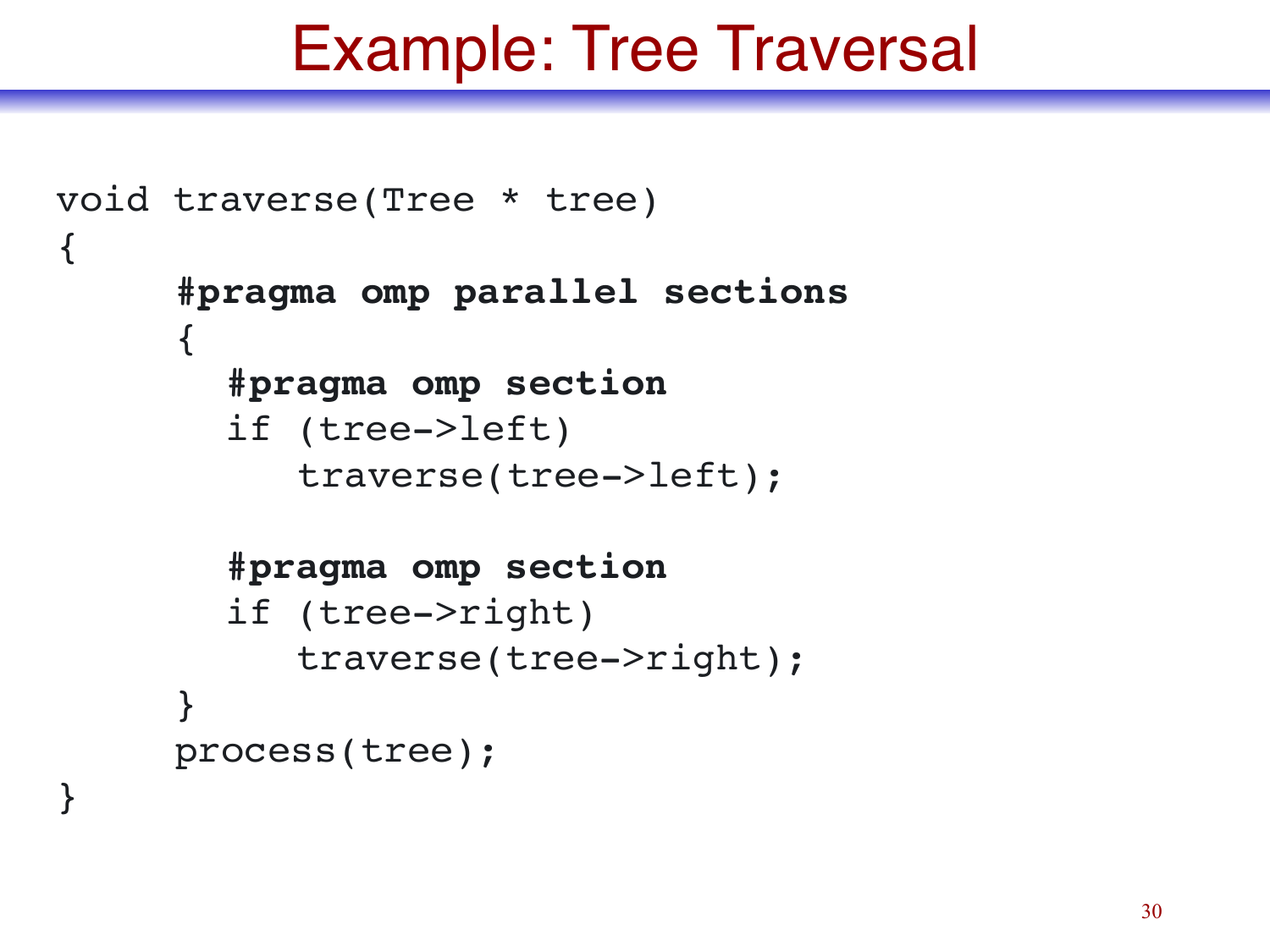# Example: Tree Traversal

```
void traverse(Tree* tree)
{
       #pragma omp task
       if (tree->left)
           traverse(tree->left);
```
Assume a Parallel region to exist outside the scope of this routine

```
#pragma omp task
if (tree->right)
   traverse(tree->right);
```

```
process(tree);
```
}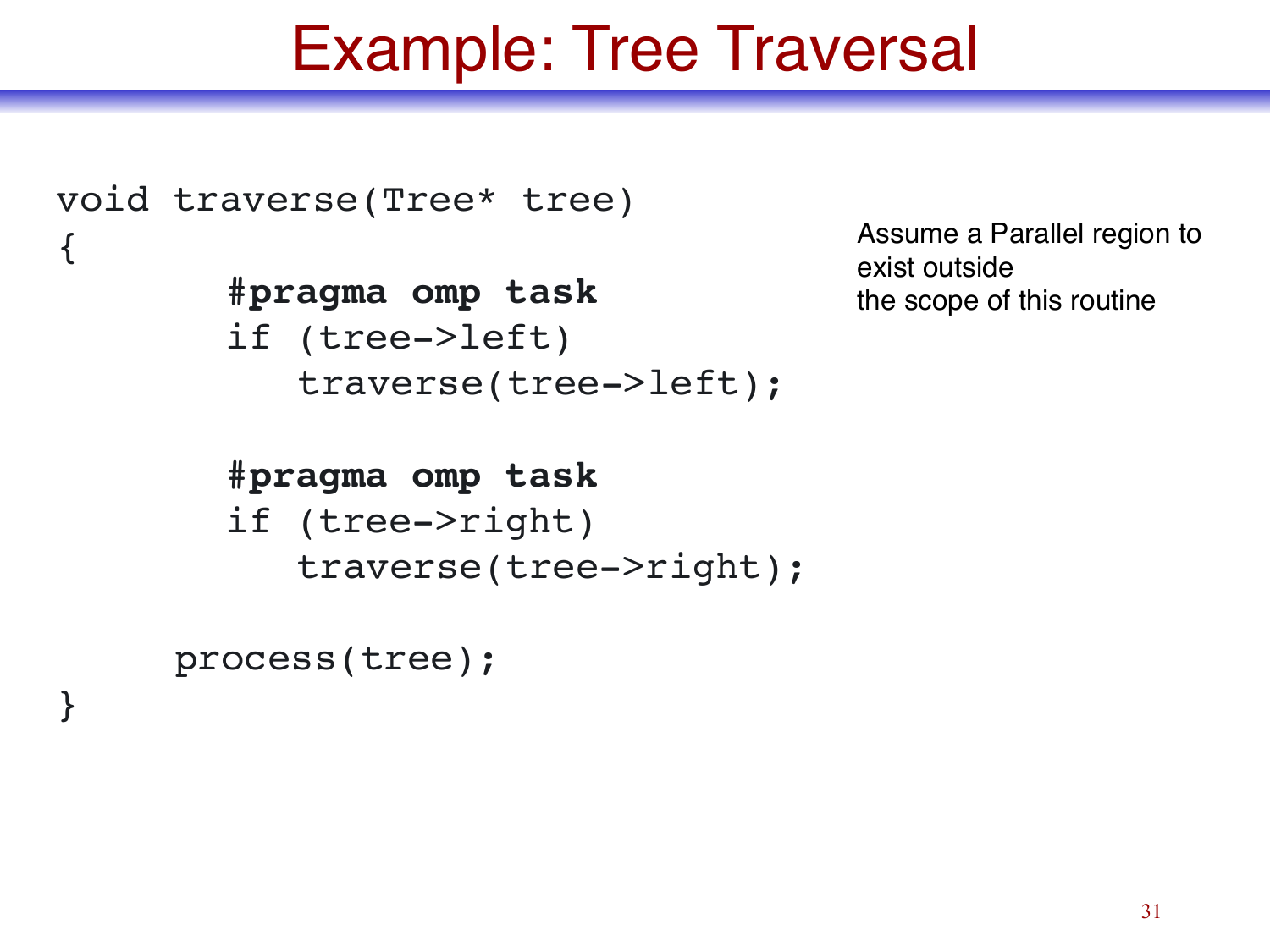```
void traverse_list(List l)
{
Element e ;
```

```
#pragma omp parallel private(e)
for (e=l->first; e; e=e->next)
       #pragma omp single nowait
       process(e);
}
```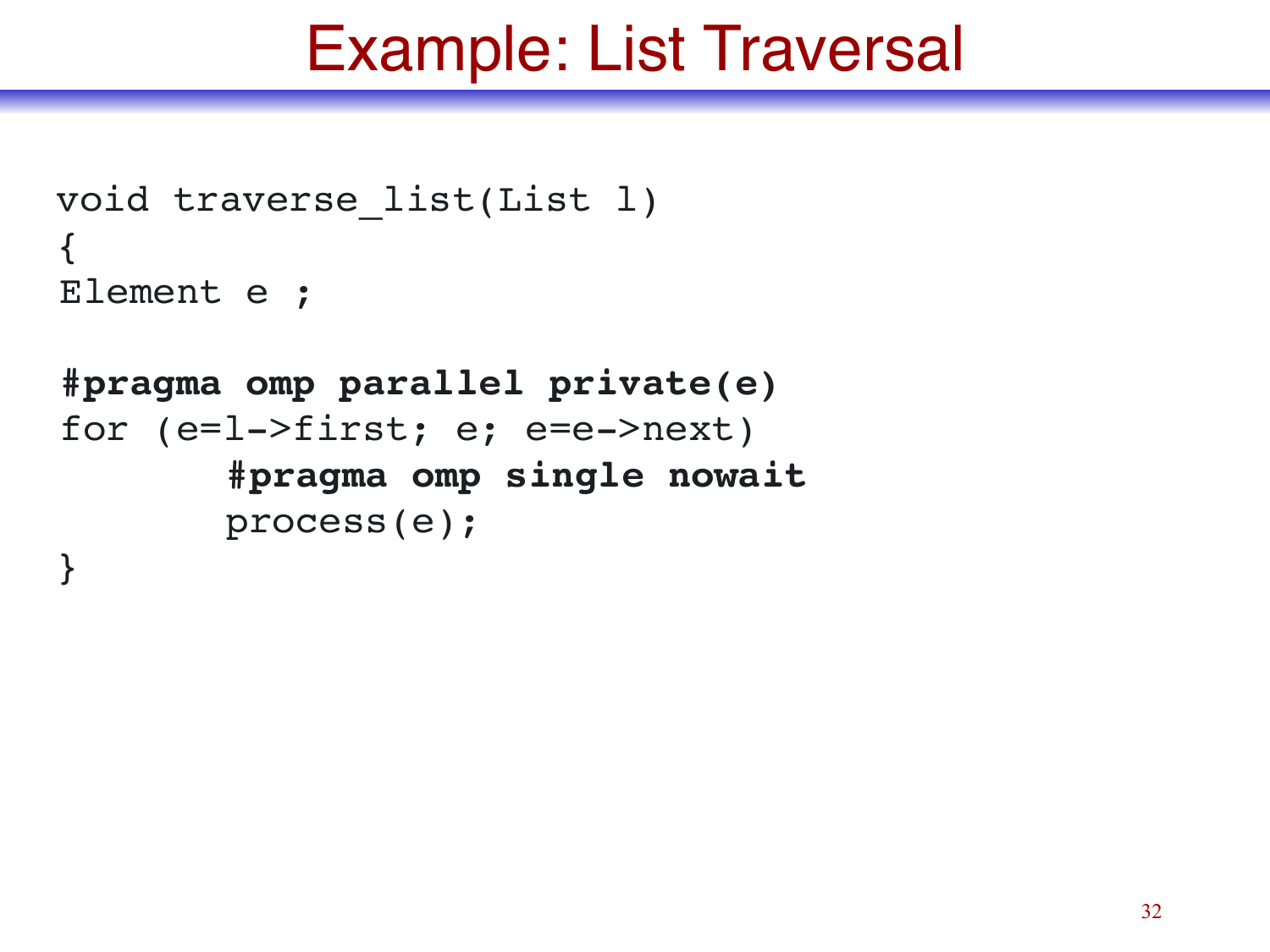```
void traverse_list(List l)
{
Element e ;
for (e=l->first; e; e=e->next)
       #pragma omp task
       process(e); /* firstprivate */
/* \t ... *}
```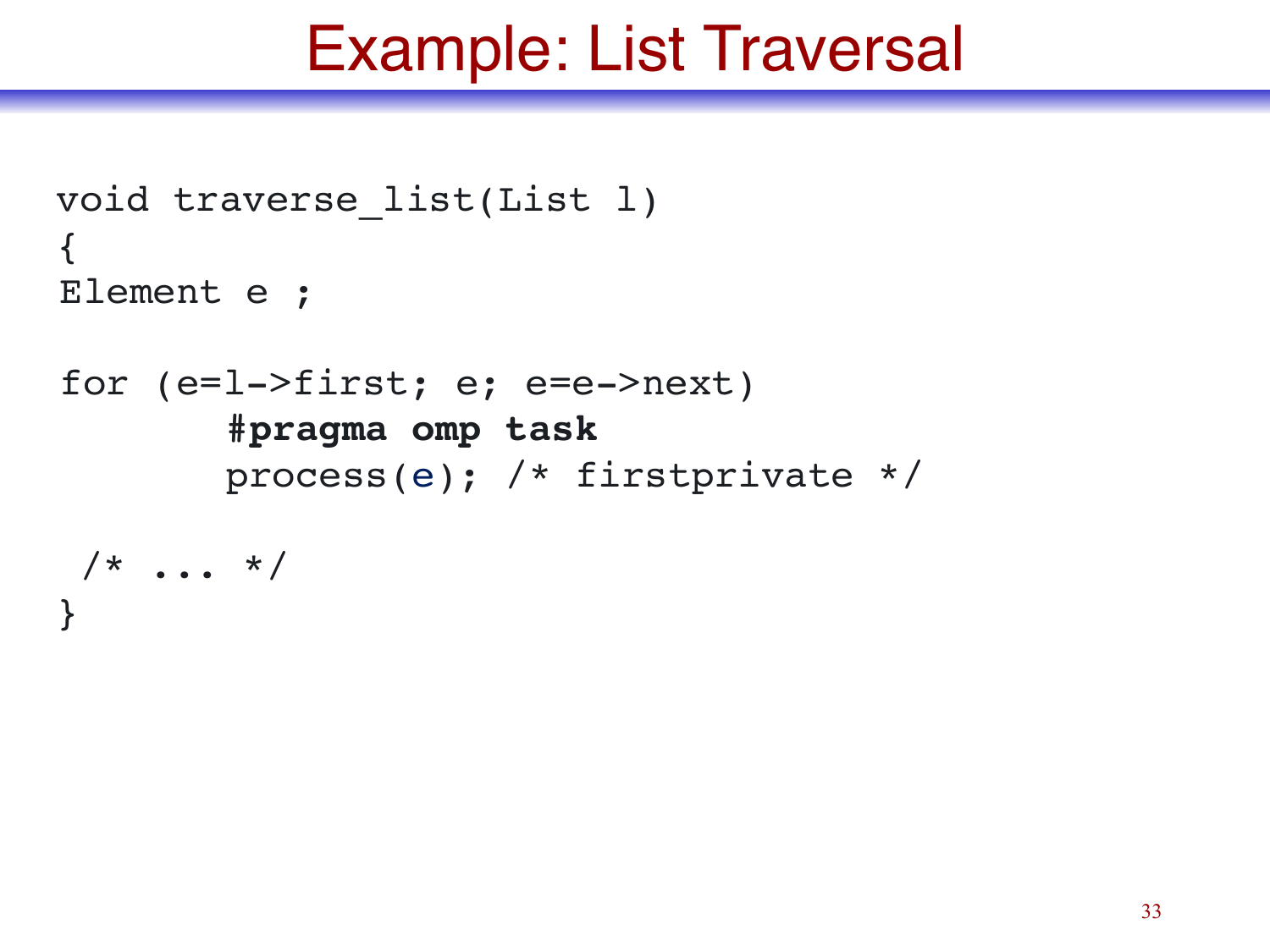```
void traverse_list(List l)
\{Element e;
```

```
for (e=l->first; e; e=e->next)
       #pragma omp task
       process(e);
```
**#pragma omp taskwait**  $/* \t ... *$ }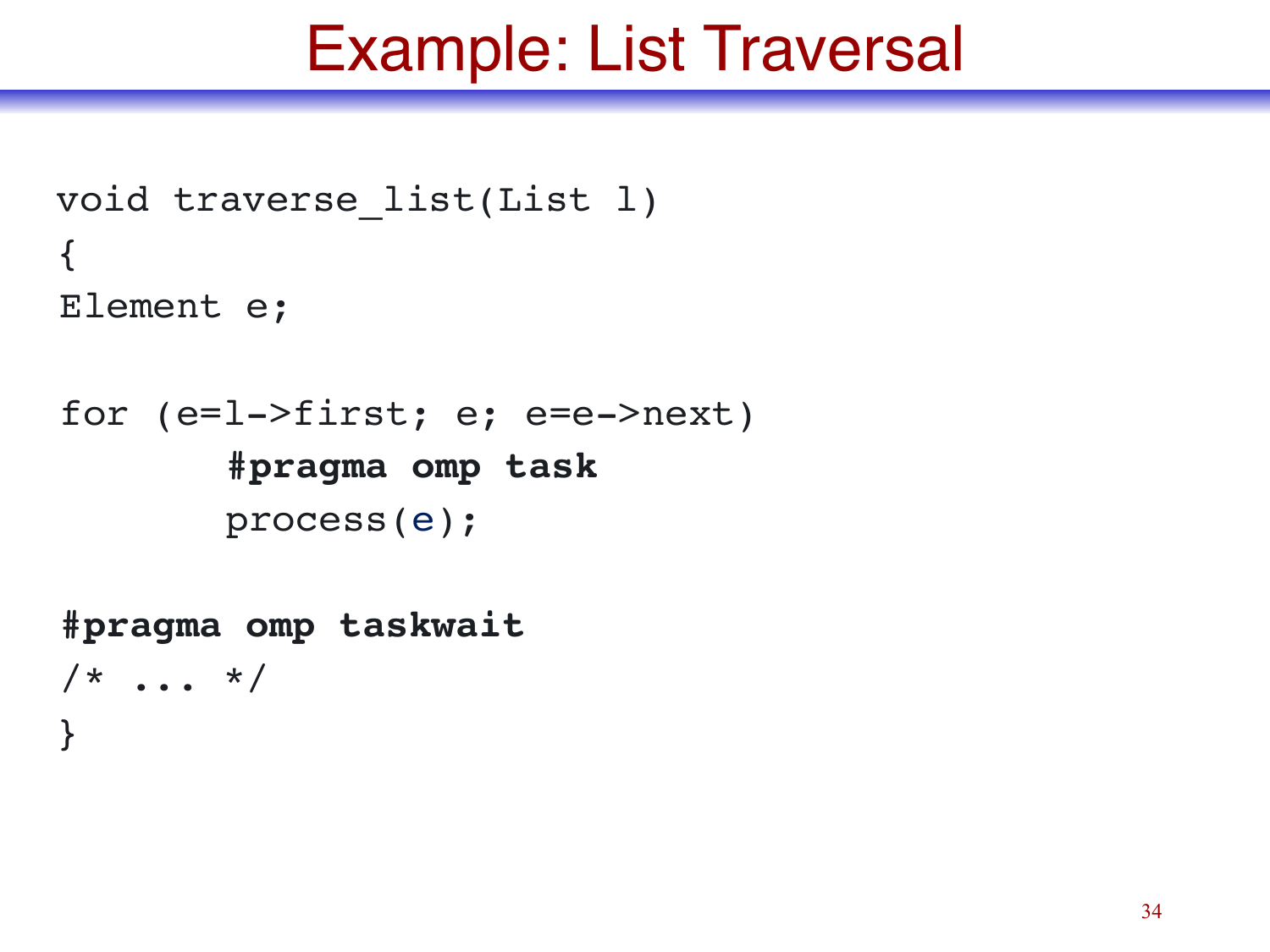#### List l;

```
#pragma omp parallel
traverse_list(l);
```

```
/* !!! */
```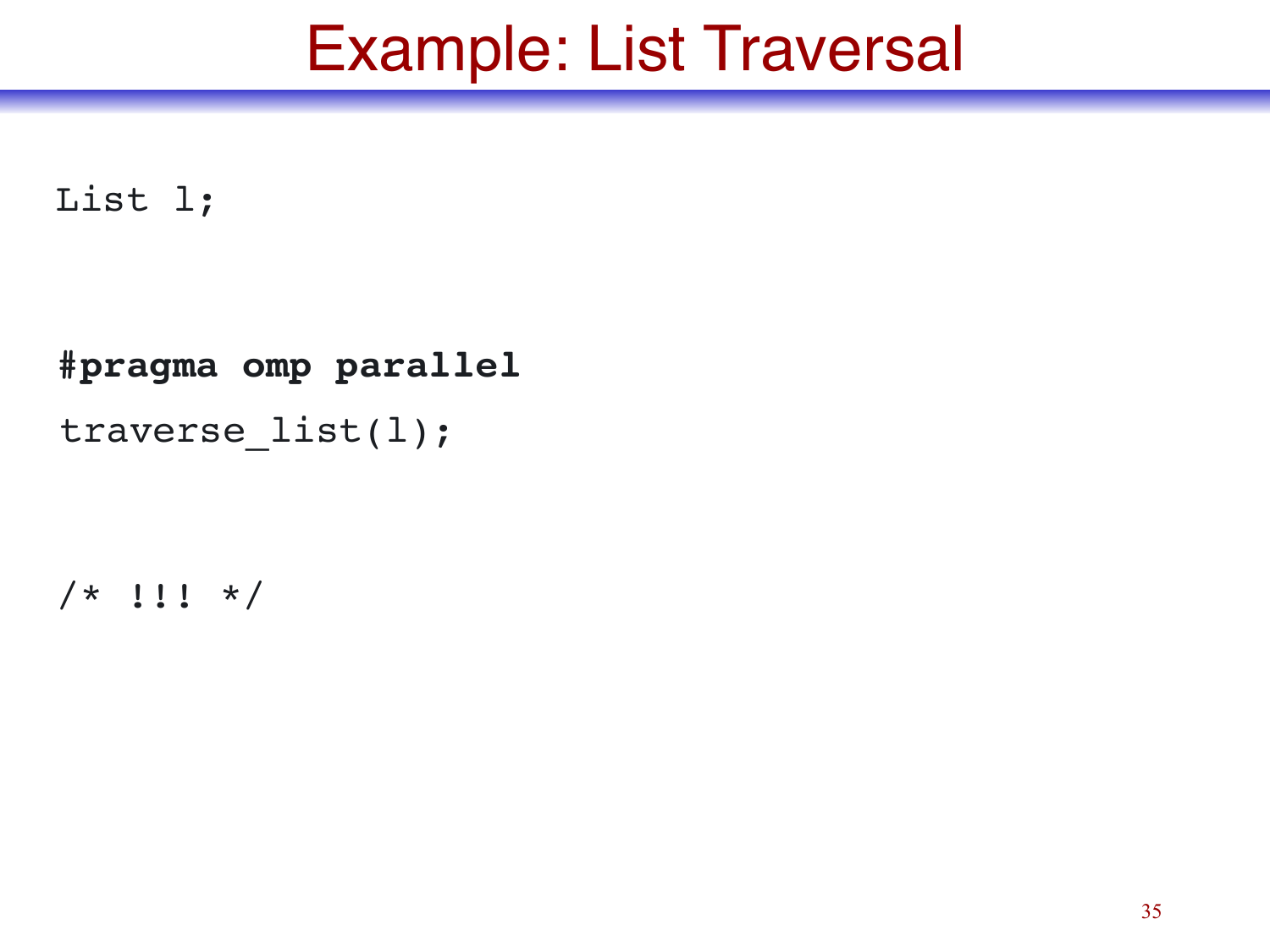List l;

```
#pragma omp parallel
#pragma omp single nowait
traverse_list(l);
```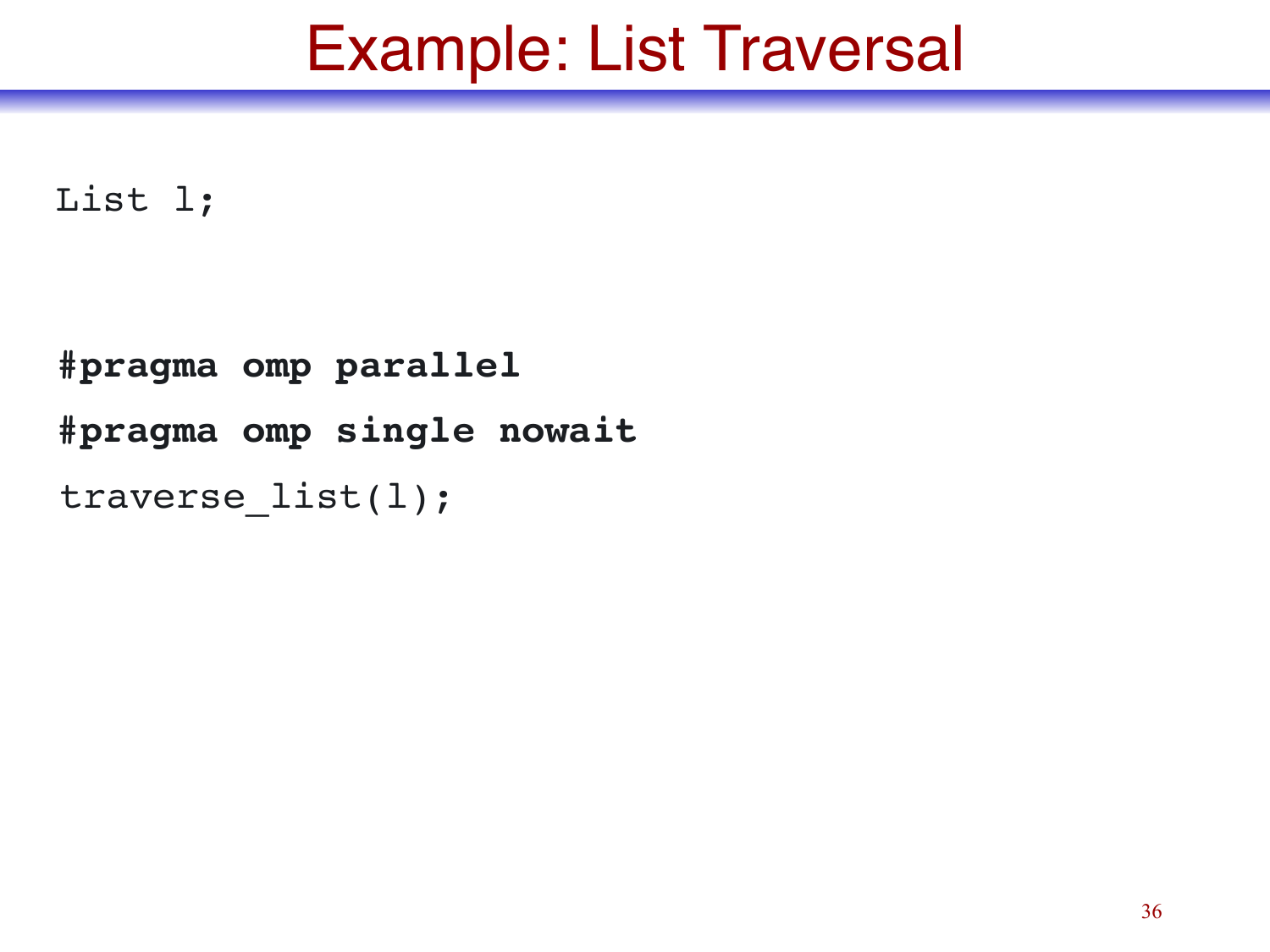## Example: Multiple Lists

#### List l[N];

```
#pragma omp parallel
#pragma omp for nowait
for (i = 0; i < N; i++)traverse_list(l[i]);
```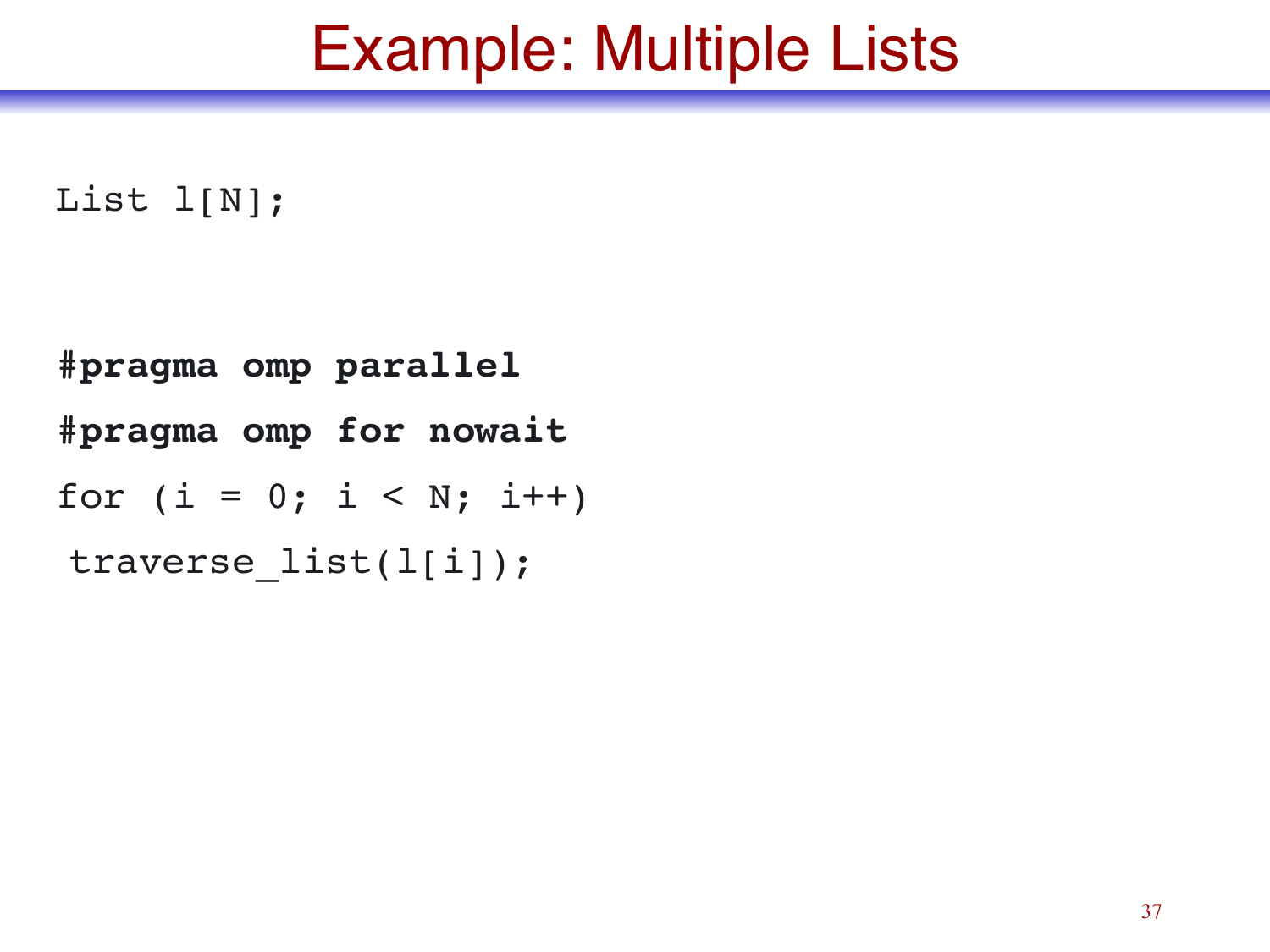# Task Scheduling

- Scheduling and synchronization points
	- #pragma omp taskwait
		- The encountering task suspends its execution until all the child tasks complete their execution
		- Only the tasks the parent created, not their child tasks!
	- Barriers (implicit / explicit)
		- All the tasks created by any thread of the current team will be completed after the barrier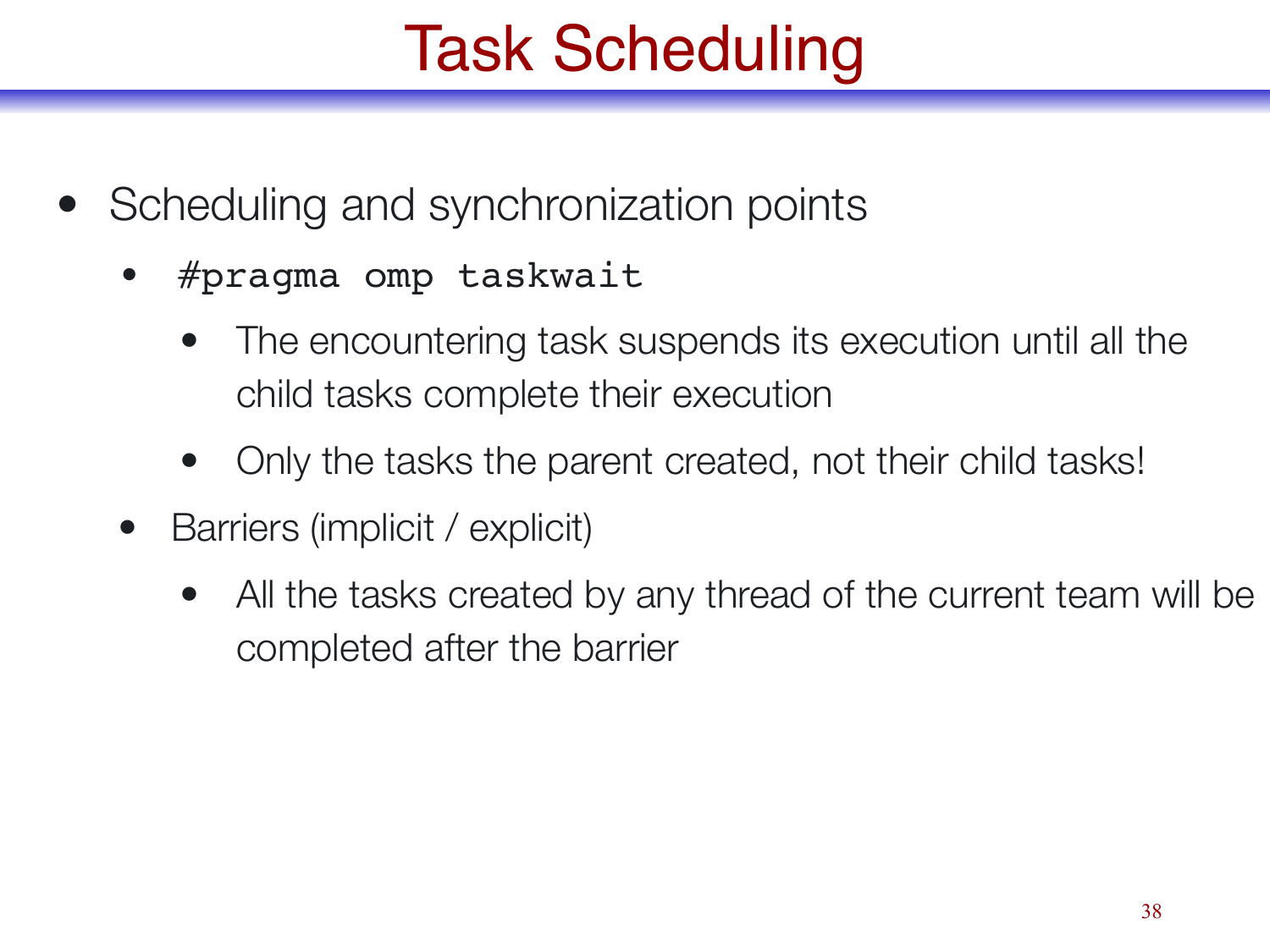# Execution Model

- An explicit task is executed by a thread of the team that belongs to
	- It can be executed immediately by the thread that creates it
- Parallel regions correspond to task spawning!
	- An implicit task for each thread of the team
	- All task-related operations are meaningful within a parallel region
- Threads can suspend the execution of a task and start or resume another one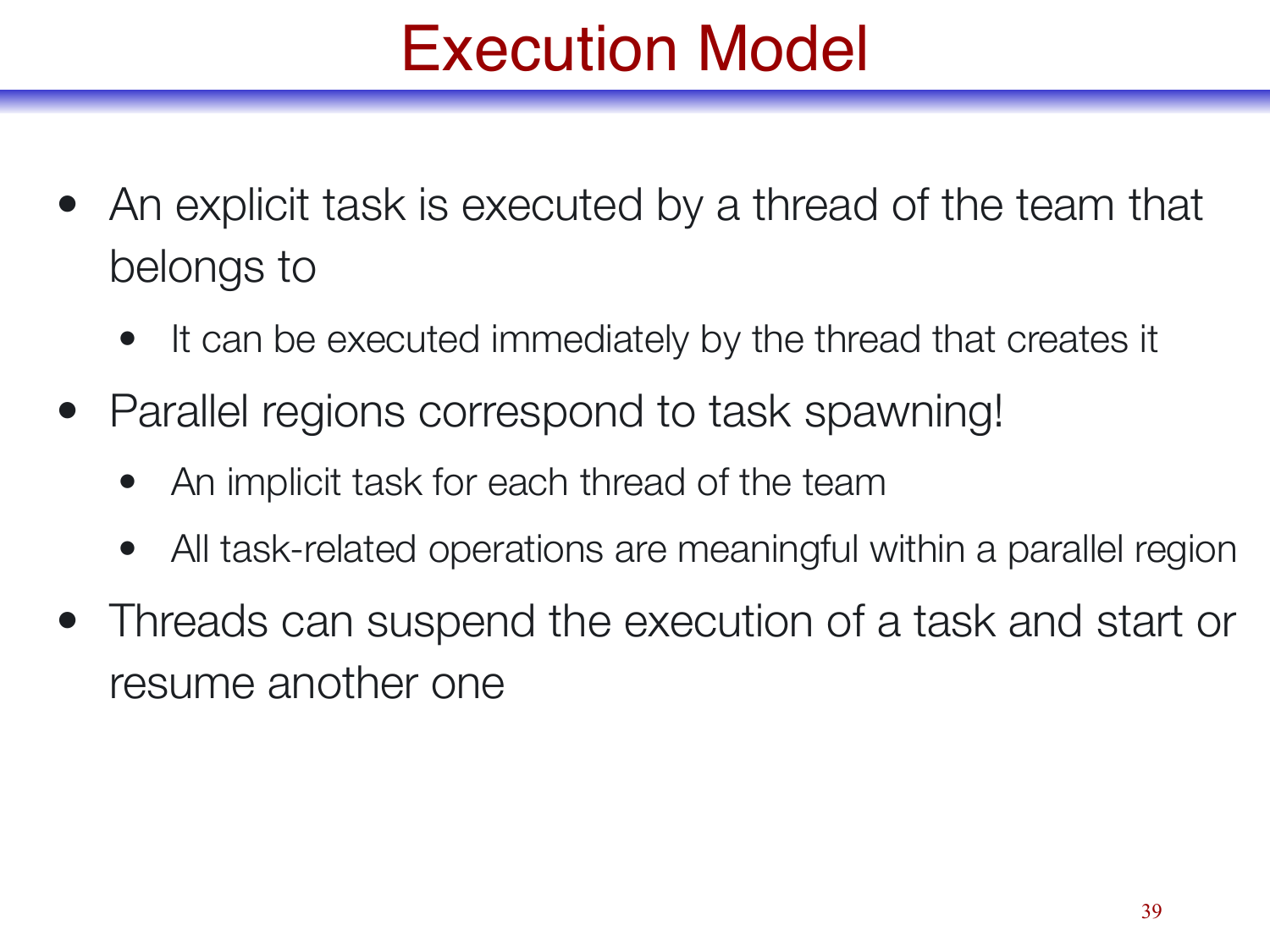# Tied and Untied Tasks

- By default, tasks are spawned as **tied**
- Tied tasks
	- Executed only by the same task
	- Have scheduling restrictions
	- Can affect performance
- Untied tasks are more flexible, but special care is needed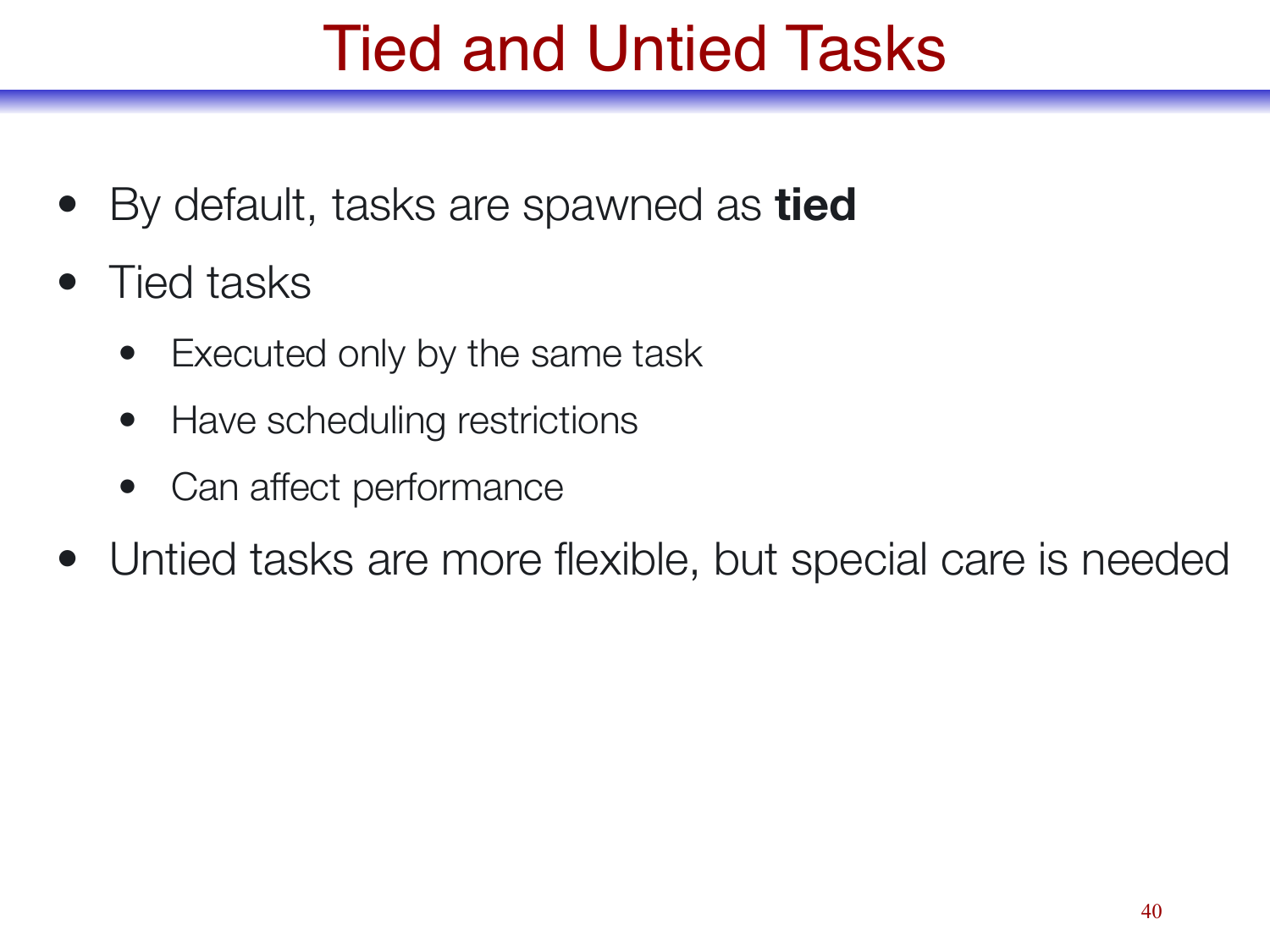# Tied and Untied Tasks

- They can migrate between threads at any time, thread specific data structures can lead to unexpected results
- Untied tasks should not be combined with:
	- threadprivate variables
	- thread numbers (ids)
- Careful use of critical sections and locks is also required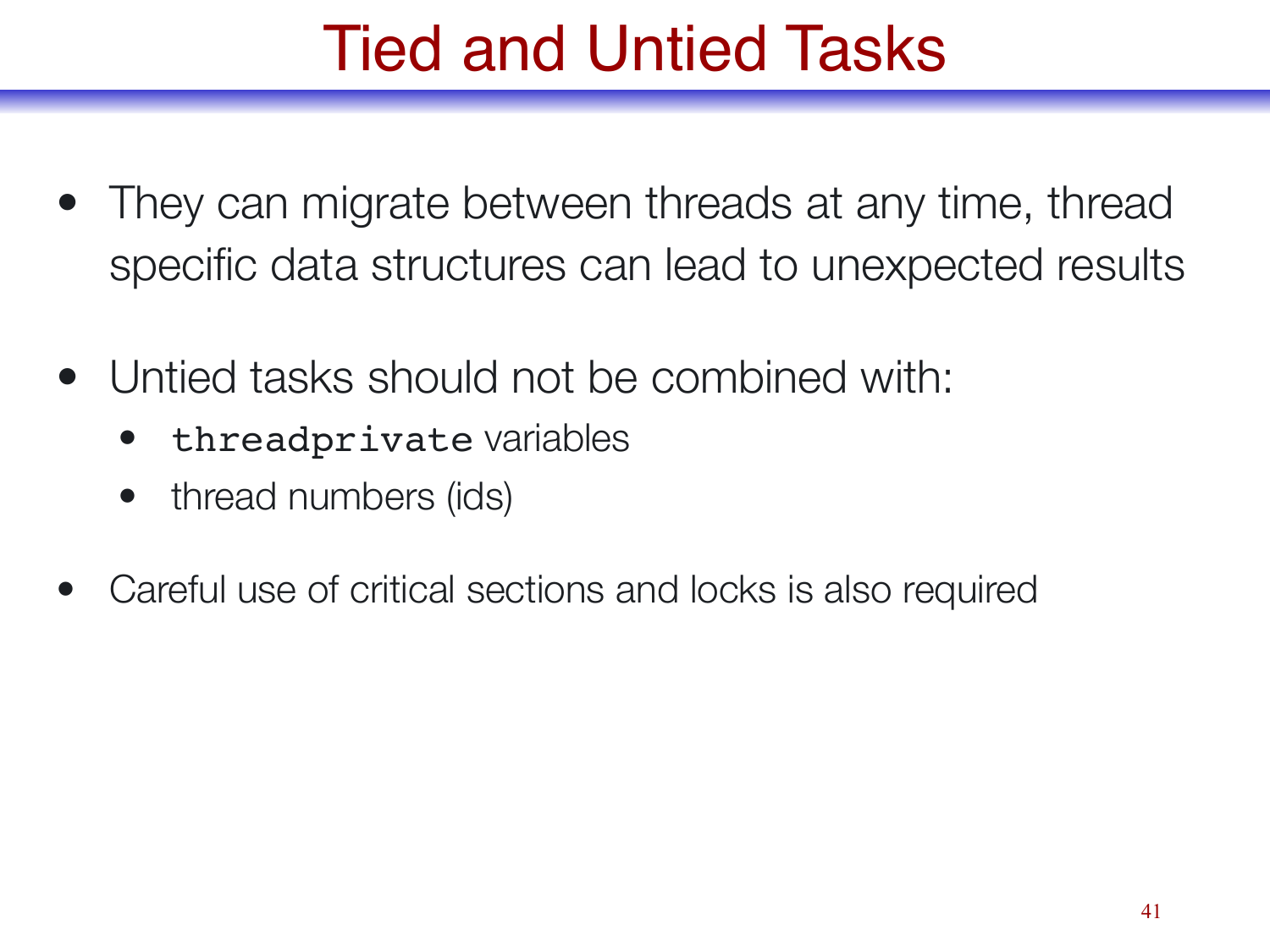# Data Scope

- Data in the stack of the parent task may be unavailable when new tasks try to access them
- **Solutions** 
	- Use of firstprivate whenever this is possible
	- Memory allocation from the heap and not the stack
		- Not always easy
		- Memory deallocation is required
	- Synchronization
		- May affect degree of parallelism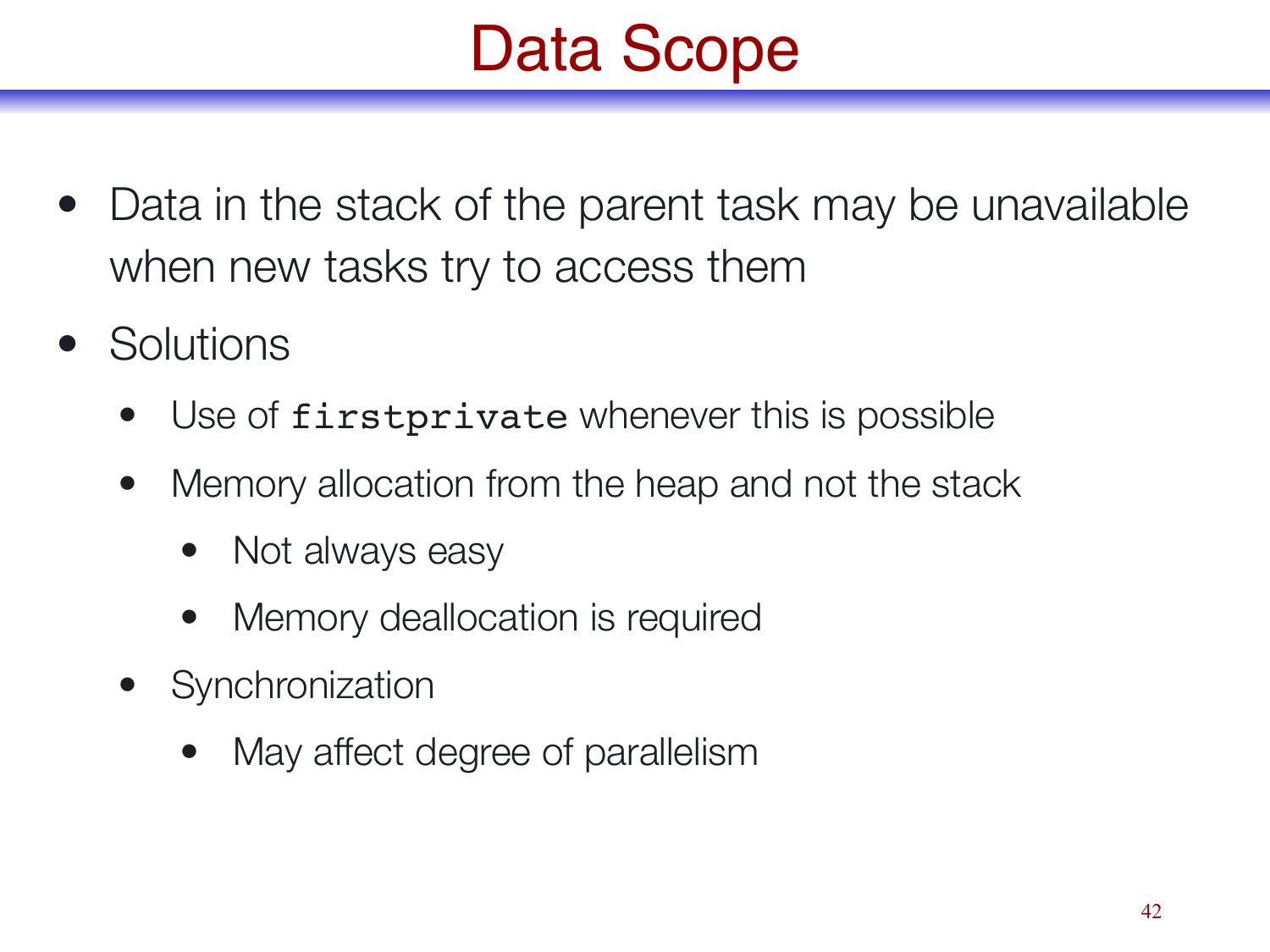# Examples

- Single + OpenMP tasks
- Avoiding Extra Tasks
- Tasks vs For
- Tasks & Reductions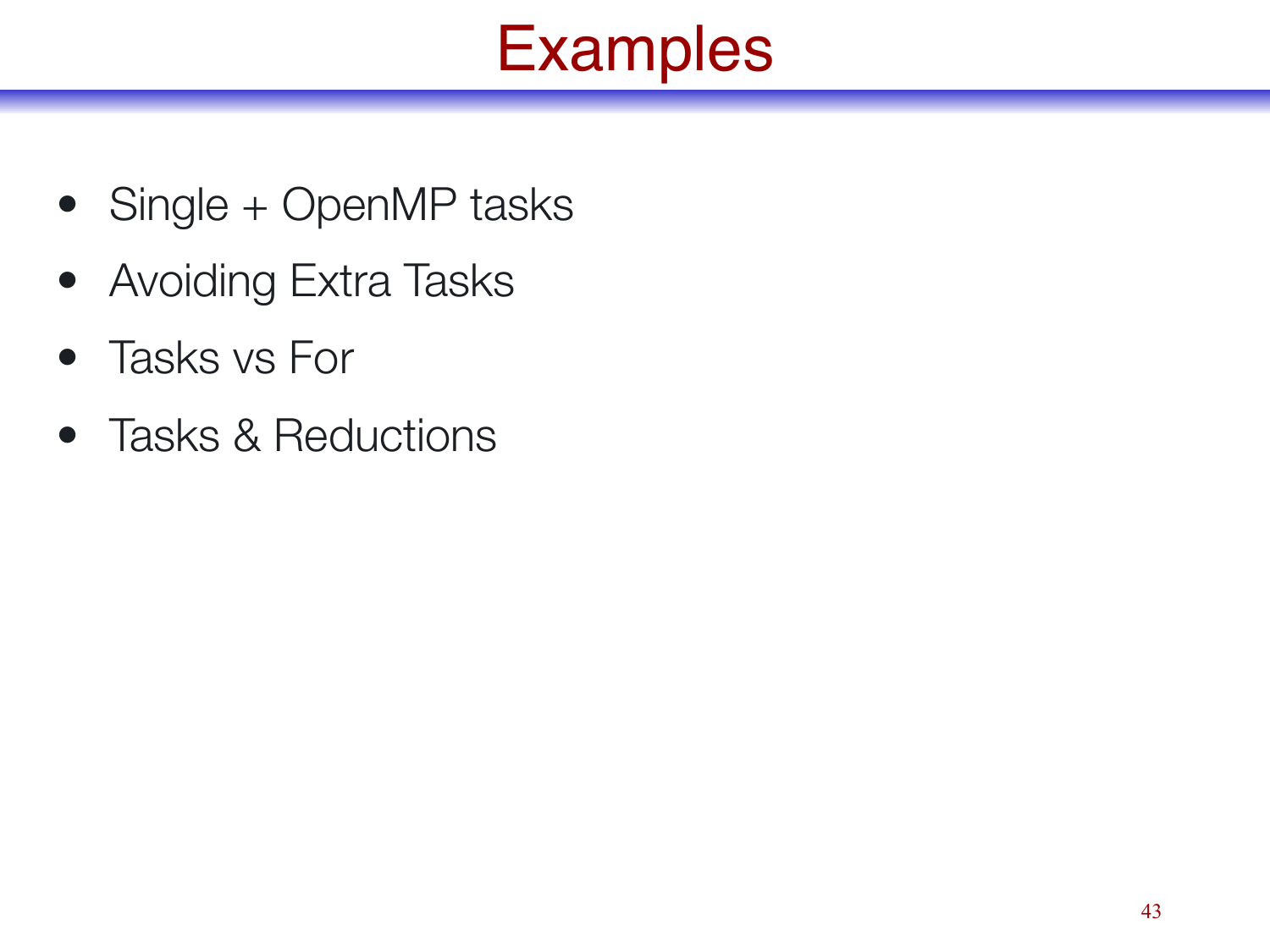# Single and OpenMP tasks

```
#pragma omp parallel
{
    #pragma omp single nowait
    {
       /* this is the initial root task */
        #pragma omp task
        {
            /* this is first child task */
         }
        #pragma omp task
         {
            /* this is second child task */
         }
    }
}
```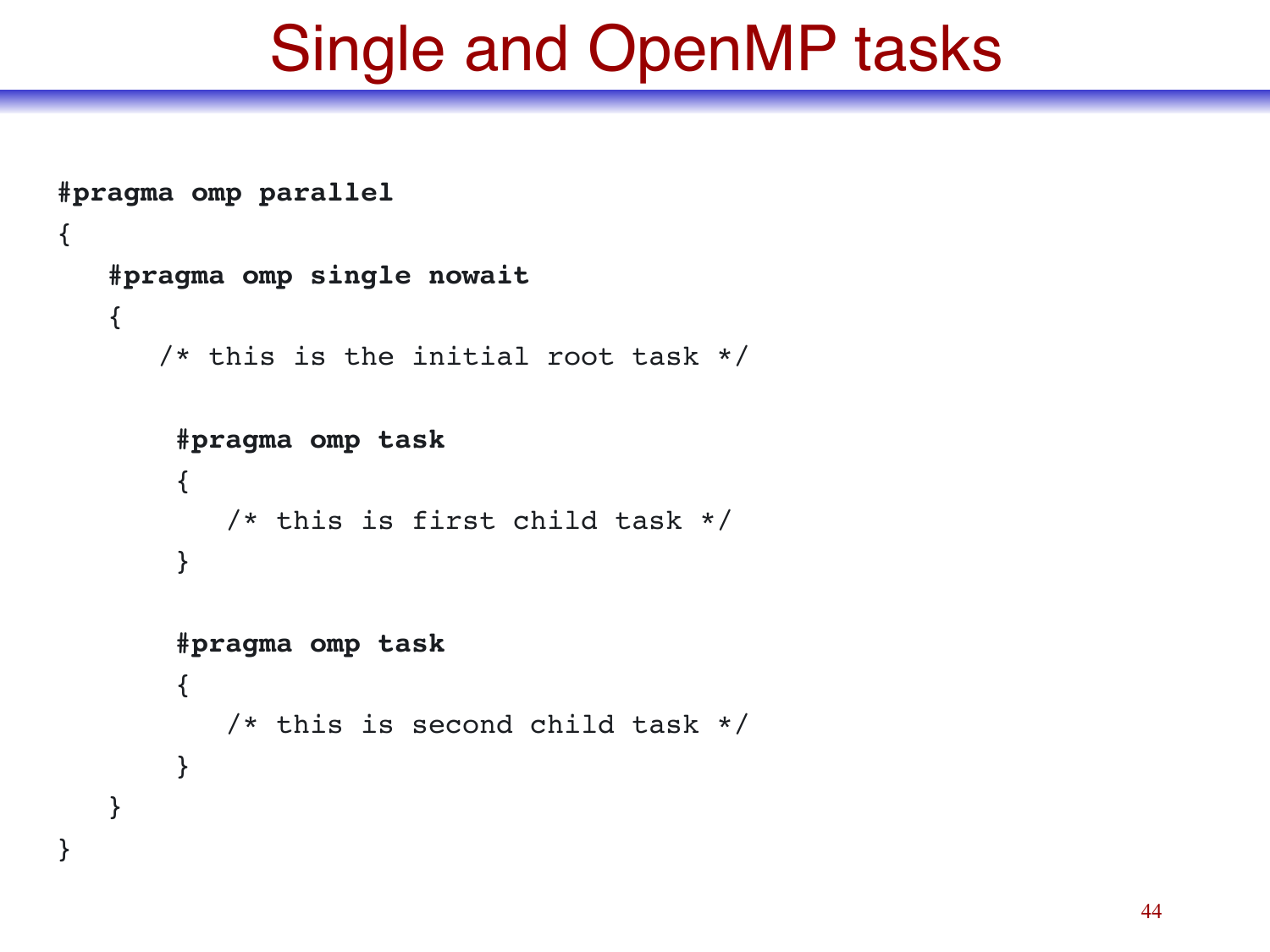# Avoiding Extra Tasks

```
void foo ()
{
     A();
     B();
}
void foo ()
{
#pragma omp task
    A() ;
/*#pragma omp task*/
     B();
}
```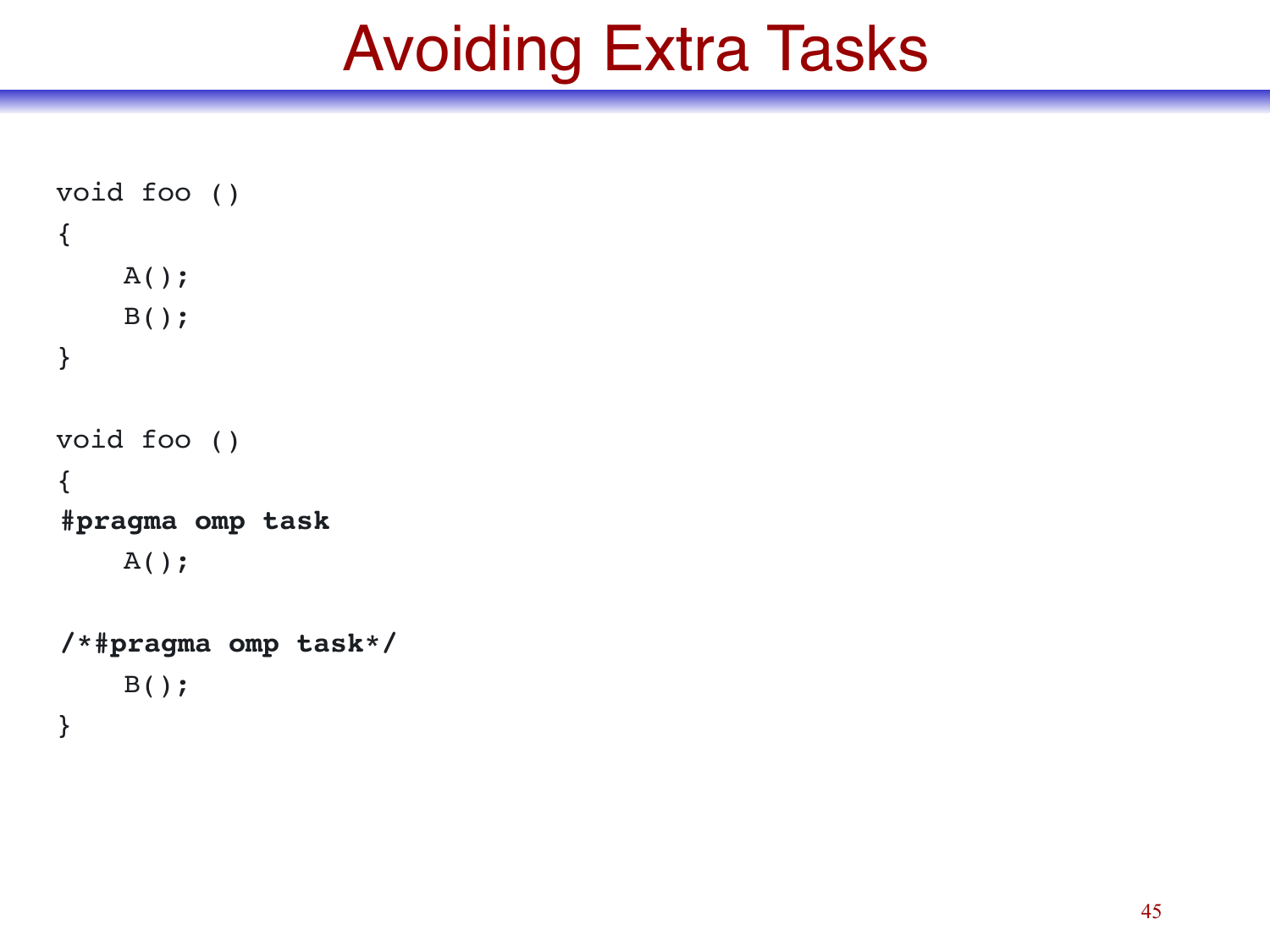## Tasks vs For

```
/* An OpenMP worksharing for loop */
#pragma omp for
for (i=0; i< n; i++) {
    foo(i);}
```

```
/* The above loop converted to use tasks */
   #pragma omp single
   for (i=0; i<n; i++) {
        #pragma omp task firstprivate(i)
       foo(i); }
```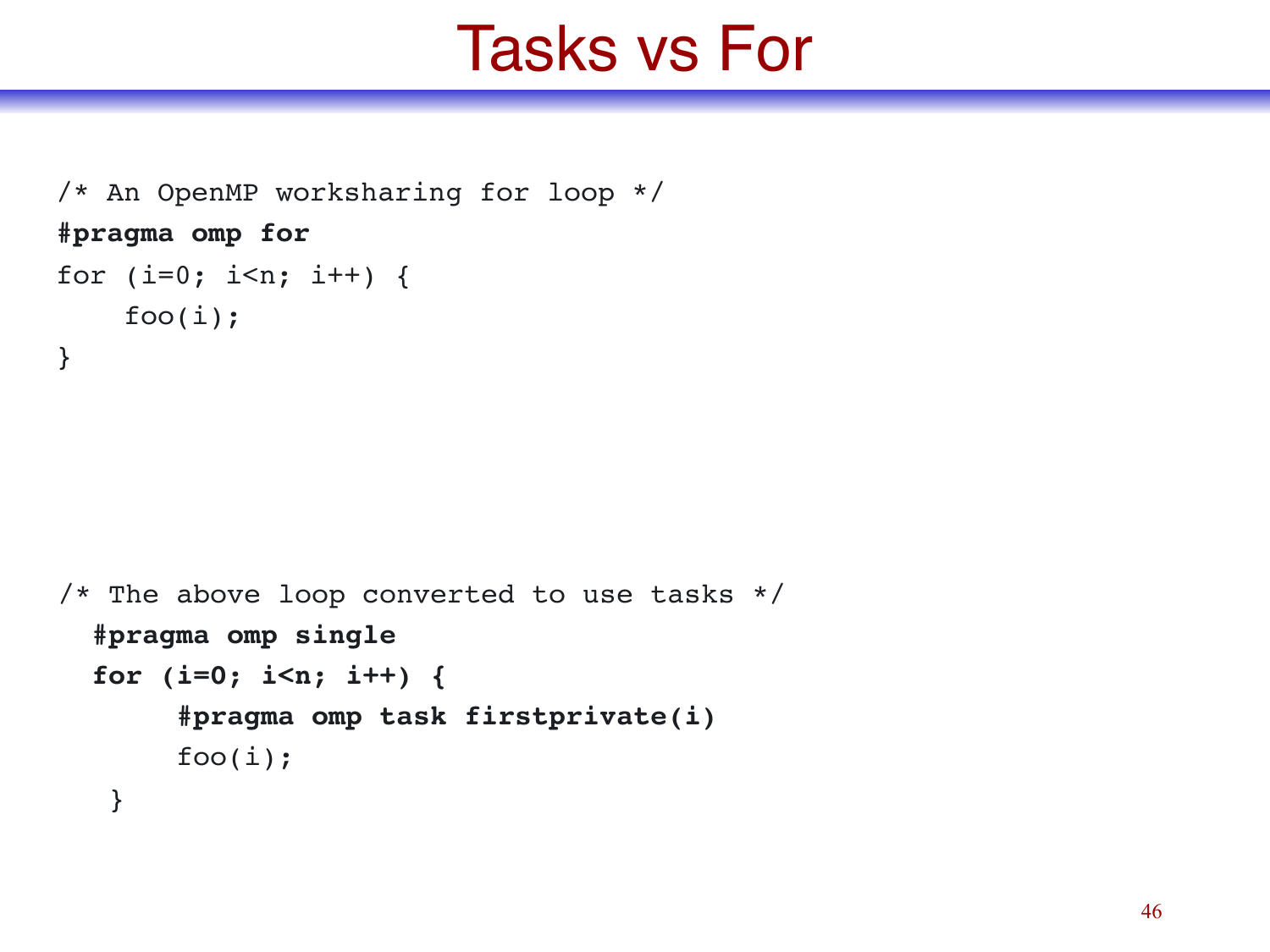## Tasks and Reductions (I)

```
int count_good (item_t *item) {
  int n = 0;
   while (item) {
        if (is_good(item))
          n++; item = item->next;
   }
   return n;
}
```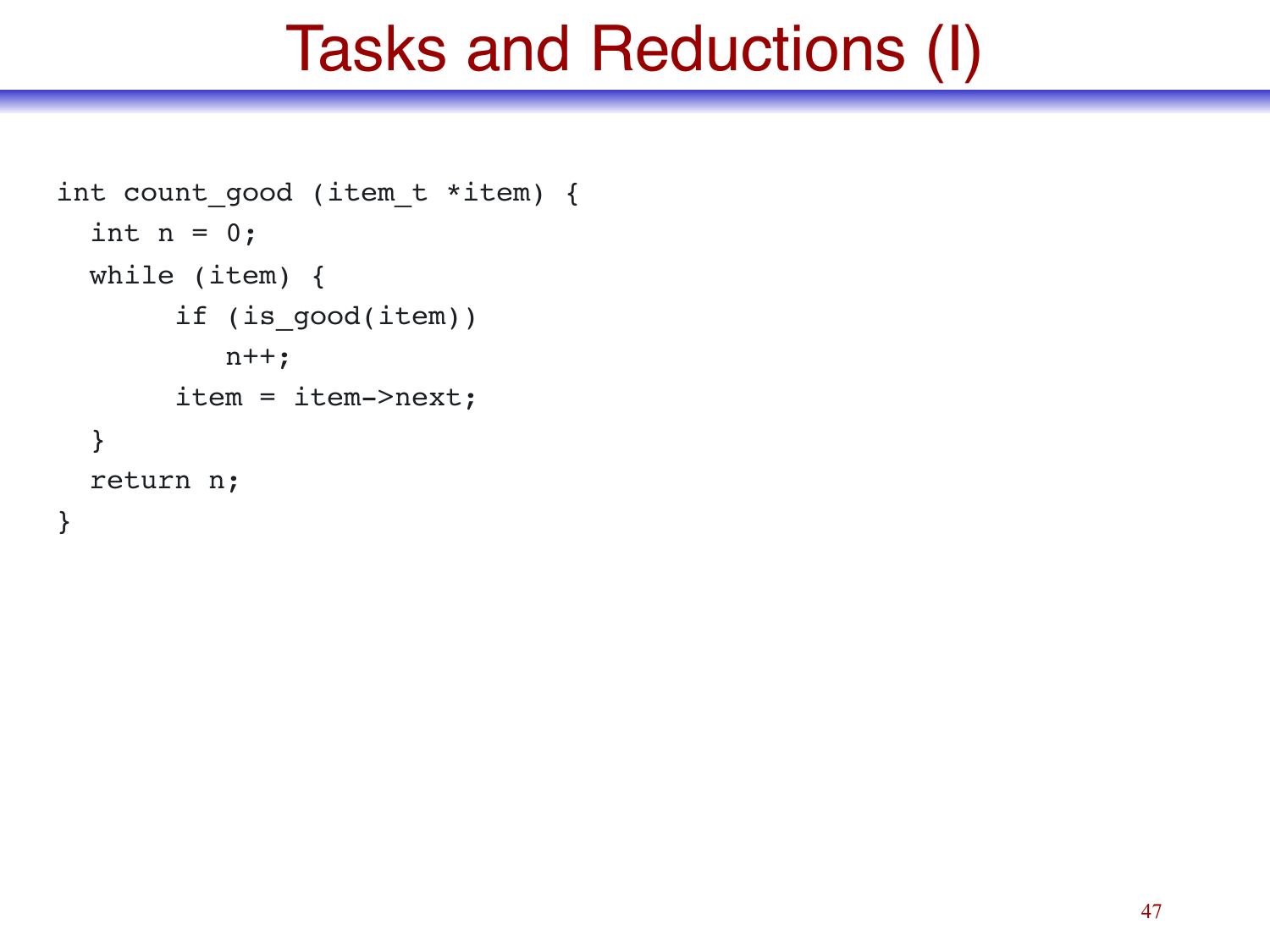## Tasks and Reductions (II)

```
int count good (item t *item) {
  int n = 0;
   #pragma omp parallel
  \{ #pragma omp single nowait
      {
         while (item) {
              #pragma omp task firstprivate(item)
\{ if (is_good(item)) {
                    #pragma omp atomic
                   n++; }
 }
              item = item->next;
 }
 }
   }
   return n;
```
}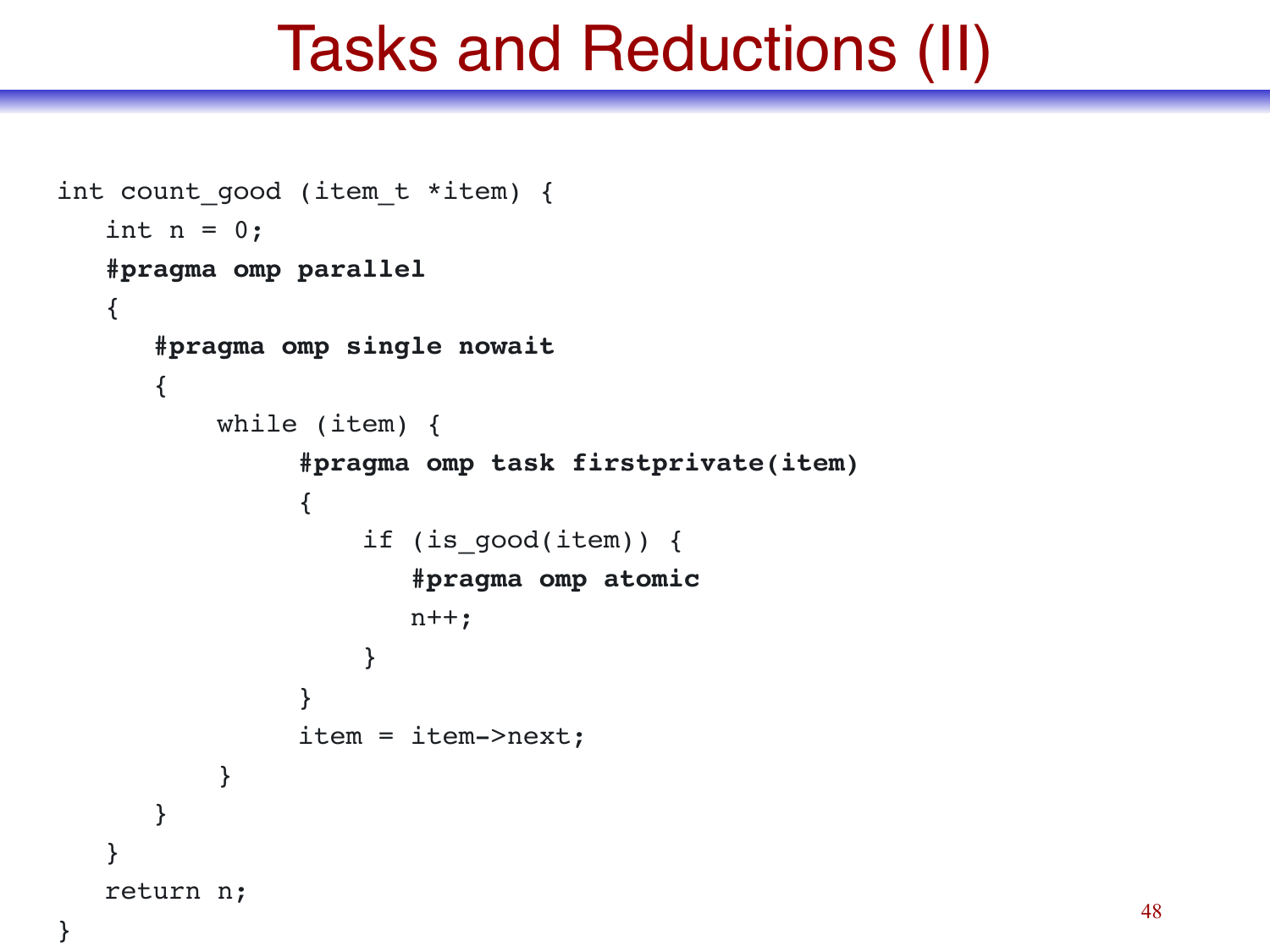### Tasks and Reductions (III)

```
int count good (item t *item) {
  int n = 0, pn[P]; /* P is the number of threads used. */
   #pragma omp parallel
   {
     pn[omp qet thread num()] = 0;
      #pragma omp single /*nowait*/
\{ while (item) {
              #pragma omp task firstprivate(item)
 {
                  if (is_good(item)) {
                     pn[omp_get_thread_num()]++;
 }
 }
              item = item->next;
 }
 }
      #pragma omp atomic
      n += pn[omp_get_thread_num()];
   }
   return n;
                                        The implicit barrier of single
                                               is necessary here
```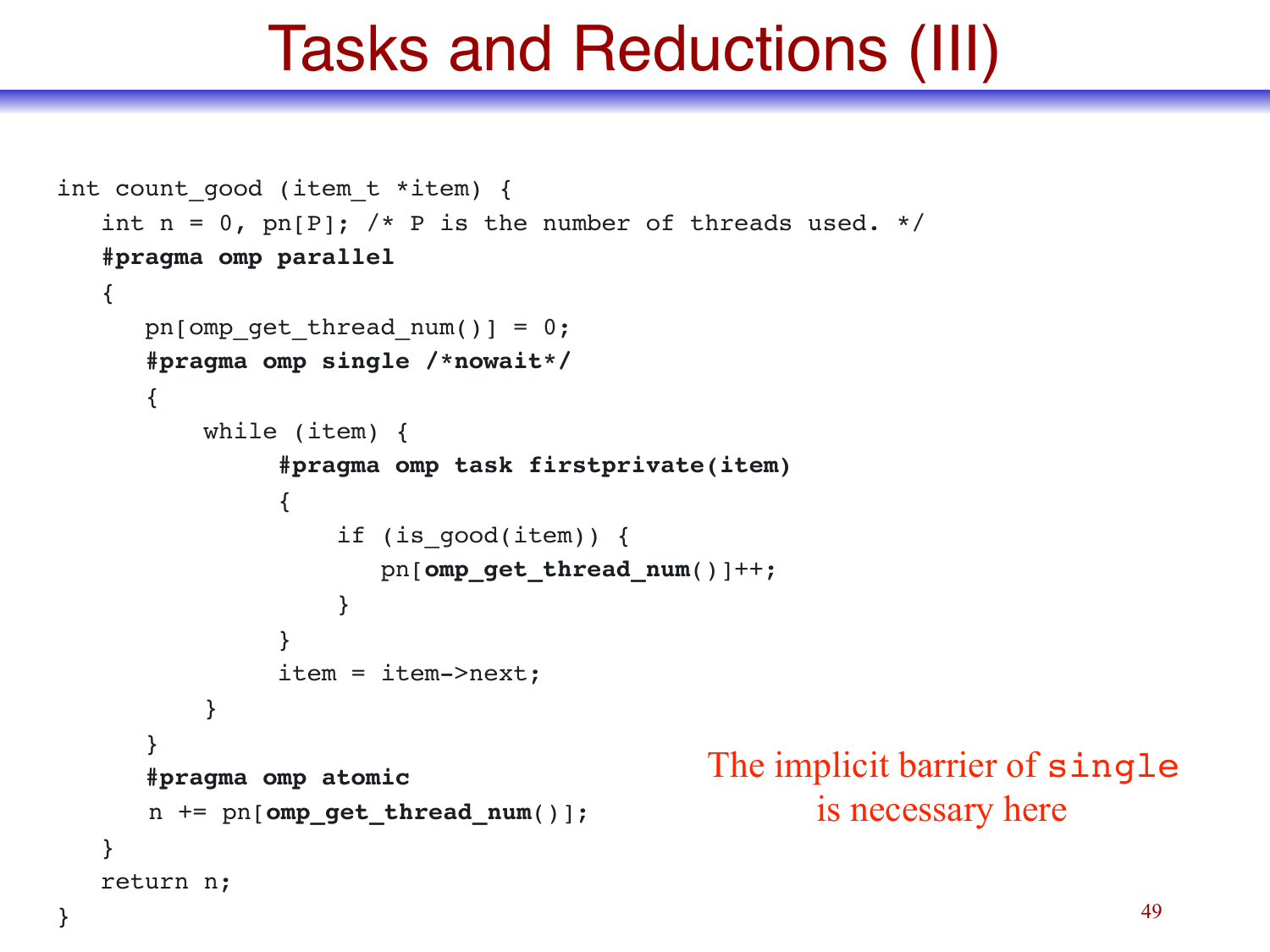### One More Example

```
void task(double *x, double *y) {
      *y = x[0]+x[1];}
```

```
int main(int argc, char *argv[]) {
      double result[100];
```

```
for (int i=0; i<100; i++) {
   double d[2];
   d[0] = dr and 48();
   d[1] = dr and 48();
   task(d, &result[i]);
}
```

```
/* print results */
return 0;
```
}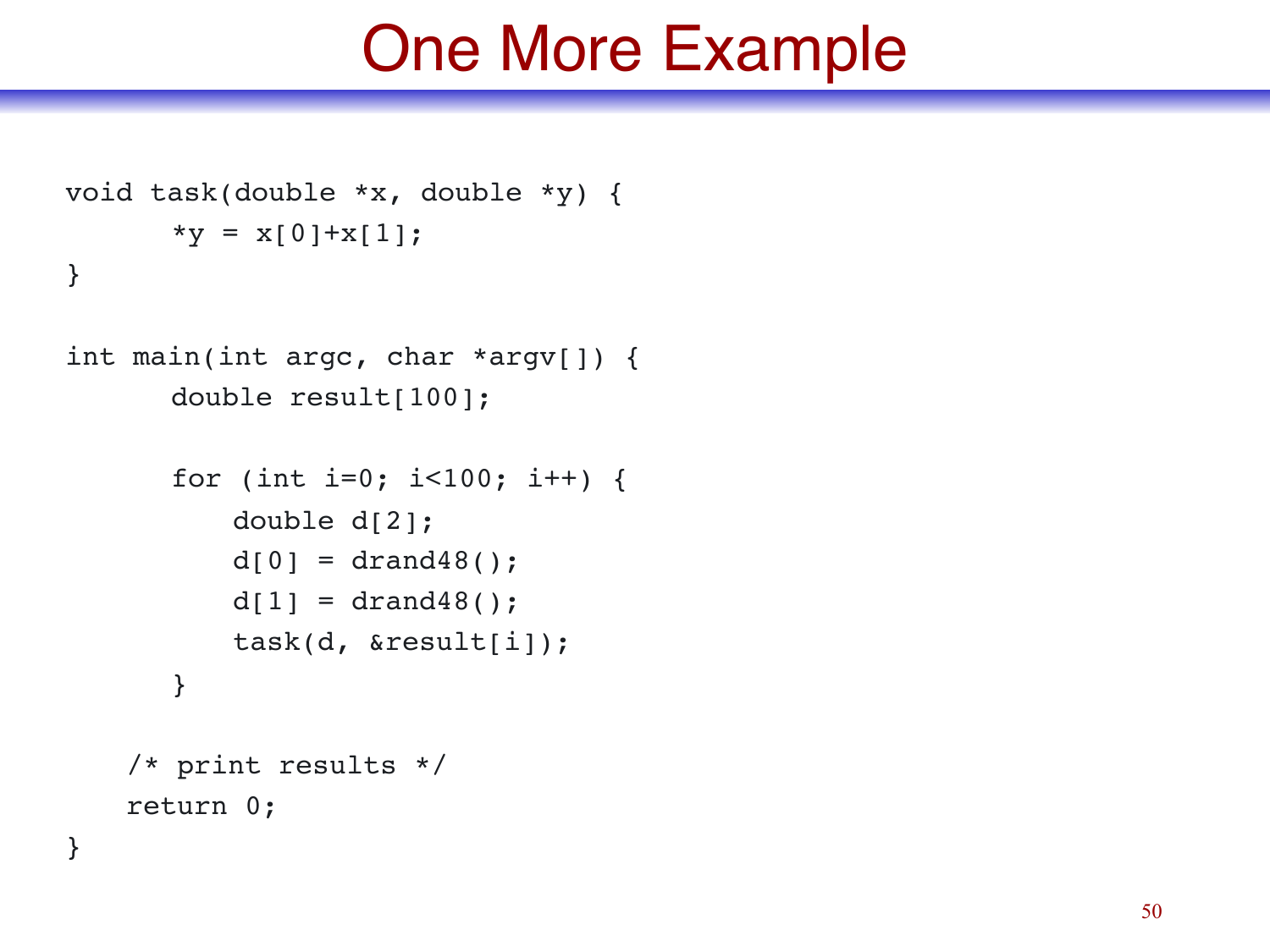# OpenMP Code

```
void task(double *x, double *y) { *y = x[0] + x[1]; }
int main(int argc, char *argv[]) {
        double result[100];
        #pragma omp parallel
        #pragma omp single nowait
        \{for (int i=0; i<100; i++) {
                  double d[2];
                  d[0] = drand48();
                  d[1] = drand48();
                  #pragma omp task firstprivate(d, i) shared(result)
                  {
                      task(d, &result[i]);
                  }
             }
             #pragma omp taskwait
             /* print results */
        }
    return 0;
}
                                                    OpenMP Specifications: 
                                                    Data-Sharing Attribute Clauses, firstprivate clause
                                                    "For variables of non-array type, the initialization occurs by 
                                                    copy assignment. For an array of elements of non-array type, 
                                                    each element is initialized as if by assignment from an 
                                                    element of the original array to the corresponding element of 
                                                    the new array"
```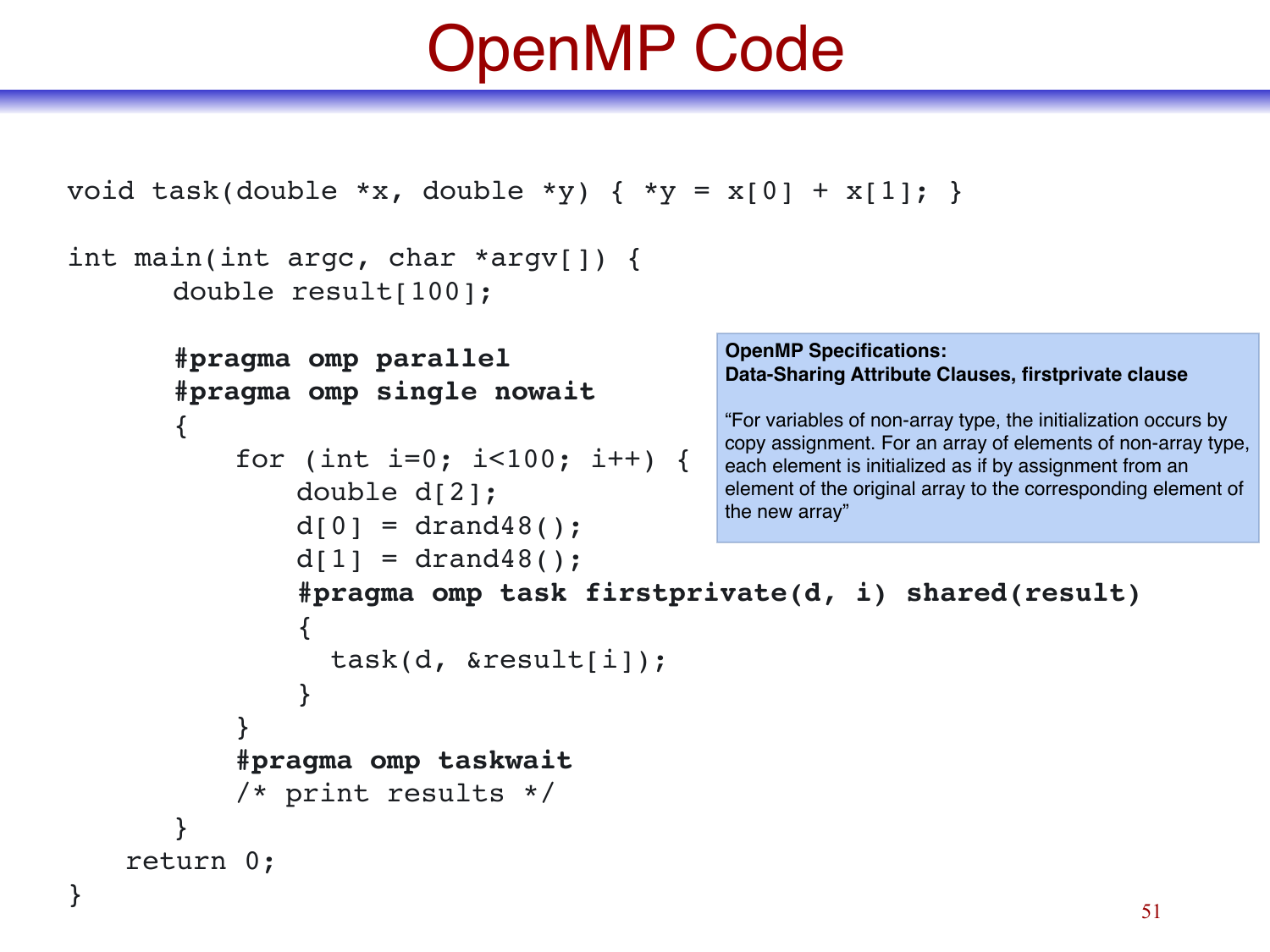### Translated OpenMP Code

```
/* (l13) #pragma omp single nowait */
if (ort_mysingle(1))
{
  for ((*i) = 0; (*i) < 5; (*i)++)
   {
     double d[ 2];
   d[0] = (*i);d[1] = 100 + (*i); /* (l19) #pragma omp task firstprivate(d, i) shared(result) */
    struct taskenv {
      double (* result)[ 5];
      int i;
      double d[ 2];
     };
    struct __taskenv__ * _tenv;
    tenv = (struct taskenv *)ort taskenv alloc(sizeof(struct _taskenv _), _taskFunc0_);
    /* byref variables */
   tenv->result = \&(*result); /* byvalue variables */
   tenv->i = (*i); memcpy((void *) _tenv->d, (void *) d, sizeof(d));
    ort new task( taskFunc0, (void *) + tenv, 0, 0); }
   /* (l27) #pragma omp taskwait */
ort taskwait(0);
}
ort leaving single();
```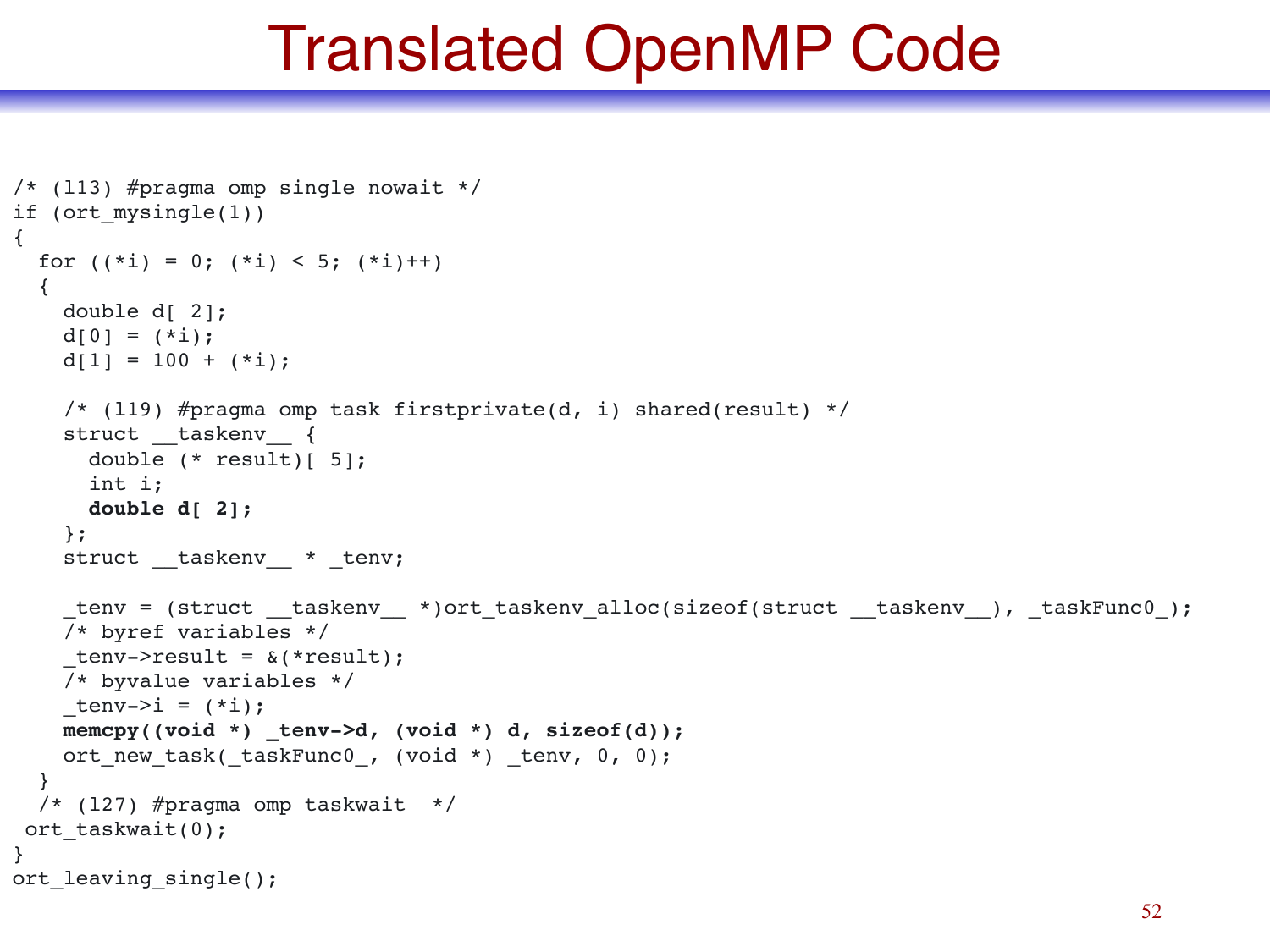# Management of Pointers

- firstprivate does not perform copy of values accessed through pointers
- Solutions
	- Explicit copy of values
	- Copy to intermediate array and passing of it with firstprivate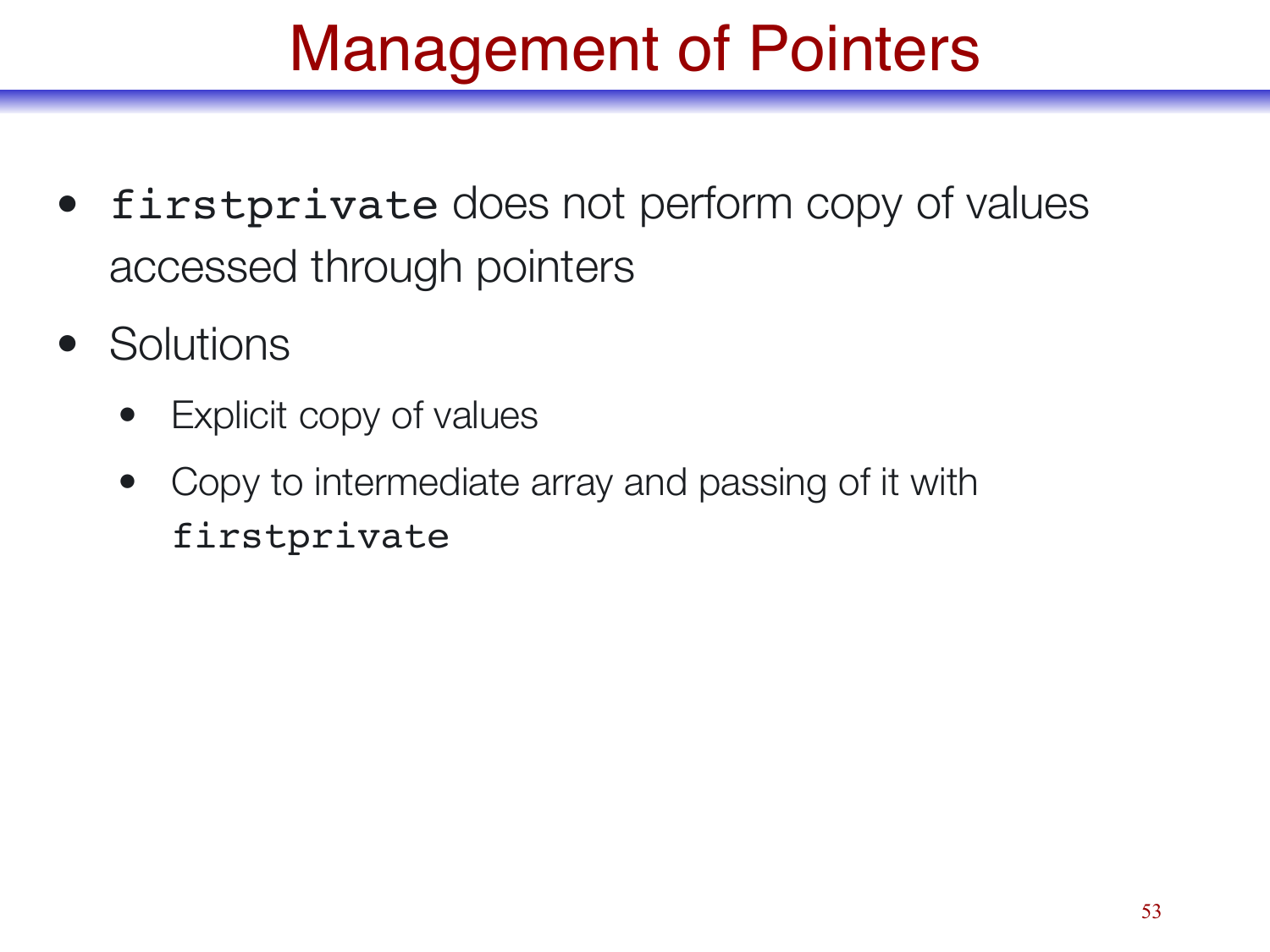# OpenMP Code (incorrect)

```
void task(double *x, double *y) { *y = x[0] + x[1]; }
void old main(double *d) {
       double result[100];
       #pragma omp parallel
       #pragma omp single nowait
       {
            for (int i=0; i<100; i++) {
                d[0] = drand48();
                d[1] = drand48();
                #pragma omp task firstprivate(d, i) shared(result)
                {
                   task(d, &result[i]);
                }
            }
            #pragma omp taskwait
       }
}
int main(int argc, char *argv[]) {
         double d[2];
        old main(d);
         return 0;
```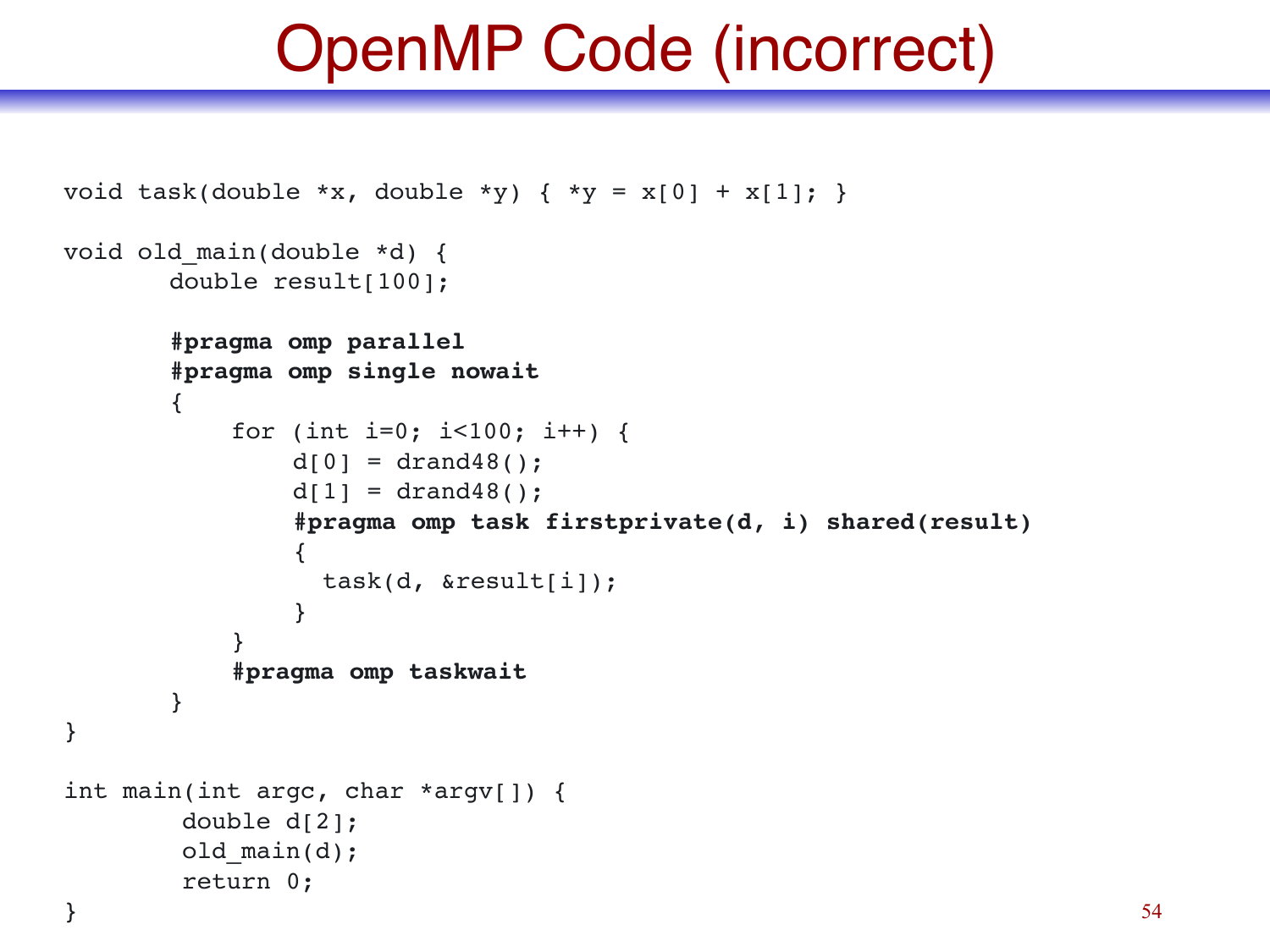# Exam Question I

Identify and explain any issues in the following OpenMP code. Propose a solution.

```
int a[20], s;\mathbf{1}#pragma omp parallel num_threads(10)
 \overline{2}\{3
                 for (int i = 0; i < 20; i++)
 \overline{\mathbf{4}}\{\overline{5}#pragma omp task
 6
 \overline{7}a[i] = func();8
                             \mathcal{F}9
                 \mathcal{E}10
11
                 s = a[0];12
                 for (int' j = 1; j < 20; j++) s += a[j];13
14
```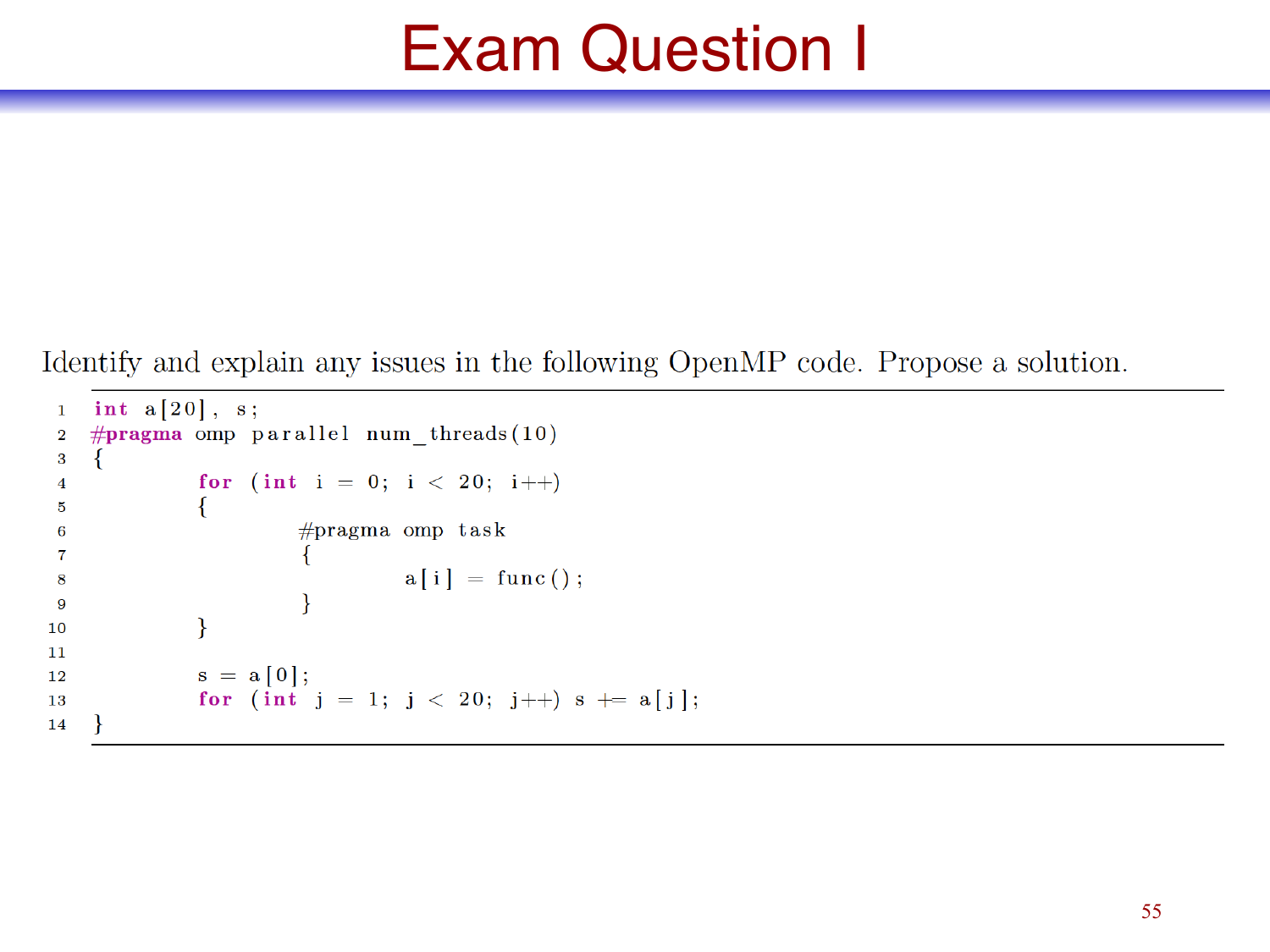# Exam Question II

The following code snippet includes two nested loops that cannot be collapsed and have been parallelized with OpenMP.

```
// A: matrix of size NxN
 1<sup>1</sup>\mathbf{a}// nested parallelism is enabled
\mathbf{3}#pragma omp parallel for
   for (int i = 0; i < N; i++)\overline{f}6
         \frac{1}{\cos \theta} code here
\overline{7}8
         // TODO: use OpenMP tasks for this loop
9
         int chunksize = 10;10
    #pragma omp parallel for schedule (dynamic, chunksize)
11
         for (int j = 0; j < N; j+1)
12
13
         \overline{f}A[i][j] = func(i, j);14
         \mathcal{F}15
16
         // code here
17
18
   \rightarrow
```
- a) Provide an equivalent parallel implementation of the above code using OpenMP tasks for the innermost loop.
- b) Discuss which parallelization approach (original or task-based one) is more efficient and explain why. 56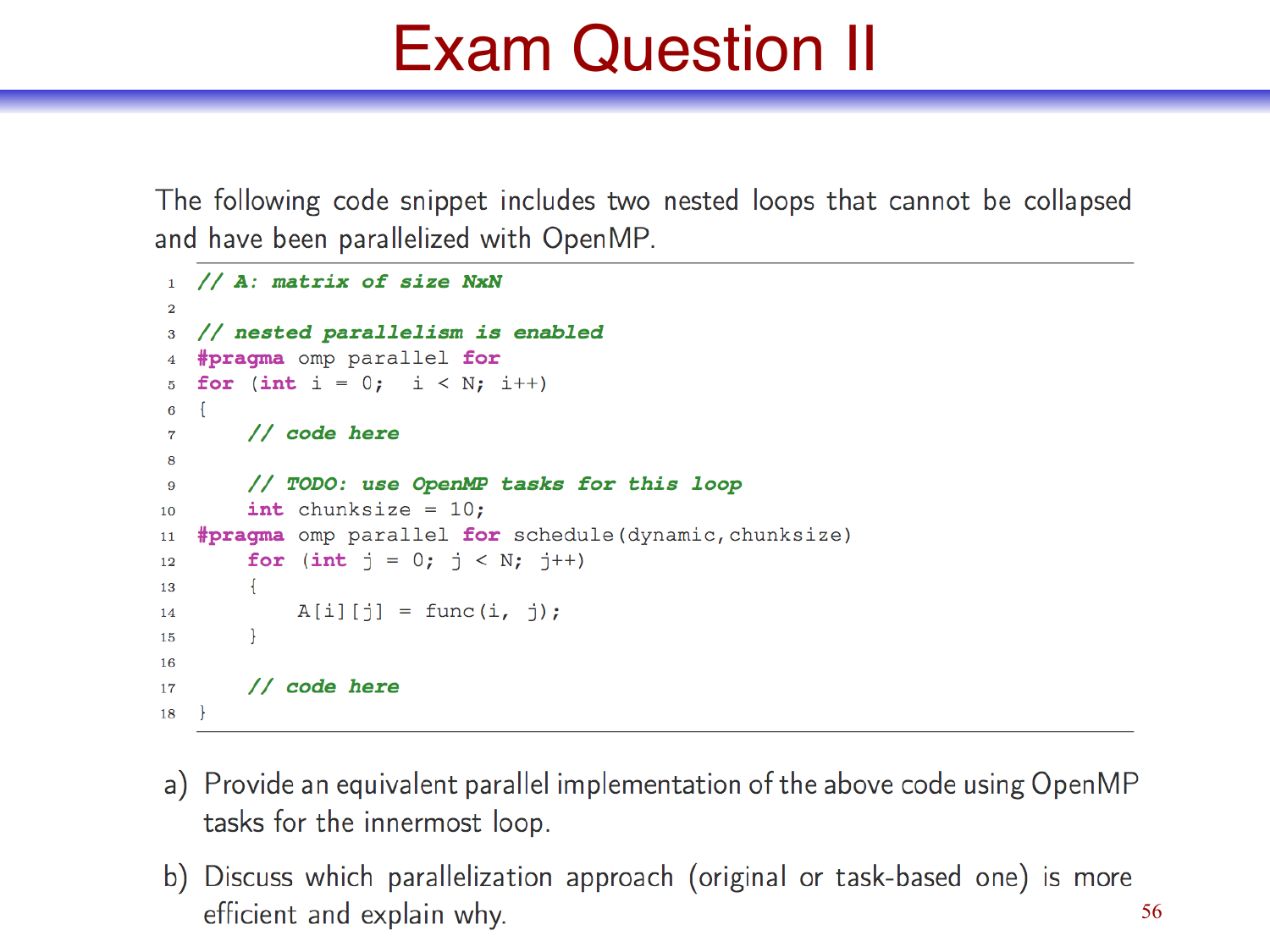# Exam Question II

```
#pragma omp parallel for
 \mathbf{1}for (int i = 0; i < N; i++)
 \overline{\bf 2}\{3
 4
         // #pragma omp parallel for schedule (dynamic, 10)
 5
         int ntasks = N / 10;
 6
         for (int t = 0; t < ntasks; t++)
 7
         ſ
 8
              #pragma omp task shared (a, N) firstprivate (i, t)9
              ₹
10
                   int j0 = t * 10;
11
                   int j1 = (t + 1) * 10;
12
                    if (j1 > N) j1 = N;
13
14
                    for (int j = j0; j < j1; j++)15
                        a[i][j] = func(i, j);16
              ł
17
18
         #pragma omp taskwait
19
20
          \mathbf{r} \cdot \mathbf{r} , \mathbf{r}21
    <sup>}</sup>
```